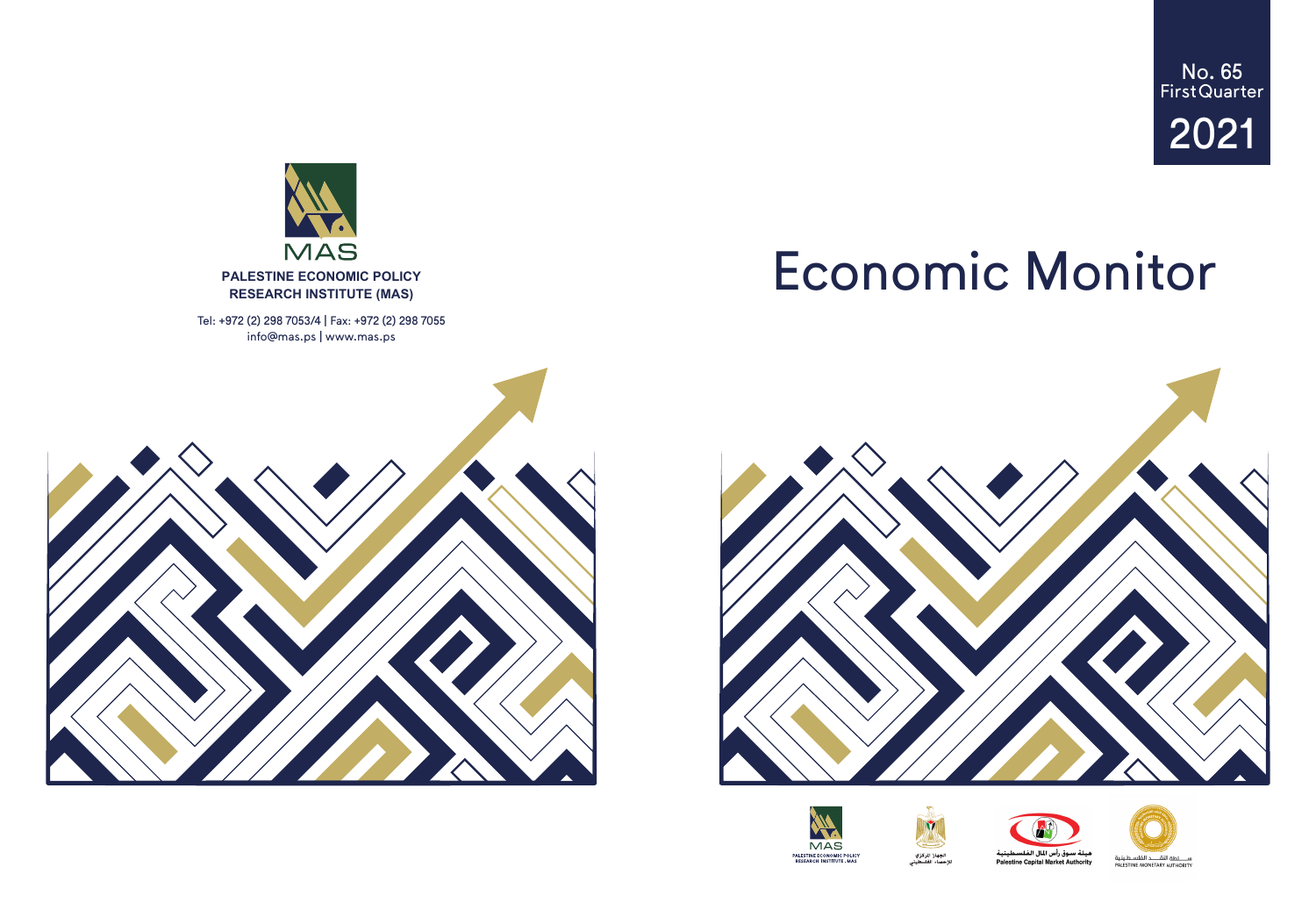## **Economic Monitor Issue 65/2021**

| <b>Editors:</b><br>- Dr. Fadel Naqib<br>- Raja Khalidi<br>- Dr. Nu'man Kanafani                                                                                                                                               | <b>Research Team:</b><br>- Islam Rabee<br>- Habib Hin<br>- Iman Saadeh<br>- Dr. Rabeh Murar<br>-Misyef Jamil | Coordinators:<br>- Palestine Economic Policy Research Institute-MAS<br>(General Coordinator: Islam Rabee)<br>- The Palestinian Central Bureau of Statistics<br>(Coordinator: Amina Khasib)<br>- Palestine Monetary Authority<br>(Coordinator: Dr. Shaker Sarsour)<br>- Palestine Capital Market Authority<br>(Coordinator: Dr. Bashar Abu Zarour) |
|-------------------------------------------------------------------------------------------------------------------------------------------------------------------------------------------------------------------------------|--------------------------------------------------------------------------------------------------------------|---------------------------------------------------------------------------------------------------------------------------------------------------------------------------------------------------------------------------------------------------------------------------------------------------------------------------------------------------|
| @ 2021 Palestine Economic Policy Research Insti-<br>tute (MAS)<br>P.O. Box 19111, Jerusalem and P.O. Box 2426, Ramallah<br>Telephone: +972-2-298-7053/4<br>Fax: +972-2-298-7055<br>E-mail: info@mas.ps<br>Website: www.mas.ps |                                                                                                              | @ 2021 Palestinian Central Bureau of Statistics (PCBS)<br>P.O. Box 1647, Ramallah<br>Telephone: +972-2-2982700<br>Fax: +972-2-2982710<br>E-mail: diwan@pcbs.gov.ps<br>Website:www.pcbs.gov.ps                                                                                                                                                     |
| @ 2021 Palestine Monetary Authority (PMA)<br>P.O. Box 452, Ramallah<br>Telephone: +972-2-2409920<br>Fax: +972-2-2409922<br>E-mail: info@pma.ps<br>Website: www.pma.ps                                                         |                                                                                                              | @ 2021 Palestine Capital Market Authority (PCMA)<br>P.O. Box 4041, AlBireh<br>Telephone: +972-2-2946946<br>Fax: +972-2-2946947<br>E-mail: info@pcma.ps<br>Website: www.pcma.ps                                                                                                                                                                    |

#### **To Order Copies**

Contact the Administration on the above addresses.

#### **Copyright**

All rights reserved. No part of this publication may be reproduced, stored in a retrieval system, or transmitted in any form or by any means, electronic, mechanical, photo copying, or otherwise, without the prior permission of the Palestine Economic Policy Research Institute-MAS, the Palestinian Central Bureau of Statistics and Palestine Monetary Authority.

#### ------------------------------------------------------------------------------------------------------------------------------------------------------------ **Arab Fund for Economic and Social Development**



#### November 2021

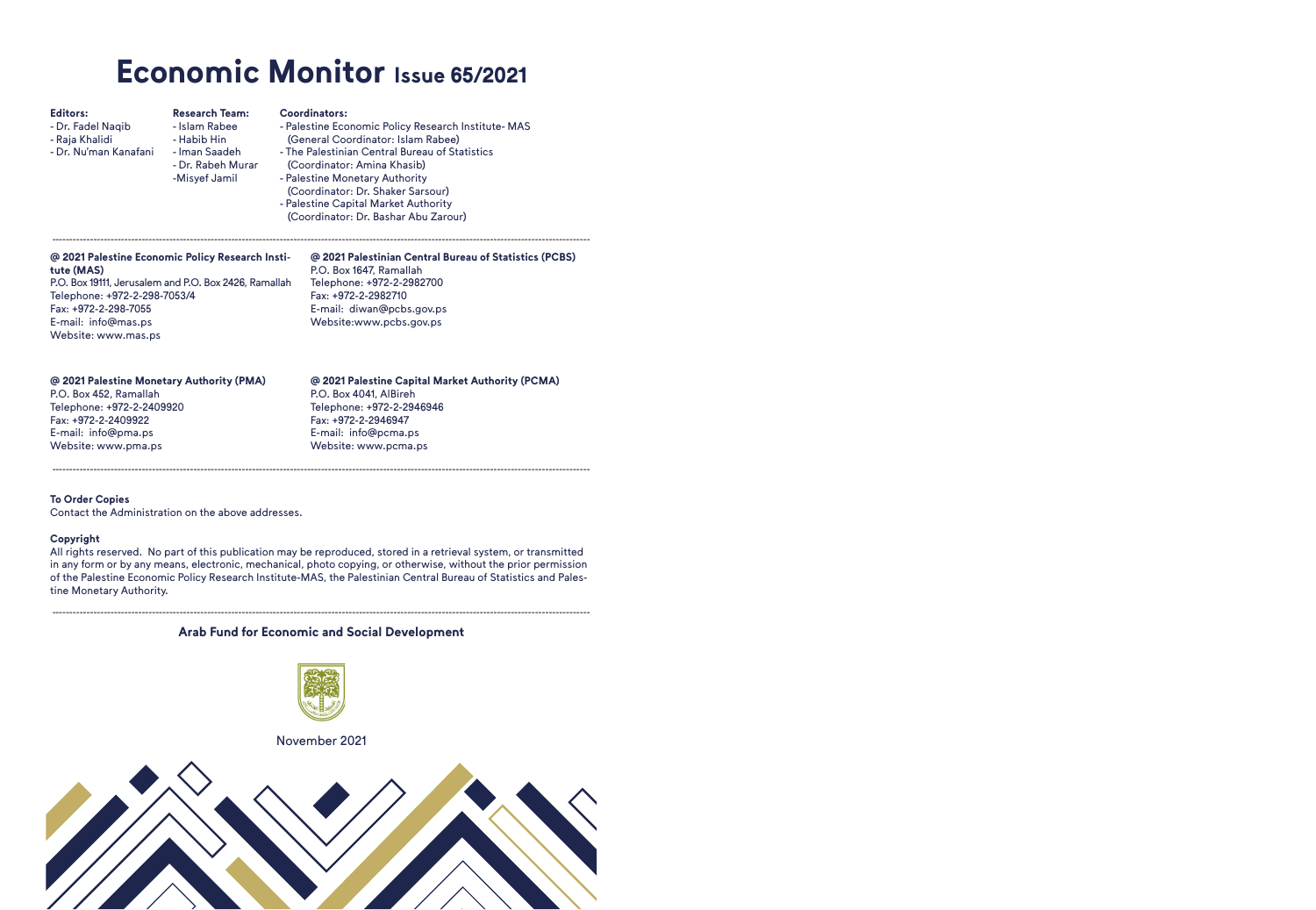

## Economic Monitor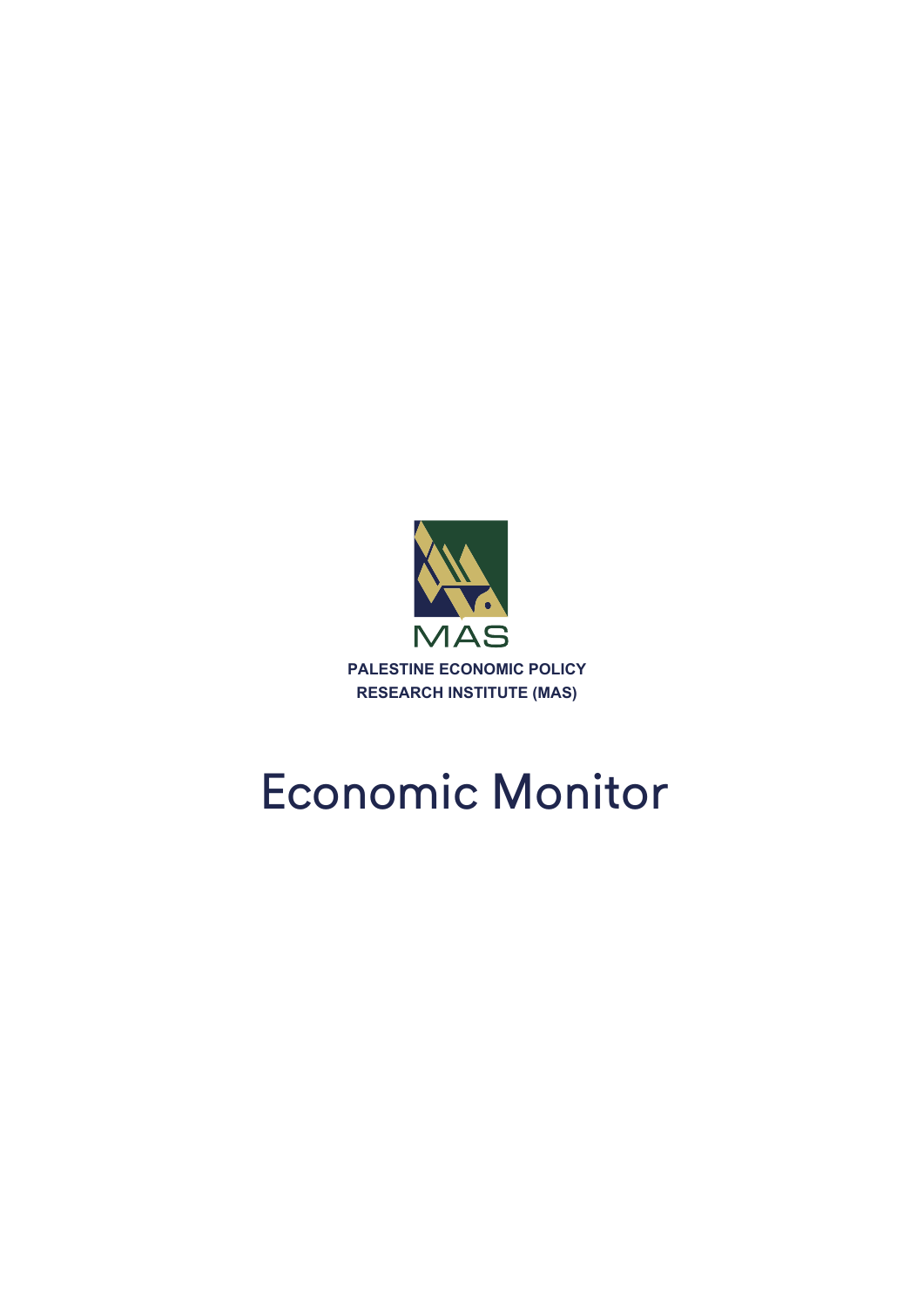## **Contents**

| 1- The Real Economy: Renewed Pandemic Setbacks                                                                    | 5  |  |  |  |  |  |  |
|-------------------------------------------------------------------------------------------------------------------|----|--|--|--|--|--|--|
| 1-1 Economic Activity                                                                                             |    |  |  |  |  |  |  |
| 1.2 Productive Sectors: Agriculture, Industry, and Construction<br>1.3 Commercial, Financial, and Service Sectors |    |  |  |  |  |  |  |
|                                                                                                                   |    |  |  |  |  |  |  |
| 1.5 Prices                                                                                                        | 13 |  |  |  |  |  |  |
| 1.6 Service Infrastructure: Solid Waste Management                                                                | 15 |  |  |  |  |  |  |
| The Human and Economic Losses Resulting from the                                                                  | 24 |  |  |  |  |  |  |
| <b>May War on Gaza Strip</b>                                                                                      |    |  |  |  |  |  |  |
| 2- Labor Market                                                                                                   | 26 |  |  |  |  |  |  |
| 2-1 Distribution of Workers                                                                                       | 26 |  |  |  |  |  |  |
| 2-2 Unemployment                                                                                                  | 28 |  |  |  |  |  |  |
| 2-3 Wages                                                                                                         | 29 |  |  |  |  |  |  |
| 2-4 Minimum Wages                                                                                                 | 30 |  |  |  |  |  |  |
| <b>3- Public Finance</b>                                                                                          | 31 |  |  |  |  |  |  |
| 3-1 Public Revenues                                                                                               | 31 |  |  |  |  |  |  |
| 3-2 Public Expenditure                                                                                            | 32 |  |  |  |  |  |  |
| 3-3 Financial Surplus/Deficit                                                                                     |    |  |  |  |  |  |  |
| 3-4 Government Arrears                                                                                            | 33 |  |  |  |  |  |  |
| 3-5 Total Public Debt                                                                                             | 34 |  |  |  |  |  |  |

**3**

**2**

**1**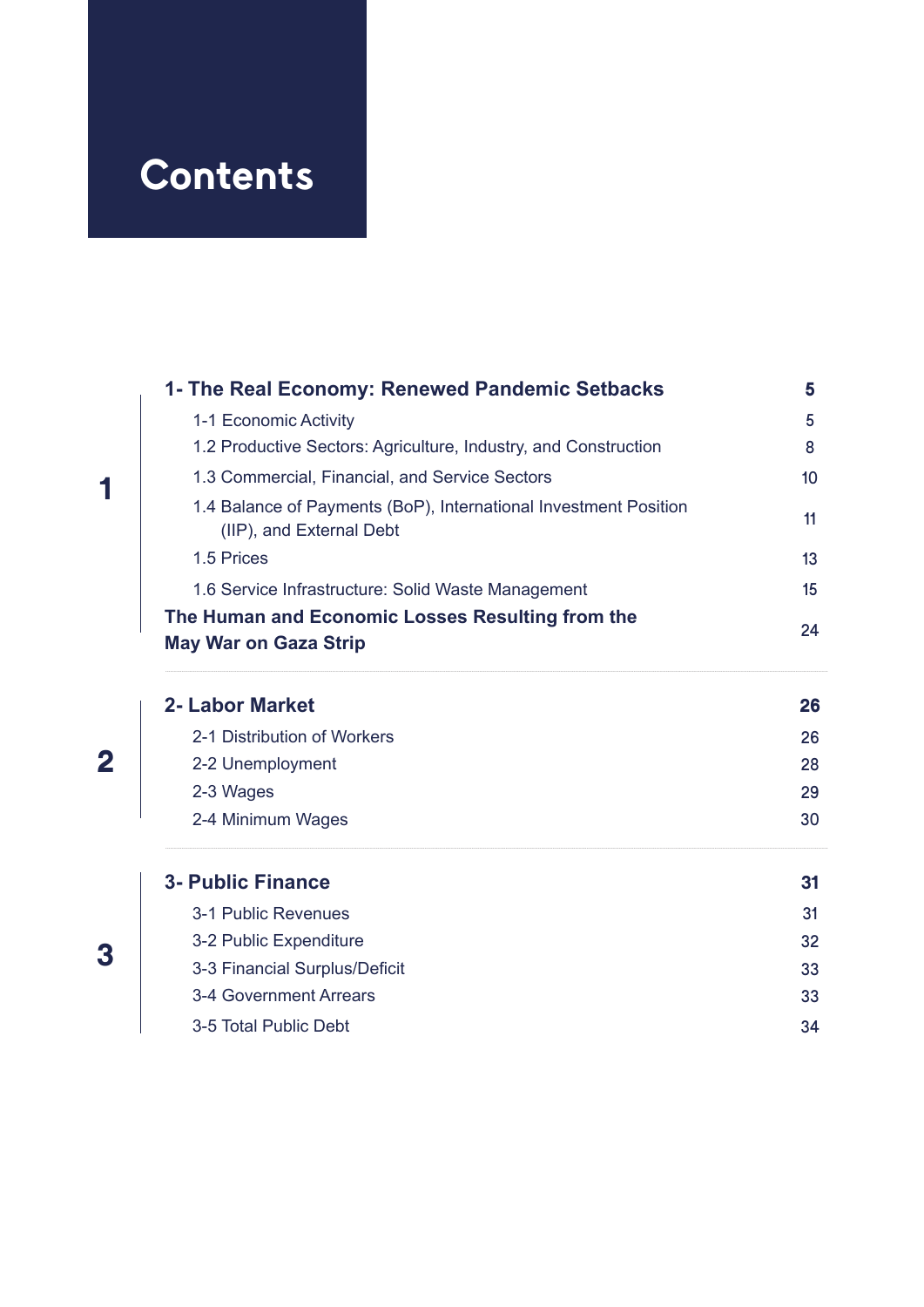|   | <b>4- The Financial Sector</b>                                | 35 |
|---|---------------------------------------------------------------|----|
|   | 4-1 The Banking Sector                                        | 35 |
|   | 4-1-1 Credit Facilities                                       | 35 |
|   | 4-1-2 Non-performing Loans                                    | 37 |
|   | 4-1-3 Deposits at PMA & Banks                                 | 38 |
|   | 4-1-4 Cash and Precious Metals                                | 39 |
|   | 4-1-5 Deposits                                                | 39 |
| 4 | 4-1-6 Banks' Profits                                          | 39 |
|   | 4-1-7 Average Interest Rates on Deposits and Loans            | 40 |
|   | 4-1-8 Circulation of Checks                                   | 40 |
|   | 4-1-9 Specialized Credit Institutions (SCIs)                  | 42 |
|   | 4-2 The Non-banking Financial Sector                          | 43 |
|   | 4-2-1 The Securities Sector                                   | 43 |
|   | 4-2-2 Financial Leasing                                       | 44 |
|   | 4-2-3 Insurance Sector                                        | 45 |
|   | <b>5- Social Development</b>                                  | 46 |
|   | The Impact of COVID-19 Pandemic on Health Care Services       |    |
|   | - One of the Multidimensional Poverty Components-             | 46 |
| 5 | 5-1 Access to Health Services                                 | 47 |
|   | 5-2 Chronic or Noncommunicable Diseases                       | 48 |
|   | 5-3 Health Insurance                                          | 48 |
|   | 5-4 Disability                                                | 48 |
|   | 5-5 Summary                                                   | 49 |
|   | <b>6- Recent Publications</b>                                 | 50 |
| 6 | Prospects for Economic Development in Palestine for 2019-2025 | 50 |
|   | <b>7- Economic Concepts and Definitions</b>                   |    |
|   | <b>Sovereign Rent (Seigniorage)</b>                           | 52 |
|   | 7-1 From Pledge Receipts to Paper Currency                    | 52 |
|   | 7-2 Sovereign Rent                                            | 52 |
|   | 7-3 Trust and Need                                            | 53 |
|   | 7-4 The Paradox between Sovereign Rent and Inflation          | 53 |
|   | 7-5 Sovereign Rent in Palestine                               | 53 |
|   | Key Economic Indicators in Palestine, 2016-2021               | 55 |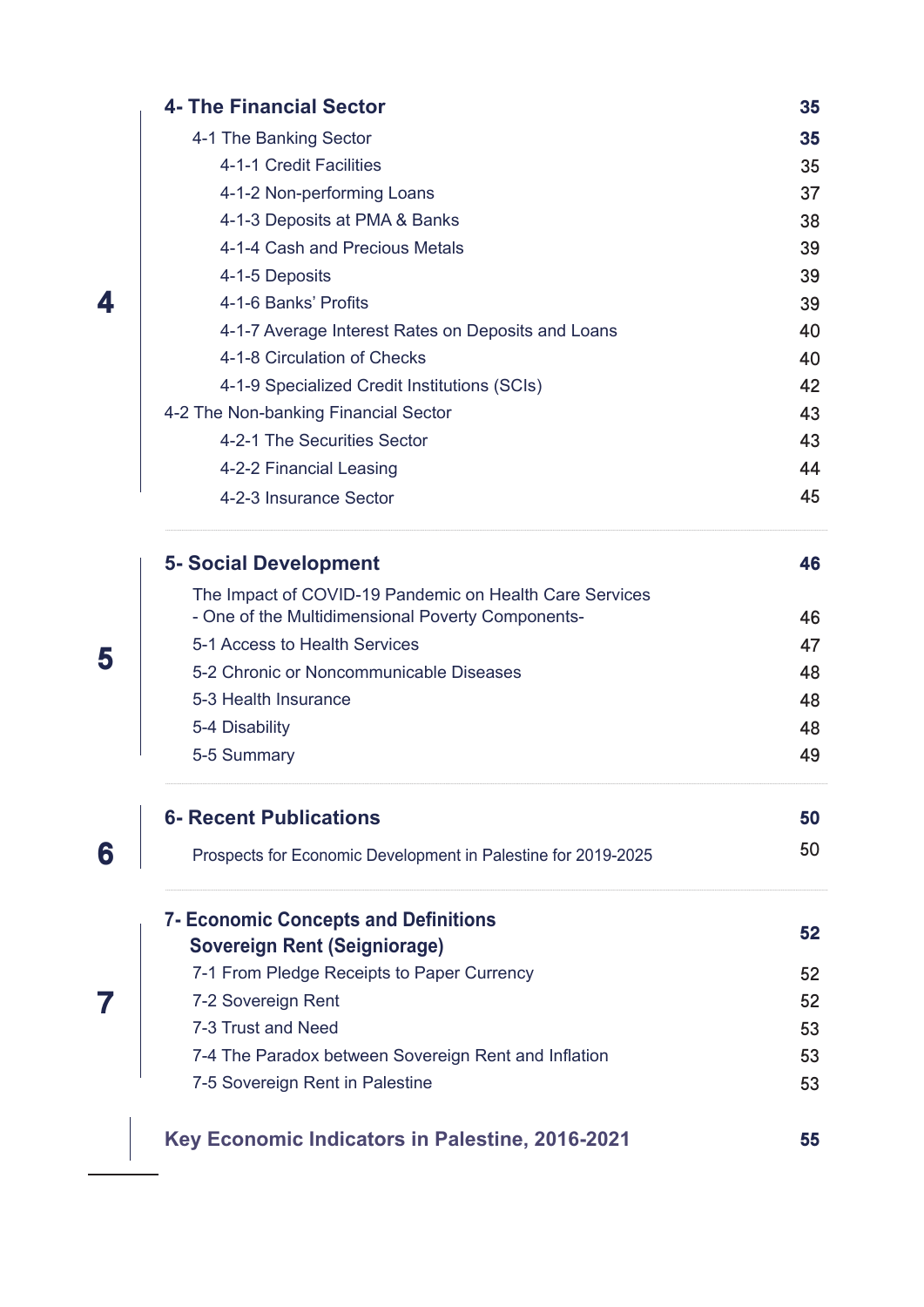### **Q1 2021 in Brief**

- **GDP:** During Q1 2021, GDP grew by 1.9% compared with the previous quarter, reaching USD 3,607.5m (at 2015 fixed prices). This is attributed to a rise of 1.7% in the West Bank and 2.8% in the Gaza Strip. This also reflected on the GDP per capita in Palestine which rose by 1.2% (1.1% in the West Bank and 2.1% in the Gaza Strip), reaching USD 7,37.9 (USD 1,060.4 in the West Bank compared with USD 303.9 in the Gaza Strip).
- **Labour and Unemployment:** The unemployment rate in Palestine increased by 4.4 percentage points between Q1 2021 and Q4 2020, reaching 27.8% (17.1% in the West Bank and 47.9% in the Strip). The average daily wage in Palestine was NIS 135.8; NIS 124.9 in the West Bank, NIS 60.6 in the Gaza Strip, and USD 263.8 in Israel and its colonies. About 29% of private-sector waged workers earn the official monthly minimum wage level, which equals NIS 733 on average.
- **Public Finance:** During Q1 2021, net public revenues and grants decreased by 7%, reaching around NIS 3.4bn compared with NIS 3.7bn in the corresponding quarter. On the other hand, public expenditures (on commitment basis) rose by 11% during the same period to NIS 3.9bn. In Q1 2021, government arrears totaled NIS 1.7bn with public debt rising by 15%, compared with the corresponding quarter, to reach NIS 11.8bn.
- **Banking Sector:** During Q1 2021, credit facilities increased by 1% compared with the previous quarter to reach USD 10.1bn, 21% of which were granted to the public sector. On the other hand, total deposits rose slightly, reaching USD 16.5bn. Banks' net profits reached USD 55.3m during the quarter, doubling compared with the previous quarter.
- **PEX:** By the end of Q1 2021, the market value of shares traded at PEX was USD 3.5bn, almost maintaining the same level in the previous quarter. Al Quds index closed at 466.2 points, a drop of 1% compared with the previous quarter.
- **Inflation and Prices:** During Q1 2021, the Palestinian economy witnessed negative inflation (drop in prices) of 0.26% compared with the previous quarter, i.e., the purchasing power of the shekel improved by 0.26% compared with the previous quarter. By contrast, the purchasing power for those who receive and spend salaries in USD declined by 1.63%, due to a drop in the USD exchange rate against the shekel. Given that the JD is pegged to the USD at a fixed exchange rate, the purchasing power of the JD witnessed approximately the same developments as the USD.

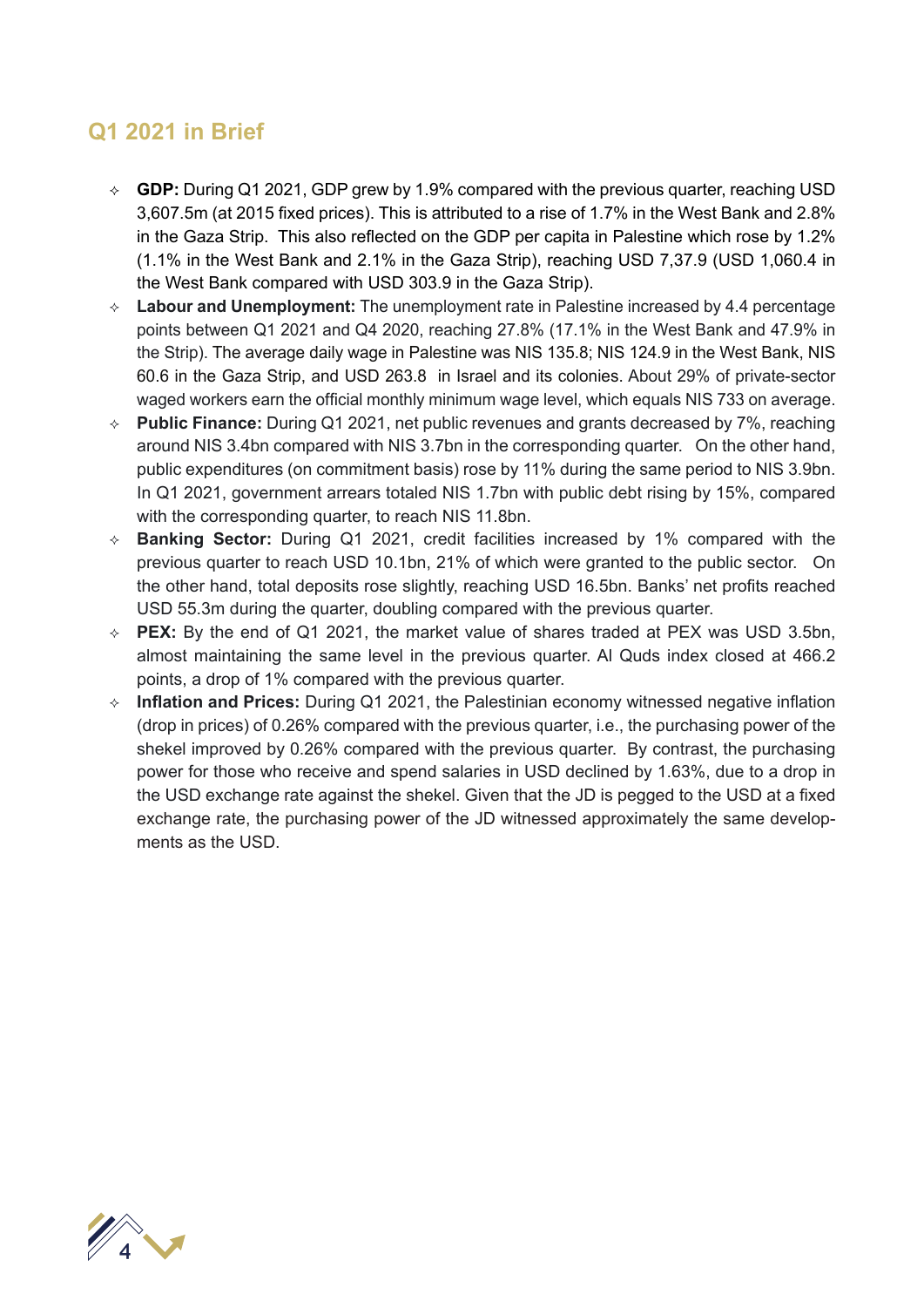## **1- The Real Economy: Renewed Pandemic Setbacks**

During Q1 2021, economic activities were affected by two contradictory factors: the first is positive, represented by large-scale vaccination against COVID-19, which has spurred hopes about the nearing end of the pandemic, reduced fears and risks, and improved expectations of businessmen; and the second factor is negative, represented by a new surge in the pandemic, which led to a new lockdown and restrictions on economic activity in some sectors. In this section, we review economic performance during Q1 2021. Special focus is given to the indicators and requirements of solid waste management, which is one of the infrastructure service sectors that lack proper management and implementation and suffer from arbitrary Israeli measures which threaten the economy, environment, and public health.

#### **1-1 Economic Activity1**

Preliminary data released by the PCBS show a growth of 1.9% in GDP, or the monetary value of all types of goods and services that are produced locally (base year 2015), measured at fixed prices during Q1 2021 compared to the previous quarter (Figure 1.1). This growth resulted from an increase of 1.7% in the West Bank and 2.8% in the Gaza Strip, over the successive quarters. Despite this improvement, real GDP was 5.9% less than its value in the corresponding quarter 2020. At current prices, the GDP at the quarterly level amounted to USD 4,235.5m. It should be noted that Figure 1-1 demonstrates that the value of GDP in real prices in Q1 2021 is still 10% less than its corresponding value in 2019, i.e. prior to the pandemic.





During Q1 2021, total investment and private consumption increased by 2.9% and 5.2% respectively, compared to the previous quarter (Figure 1.2). On the other hand, government consumption expenditure declined by 10.1% during the same period, while the trade balance deficit grew by 5.9% due to the decline in exports (10.8%) against the relative stability in imports (a drop of 0.3%). Com-

<sup>1</sup> Most of the statistics in this section are from the Palestinian Central Bureau of Statistics (PCBS), especially quarterly statistics on national accounts. Other sources are referenced when they are used. Also we use constant prices (base year 2015) to measure relative

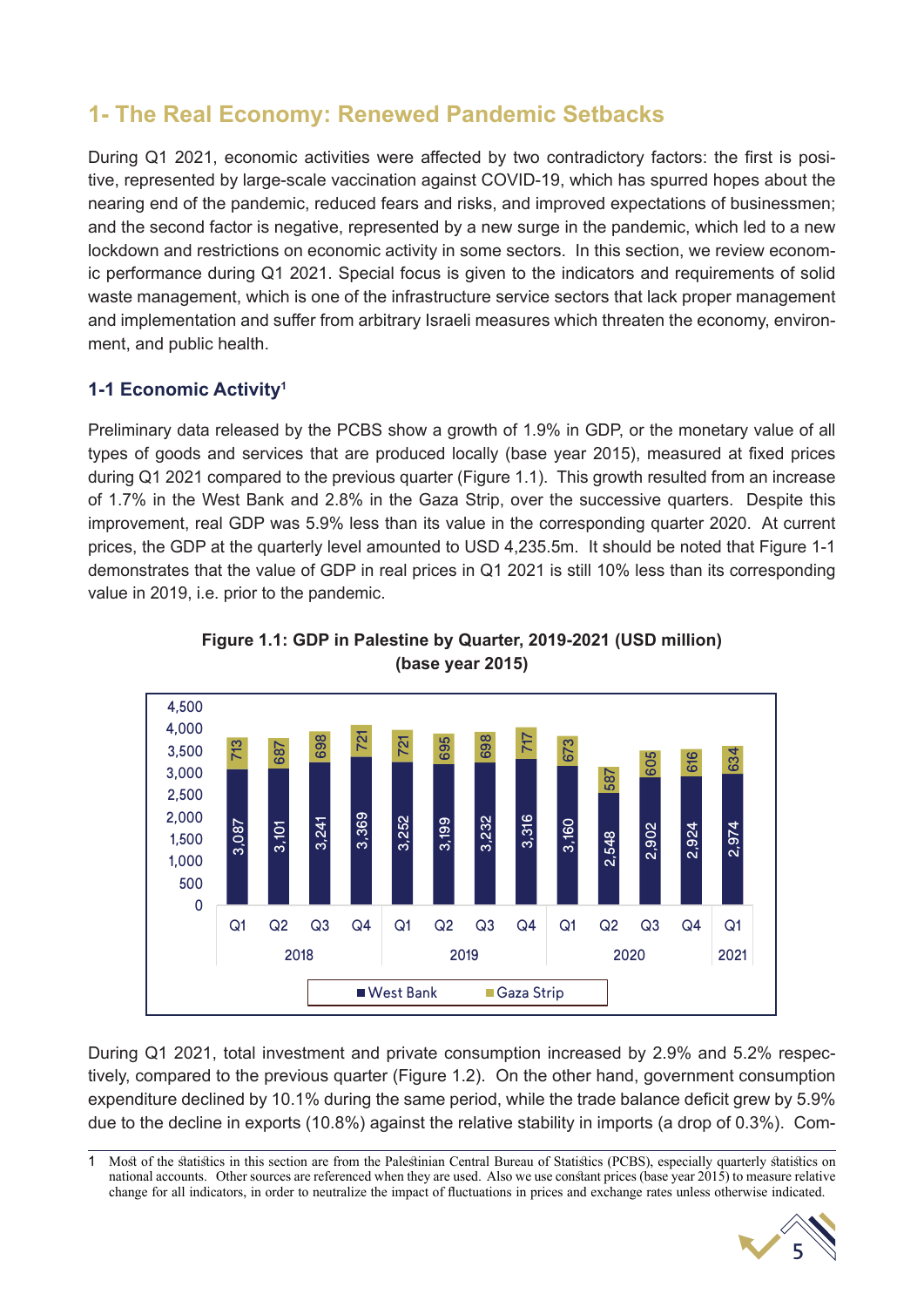pared with the corresponding quarter 2020, expenditure on GDP declined in all indicators except for government spending. In addition, the deficit in the trade balance diminished due to the increase in merchandise exports (24.6%).

With regards to production, compared to the previous quarter, Q1 2021 witnessed an increase in the value added of all the main services sectors except for information and communications (-2.7%), public administration (-1.9%), and other services sectors (-8.0%). Regarding productive activities, the building and construction sector witnessed an increase of about 6.9% during Q1 2021 compared with the previous quarter, while the agricultural and industrial sectors decreased by 3.3% and 0.8%, respectively.



**Figure 1.2: Quarterly expenditure on GDP for the years 2019-2021 at constant prices (base year 2015)**

#### **GDP per capita**

The increase in real GDP during Q1 2021 compared to the previous quarter led to an increase in GDP per capita of about 1.2% (1.1% in the West Bank and 2.1% in the Gaza Strip). At the same time, it is noted that per capita real GDP for this quarter was 8.3% lower than it was last year (-8.2% in the West Bank, and -8.5% in the Gaza Strip). It is also worth noting that GDP per capita amounted to USD 866.3 at current prices in Q1 2021.

#### **PMA's Business Cycle Index2**

The PMA's Business Cycle Index shows an improvement in economic activity during Q1 2020. However, the value of the Index in Q1 2021 was still lower than in the corresponding quarter 2020 (Figure 1.3).

The maximum value of the Index is +100, while the minimum value is -100. If the value of the Index is positive, then economic conditions are good. An increase in the value of the Index indicates an improvement in the general economic situation. Conversely, with regard to negative values, these indicate that economic conditions are bad, worsening as the value approaches -100. If the value of the Index is close to zero, this indicates that conditions have remained stable, and that they are not about to change in the near future.



<sup>2</sup> The Business Cycle Index is calculated based on a survey of the opinions of a representative sample of managers of industrial enterprises in the West Bank and Gaza Strip. It covers current levels of employment, production and sales, and expectations of change for the coming months. The Index gives an overview of the general performance of the Palestinian economy during that month, and expectations for the coming months.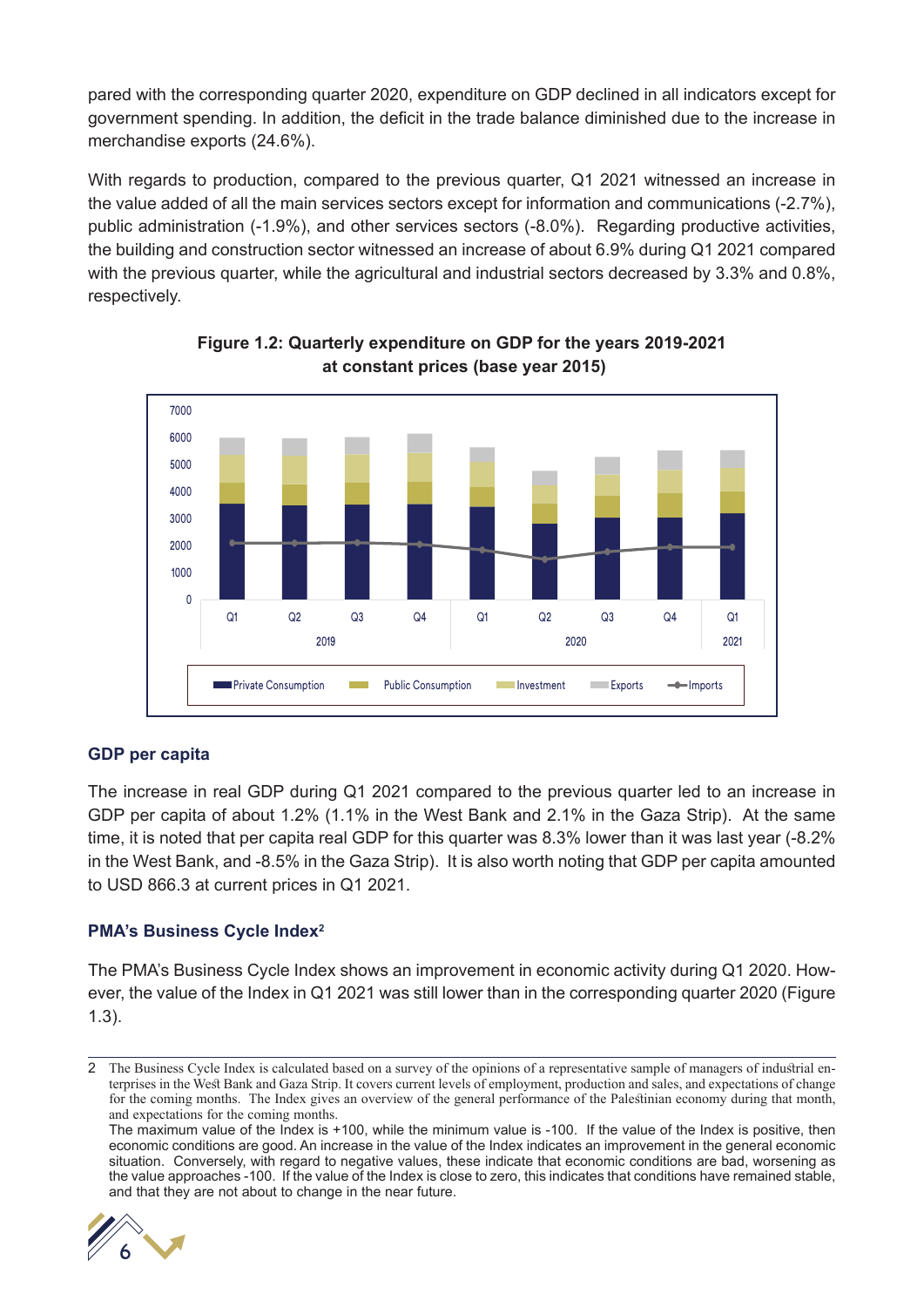

**Figure 1.3: PMA's Business Cycle Index, 2019-2021**

Source: PMA, 2021. PMA Business Cycle Index, 2019-2021. Ramallah, Palestine.

#### **Car Registration**

Data from the Palestinian Ministry of Transport and Communications indicate that there has been an increase in car registration of about 37.3% in Q1 2021 compared with the previous quarter, with around 7,602 cars registered. This is mainly due to an increase of about 24.8% in the registration of used cars imported from overseas markets. These typically constitute about three-quarters of new car registrations locally. The impact of the pandemic is clearly visible in that the total number of registered cars increased by 29.8% compared with Q1 2020 (Figure 4.1).





Source: Ministry of Transport and Communications, 2021. Monthly Vehicle Registration Data, 2019- 2021. Ramallah, Palestine.

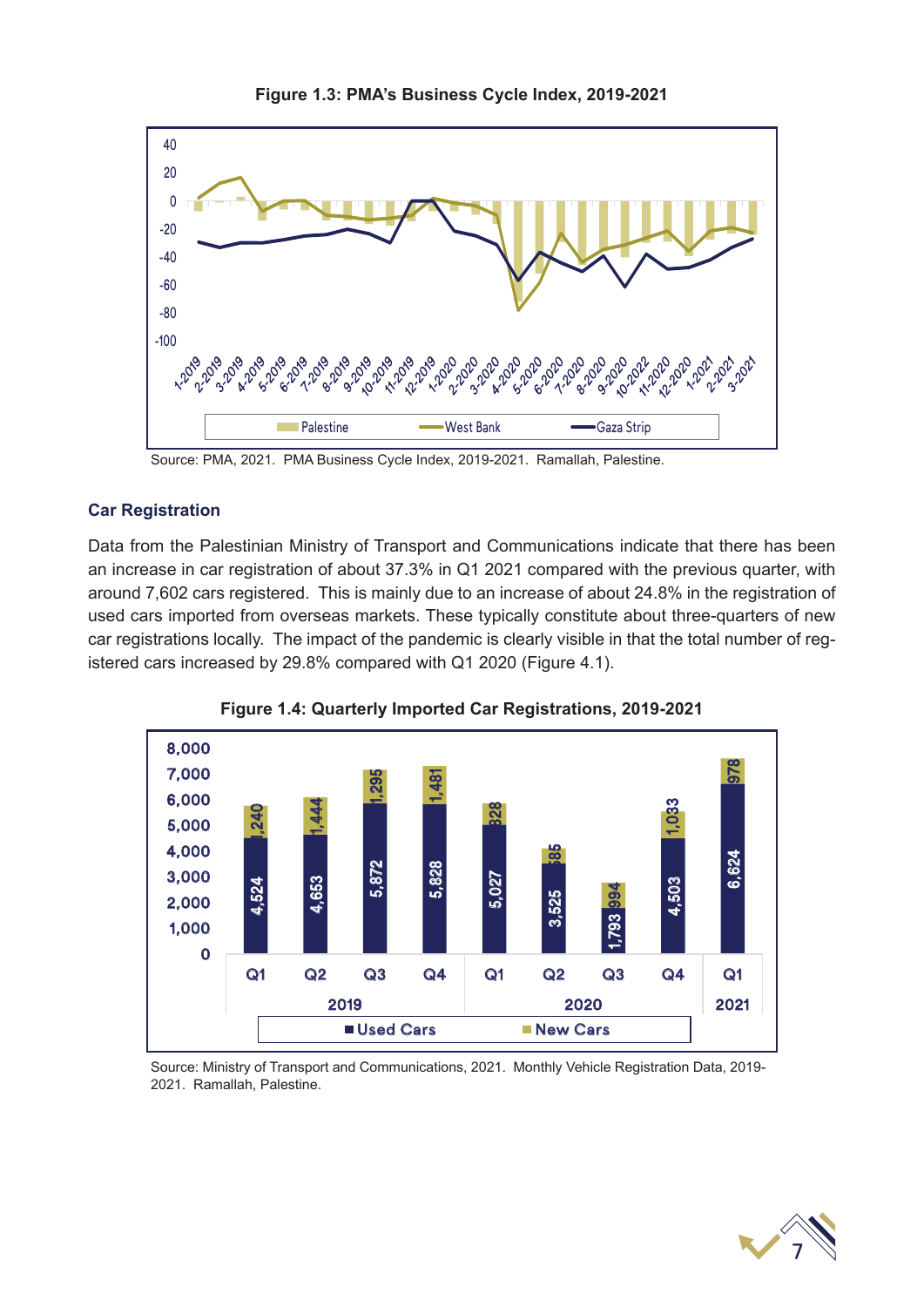#### **1.2 Productive Sectors: Agriculture, Industry, and Construction3**

In Q1 2021, the value added of the productive sectors fell by 0.2% and 9.5% compared with the previous quarter and corresponding quarters 2020, respectively. This decline led to a drop in the sectors' contribution to GDP from 24.0% in Q4 2020 and 24.5% in Q1 2020 to 23.5% in Q1 2021.

#### **Agriculture sector**

The value added of agriculture, forestry, and fishing activities fell by about 3.3% in Q1 2021, compared with the previous quarter, and by 16.1% compared with Q1 2020. As a result, its contribution to GDP dropped from 6.8% in Q4 2020 and 7.3% in Q1 2020 to 6.5% in Q1 2021.

#### **Industry sector**

During Q1 2021, the value added of the industrial sector was 0.8% lower than in Q4 2020. Consequently, the sector's contribution to GDP dropped from 13.2% to 12.8% during the same period and increased by 0.4 percentage points because of the greater decline in the value added of other sectors (Table 1.1).

| <b>Economic activity</b>                                 | Q <sub>1</sub><br>2020 | Q <sub>4</sub><br>2020 | Q <sub>1</sub><br>2021 | <b>Change from</b><br>the Previous<br>Quarter | Percentage change<br>from the corresponding<br>quarter |
|----------------------------------------------------------|------------------------|------------------------|------------------------|-----------------------------------------------|--------------------------------------------------------|
| Mining and quarrying                                     | 12.9                   | 12.7                   | 13.7                   | %7.9                                          | % 6.2                                                  |
| Manufacturing industries                                 | 401.8                  | 398.5                  | 391.5                  | $-1.8%$                                       | $-2.6%$                                                |
| Electricity, gas, steam and air<br>conditioning business | 46.8                   | 34.9                   | 36.5                   | 4.6%                                          | $-22.0%$                                               |
| Water, sanitation, waste<br>management and treatment     | 16.0                   | 17.3                   | 18.1                   | 4.6%                                          | 13.1%                                                  |
| <b>Industry sector</b>                                   | 477.5                  | 463.4                  | 459.8                  | $-0.8%$                                       | $-3.7%$                                                |

#### **Table 1.1: Quarterly Comparison of the Industrial Sector's Value Added (\$ million) (base year 2015)**

Source: PCBS, 2021. Periodic Statistics on National Accounts, 2000-2021. Ramallah, Palestine.

The overall index of industrial production quantities decreased by 1.2% during Q1 2021 compared with the previous quarter. However, it increased by 10.4% compared with the corresponding quarter, reaching 105.1 points (base year 2018) (Figure 1-5).

#### **Construction Sector**

Despite the decline in the productive sectors, the value added of the construction sector increased by 6.9% in Q1 2021 compared with the previous quarter, but it was still 14.8% lower compared with the corresponding quarter of 2020. As a result, the construction sector's contribution to GDP increased to about 4.3%, compared with 4.1% in Q4 2020. However, its value was still 4.7% less than in Q1 2020.

In terms of building permits, preliminary estimates show a drop of 17.8% in granted permits in Q1 2021 compared with the previous quarter, although this number increased by 1.5% compared with the corresponding quarter 2020 (Figure 1.6). The number of construction licenses issued for residential and non-residential buildings reached 2,245 during Q1 2021, 1,285 of which were licenses for new buildings. There were 4,287 licensed housing units in Q1 2021, covering a total area of 698

<sup>3</sup> Source of Figures: PCBS, 2021. Periodic Statistics on National Accounts, 2000-2021. Ramallah, Palestine

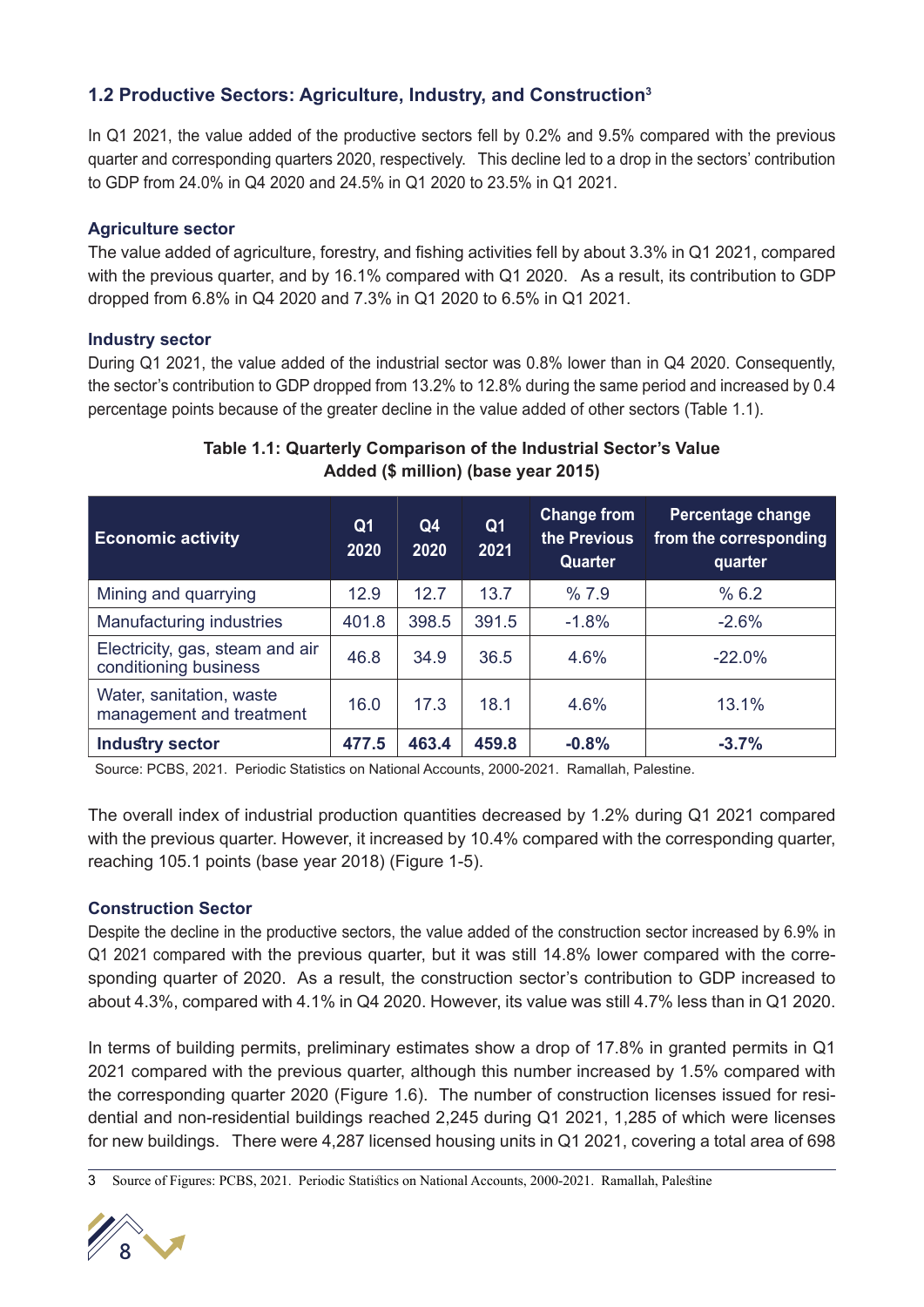thousand square meters. The number of new housing units declined by about 32% compared with the previous quarter and by 14.6% compared with the corresponding quarter 2020.<sup>4</sup>



**Figure 1.5: Overall Index of Quarterly Industrial Production Quantities (2019-2021) (base year 2018)**

Source: PCBS, 2021. Price Indices Surveys, 2010-2021.





Source: PCBS 2021 Building licenses quarterly national accounts statistics, 2000-2021. Ramallah, Palestine

As for prices, in Q1 2021 PMA's residential real-estate price index witnessed an increase of about 3.8% and 4.1% compared with the previous and corresponding quarters 2020, respectively (Figure 1.7). The overall index represents the sum of two sub-indicators: the first is an indicator for apartments (which reached 103.7 points, with a growth rate of about 6.5% and 9.0% respectively); and the second is an indicator for houses (which reached 114.5 points, with a growth rate of 2.2% and 1.3% respectively).

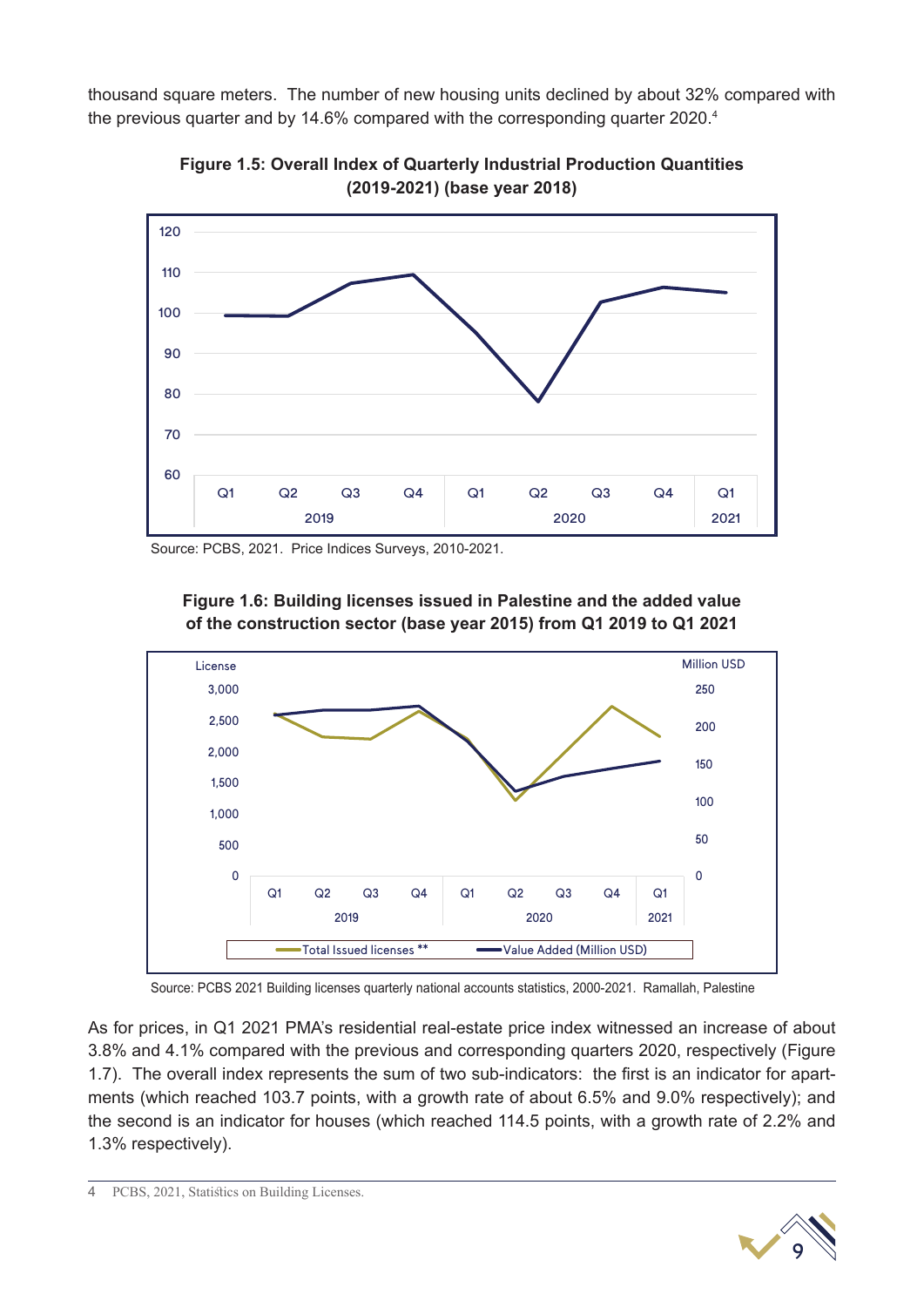

**Figure 1.7: PMA's Index of Residential Real-Estate Prices in Palestine from Q1 2018 to Q4 2020**

Source: PMA Residential real estate price index in Palestine.

#### **1.3 Commercial, Financial, and Service Sectors**

Table 1-2 outlines economic activities in the commercial, financial, and service sectors within the Palestinian economy. The total value added of these sectors increased by 2.6% in Q1 2021 compared to the previous quarter, but fell by 6.4% compared to the corresponding quarter 2020. It is clear from Table 1.2 that this increase over the previous quarter was the result of a recovery in certain sub-sectors such as education, trade, health and real estate activities. This shows the relatively speedy recovery of these service activities following the slowdown in 2020 and their role in driving aggregate demand.

#### **Table 1.2: A quarterly comparison of the value added of the service sectors for the years 2020 and 2021 (Million dollars) (base year 2015)**

| <b>Economic activity</b>                                                 | Q4<br>2020 | Q4<br>2020 | 2021  | <b>Change from</b><br>the previous<br>quarter | Percentage<br>change from the<br>corresponding<br>quarter |
|--------------------------------------------------------------------------|------------|------------|-------|-----------------------------------------------|-----------------------------------------------------------|
| Wholesale and retail trade, repair of<br>motor vehicles, and motorcycles | 840.2      | 678.2      | 695.4 | 2.5%                                          | $-17.2%$                                                  |
| <b>Transportation &amp; Storage</b>                                      | 70.8       | 52.4       | 55.9  | 6.7%                                          | $-21.0%$                                                  |
| <b>Financial and Insurance Activities</b>                                | 159.1      | 164.2      | 167.5 | 2.0%                                          | 5.3%                                                      |
| Information and Telecommunication                                        | 117.5      | 122.4      | 119.1 | $-2.7%$                                       | 1.4%                                                      |
| <b>Accommodation and Food Services</b>                                   | 49.7       | 27.4       | 29.9  | 9.1%                                          | 39.8%                                                     |
| <b>Real Estate Activities</b>                                            | 144.0      | 123.9      | 133.5 | 7.7%                                          | $-7.3$                                                    |
| Professional, Scientific and Technical<br><b>Activities</b>              | 61.3       | 32.7       | 35.2  | 7.6%                                          | $-42.6%$                                                  |
| <b>Administrative and Support Services</b><br><b>Activities</b>          | 37.0       | 22.6       | 23.6  | 4.4%                                          | $-36.2%$                                                  |

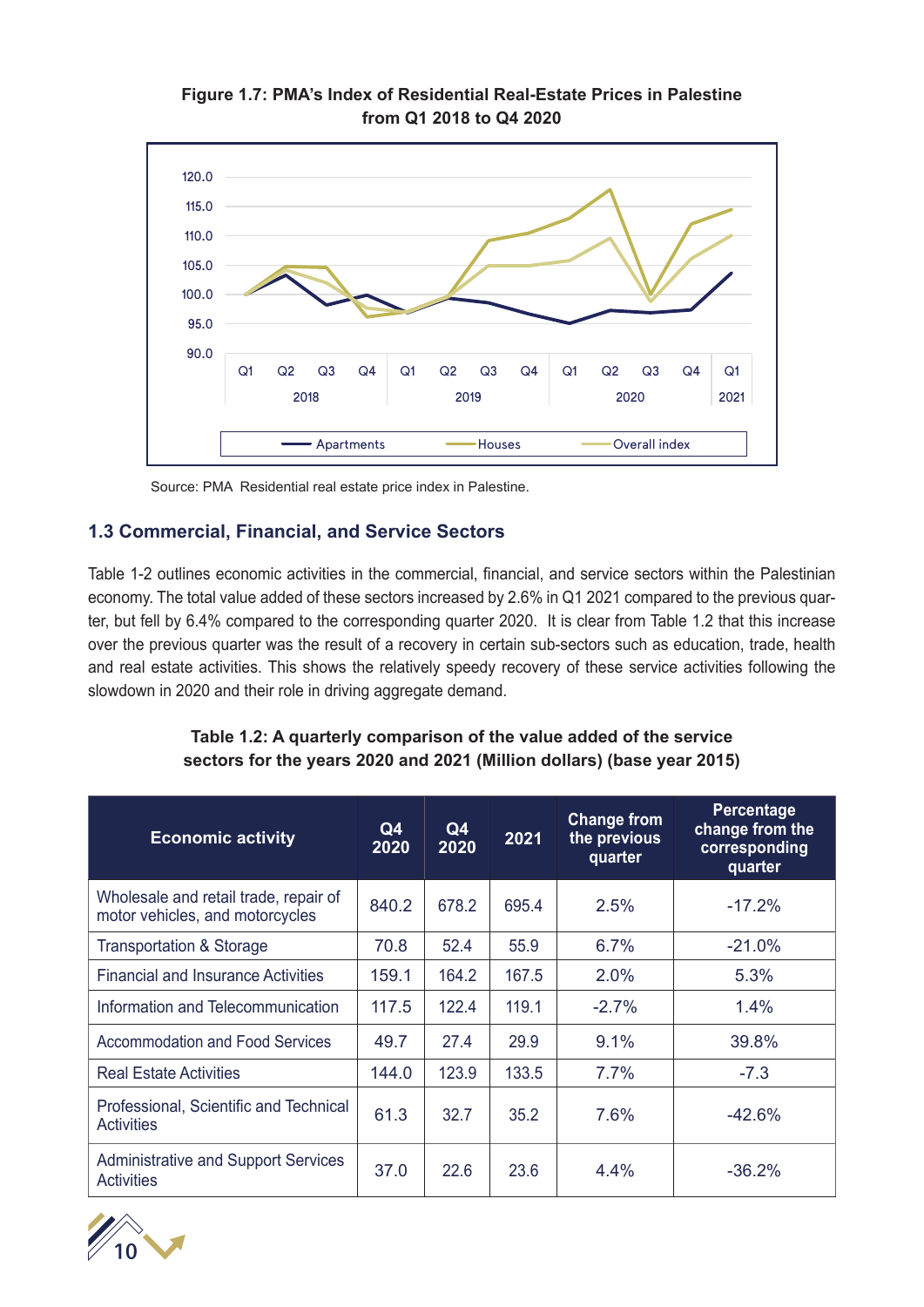| <b>Economic activity</b>                                            | Q <sub>4</sub><br>2020 | Q4<br>2020 | 2021    | <b>Change from</b><br>the previous<br>quarter | Percentage<br>change from the<br>corresponding<br>quarter |
|---------------------------------------------------------------------|------------------------|------------|---------|-----------------------------------------------|-----------------------------------------------------------|
| Education                                                           | 232.7                  | 226.9      | 248.3   | 9.4%                                          | 6.7%                                                      |
| Human Health and Social Work<br><b>Activities</b>                   | 135.3                  | 150.9      | 161.2   | 6.8%                                          | 19.1%                                                     |
| Arts, Entertainment, Leisure and<br><b>Other Service Activities</b> | 17.0                   | 7.6        | 7.6     | $0.0\%$                                       | $-55.3%$                                                  |
| <b>Other Services</b>                                               | 68.0                   | 38.9       | 35.8    | $-8.0%$                                       | $-47.4%$                                                  |
| <b>Public Administrartion</b>                                       | 389.2                  | 468.9      | 459.8   | $-1.9%$                                       | 18.1                                                      |
| Homecare services                                                   | 2.0                    | 2.0        | 2.0     | $0.0\%$                                       | 0.0%                                                      |
| <b>Service Sectors</b>                                              | 2,323.8                | 2,119.0    | 2,174.8 | 2.6%                                          | $-6.4%$                                                   |

Source: PCBS 2021, Quarterly National Accounts Statistics, 2000-2021. Ramallah, Palestine

#### **1.4 Balance of Payments (BoP), International Investment Position (IIP), and External Debt**

The Palestinian trade balance runs a chronic deficit because the value of imports is at least three times the value of exports. During Q1 2021, this deficit grew worse. Compensation for workers in Israel, foreign aid, foreign remittances, and income from investments abroad contribute to curbing part of the deficit, but they are not sufficient to cover all domestic consumption. As a result, Palestine suffers from a persistent deficit in the current account, which is usually financed by borrowing or investment.<sup>5</sup>

#### **Table 1.3: Quarterly comparison of selected indicators from the balance of payments for 2020 and 2021 (USD Millions at current prices)**

| <b>Item</b>                                              | 2020<br>Q <sub>1</sub> | 2020<br>Q4 | 2021<br>Q <sub>1</sub> | Change from %<br>the previous<br>quarter | Change from %<br>the corresponding<br>quarter |
|----------------------------------------------------------|------------------------|------------|------------------------|------------------------------------------|-----------------------------------------------|
| <b>Current Account Deficit (net)</b>                     | 348.7                  | 291.8      | 428.0                  | 46.7                                     | 22.7%                                         |
| <b>Compensations of Palestinian</b><br>workers in Israel | 663.2                  | 704.2      | 707.0                  | 0.4%                                     | 6.6%                                          |
| Investment income                                        | 47.4                   | 57.8       | 83.0                   | 43.6                                     | 75.1%                                         |
| <b>Current Transfers (net)</b>                           | 445.6                  | 469.9      | 422.0                  | $-10.2%$                                 | 5.3%                                          |
| Donor support for general budget                         | 72.3                   | 54.1       | 9.0                    | $-83.4%$                                 | $-87.6%$                                      |
| Other external transfers                                 | 421                    | 460.8      | 453.0                  | $-1.7%$                                  | 7.6%                                          |
| Capital Transfers (Net)                                  | 71.8                   | 117.1      | 74.0                   | $-36.8%$                                 | 3.1%                                          |
| Net Borrowing (financial account)                        | 484.2                  | 265.9      | 369.0                  | 38.8%                                    | $-23.8%$                                      |
| Direct Investment (net)                                  | 0.2                    | $-58.9$    | 43.0                   | 173.0%                                   |                                               |
| Deposits (in foreign currencies)                         | 464.6                  | $-483.4$   | 421.0                  | 187.1%                                   | $-9.4%$                                       |

Source: PCBS 2021, Quarterly National Accounts Statistics, 2000-2021. Ramallah, Palestine

5 The current account is a record of a country's international transactions with the rest of the world. It contains the trade balance, net profits from foreign investments, and net transfer payments. The current account deficit indicates that the country's external debt excceeds its net income and received transfers.

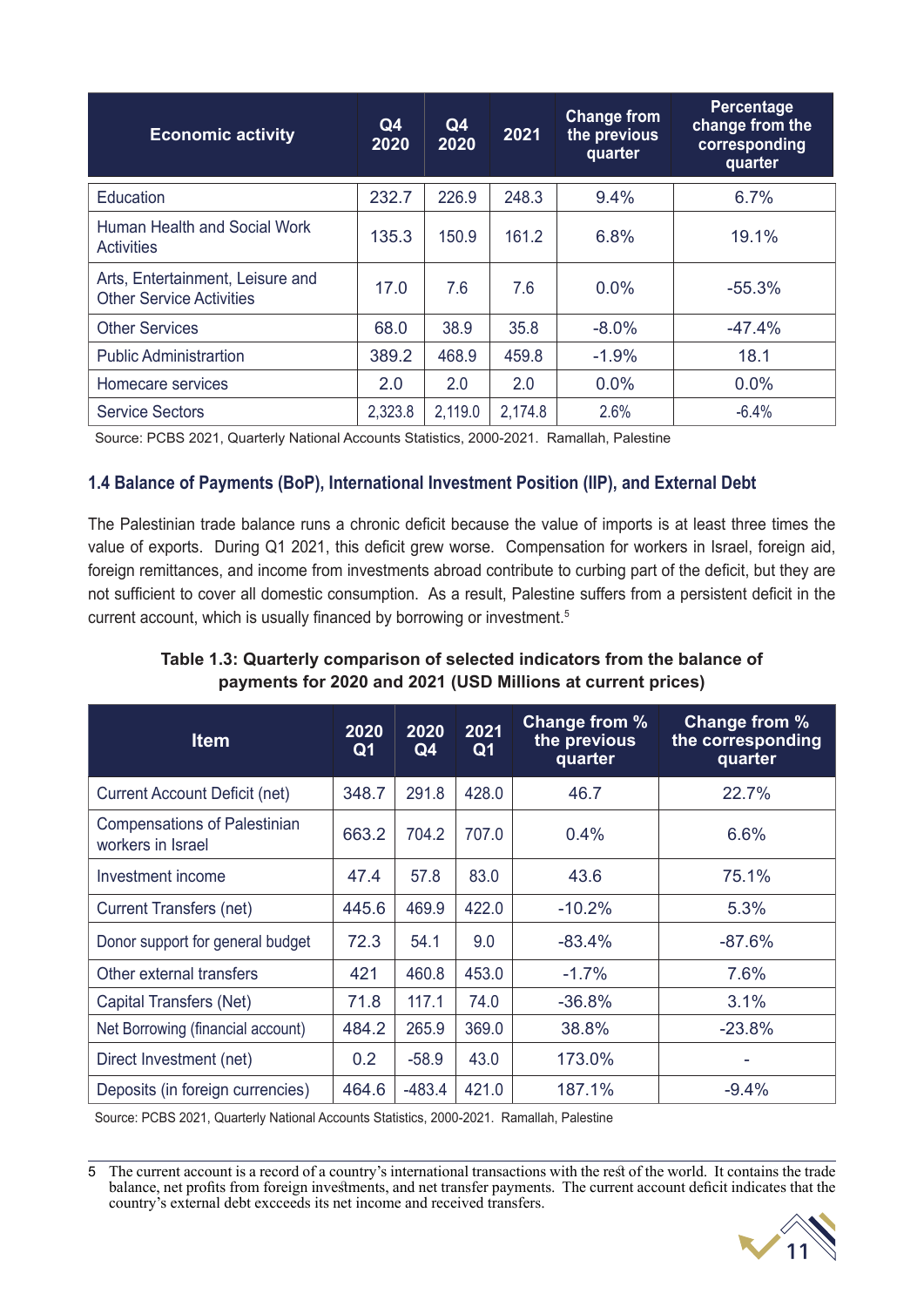During Q1 2021, the current account deficit rose by 46.7% compared to the previous quarter, reaching USD428m. It was driven by an 8.2% increase in the trade balance due to a drop in exports and a reduction of 83.4% in donor countries' support to the PA's budget.<sup>6</sup> Net capital transfers likewise declined, by 36.8%, which in turn dampened private consumption and public spending and undermined economic recovery prospects in Q1 2021. As a result of the growing trade balance deficit and decline in current transfers, external net lending increased by 38.8% compared to the previous quarter. A year-on-year comparison shows a drop in the current account, although capital and financial accounts increased, as shown in Table 1.3.

During Q1 2021, the total investments of Palestinians residing outside Palestine (i.e. total external invested assets) exceeded non-resident investments in Palestine (total foreign liabilities) by about USD2.9bn.7 Palestine's international investment portfolio (IIP) increased by 1.9% compared with the previous quarter and by 56.3% compared with Q1 2020 (Table 4.1). At the quarterly level, this increase resulted from an increase in reserve assets and net portfolio investments, while the year-on-year increase resulted from the rise in domestic deposits in foreign banks and foreign currency circulating in the Palestinian economy. Foreign investments in the banking sector accounted for about 71% of the total assets invested abroad in Q1 2021, with 66% of these assets being circulated currency and deposits. On the other hand, foreign investments constituted around 51% of total external liabilities, whereas other investments (mostly loans and deposits from abroad) made up 37%. At the sectoral level, bank investments abroad constituted about 36% of total external liabilities on the Palestinian economy.

| <b>Item</b>                 | Q <sub>1</sub><br>2020 | Q <sub>4</sub><br>2020 | Q <sub>1</sub><br>2021 | <b>Change from</b><br>the previous<br>quarter | <b>Percentage</b><br>change from the<br>corresponding quarter |
|-----------------------------|------------------------|------------------------|------------------------|-----------------------------------------------|---------------------------------------------------------------|
| <b>NIIP</b>                 | 1,763                  | 2,859                  | 2,914                  | 1.9%                                          | 65.3%                                                         |
| Direct investment (net)     | $-2,427$               | $-2,462$               | $-2,486$               | 1.0%                                          | 2.4%                                                          |
| Portfolio Investments (net) | 670                    | 608                    | 635                    | 4.4%                                          | $-5.2%$                                                       |
| Other investment (net)      | 2,781                  | 4,016                  | 4,031                  | $0.4\%$                                       | 44.9%                                                         |
| Reserve Assets              | 739                    | 697                    | 734                    | 5.3%                                          | $-0.7%$                                                       |

#### **Table 1.4: Quarterly comparison of IIP, 2020 and 2021 (USD Million at current prices)**

Source: PCBS and PMA 2021, IIP and Quarterly External Debt Statistics, 2010-2021. Ramallah, Palestine The net sub-items were calculated based on the data of PCBS and PMA.

Total external debt (accumulated) amounted to nearly USD2.0bn by the end of Q1 2021, a drop of about 1.2% compared with the previous and corresponding quarters 2020 (Table 5.1). At a quarterly level, the drop in the total external debt was due to the decline in long-term debts on the government and banks. On a year-on-year basis, the decrease resulted from the decline in long-term debts on banks against the increase in long-term debts on the Palestinian government.

<sup>7</sup> International investment position (IIP) is a statistical statement that shows at a given point of time the value and composition of external financial assets of residents of an economy that are claims on non-residents on one hand, and external financial liabilities of residents of an economy to non-residents at the other. The net IIP (NIIP) is the difference between an economy's external financial assets and liabilities.



<sup>6</sup> Palestinian Central Bureau of Statistics 2021, Quarterly Balance of Payments Statistics, 2000-2021. Ramallah, Palestine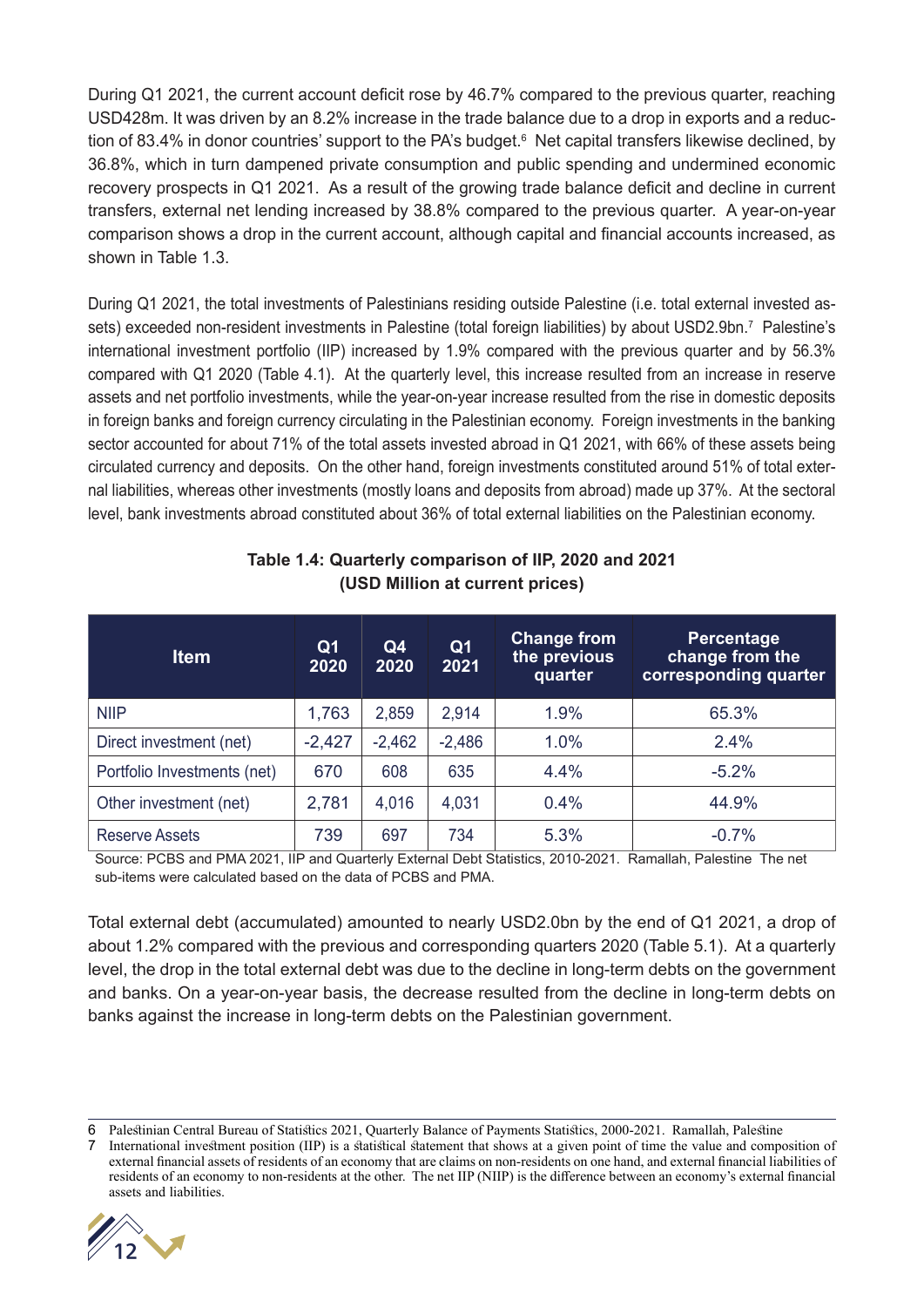#### **Table 1.5: Quarterly Comparison of External Debt Components, 2020 and 2021 (USD Million at current prices)**

| <b>Economic sector</b>        | Q <sub>1</sub><br>2020 | Q4<br>2020 | Q <sub>1</sub><br>2021 | Change from %<br>the previous<br>quarter | change from %<br>the corresponding<br>quarter |
|-------------------------------|------------------------|------------|------------------------|------------------------------------------|-----------------------------------------------|
| <b>Palestinian Government</b> | 1,290                  | 1,325      | 1,314                  | $-0.8%$                                  | $1.9\%$                                       |
| <b>Banks</b>                  | 719                    | 684        | 670                    | $-2.0%$                                  | $-6.8%$                                       |
| Other sectors                 | 36                     | 37         | 37                     | 0.0%                                     | 2.8%                                          |
| <b>Total External Debt</b>    | 2,051                  | 2,052      | 2,027                  | $-1.2\%$                                 | $-1.2\%$                                      |

Source: PCBS and PMA 2021, IIP and Quarterly External Debt Statistics, 2010-2021. Ramallah, Palestine

#### **1.5 Prices8**

The Consumer Price Index (CPI) is the average price of a basket of basic goods and services that reflects the consumption patterns of a typical family in a given country. The set of goods and services that are selected is called the "consumption basket." The inflation rate is the rise in the value of this index in a given period and expresses the change in income purchasing power.

#### **Consumer Price Index**

The figure below shows two curves. The first depicts movement in the CPI between Q1 2019 and its corresponding quarter (Q1 2021). The second curve measures the percentage change in the CPI in each quarter compared with the previous one, i.e. the inflation rate for every quarter. The figure shows that the inflation rate was negative in Q1 2020, following a negative rate in the previous quarter (Figure 1.8). The value of the CPI in Q1 2021 reached 101.9 points, compared with 101.35 in Q4 2020. The inflation rate declined to -0.3%, compared with a rise of 1.2% in the previous quarter. The CPI decreased by 0.44% compared with the corresponding quarter 2020.



#### **Figure 1.8: Quarterly Trends in CPI and Inflation Rate, 2019-2021 (base year 2018)**

8 Source for figures in this section: PCBS, 2021. Price Indices Surveys, 2010-2021.

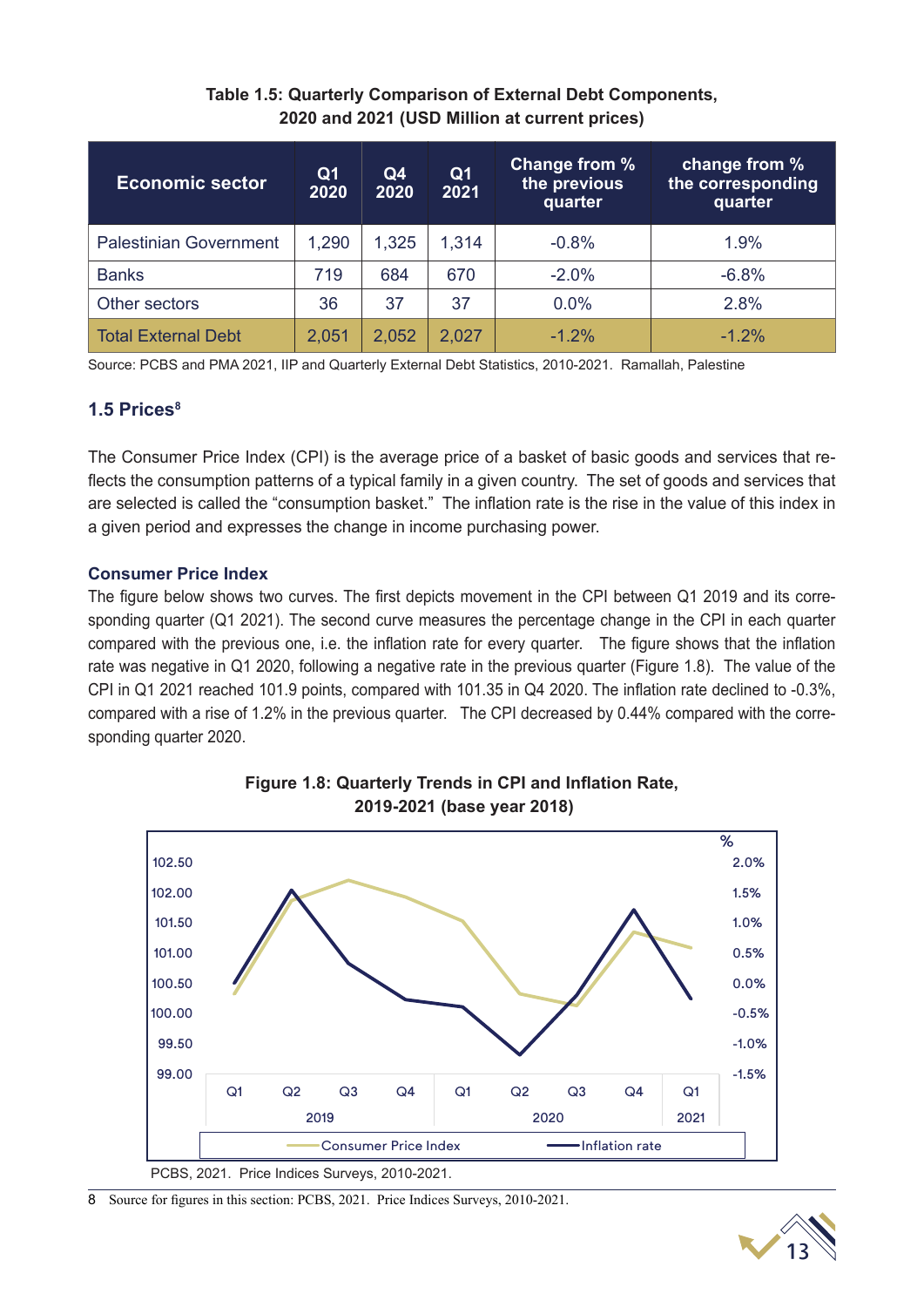#### **Wholesale Prices and Producer Prices9**

The wholesale price index (the selling price to retailers) decreased by 0.64% between Q1 2021 and Q4 2020 (Figure 1.9). This resulted from a drop of almost 1.52% in the wholesale prices of local commodities, against the rise of 0.27% in wholesale prices of imported commodities. The producer price index (prices charged by local producers) fell by 1.49% over the consecutive quarters.



**Figure 1.9: Quarterly Trends in WPI and PPI, 2019-2021 (base year 2019)**

Source: PCBS, 2021. Price Indices Surveys, 2019-2021.

#### **Purchasing Power10**

**Purchasing power of the New Israeli Shekel (NIS):** During Q1 2021, CPI decreased by 0.26% compared with the previous quarter and by 0.44% compared with the corresponding quarter. This means that the purchasing power of the NIS improved by the same amount during this period (Figure 1.10). It should be noted that the trend in the purchasing power of the NIS is equivalent to the rate of change in consumer prices, but in the opposite direction.

**Purchasing power of the U.S. Dollar (USD) and the Jordanian Dinar (JoD):** Q1 2020 witnessed a fall of 1.89% and 6.41% in the average exchange rate of the USD against the NIS compared with the previous and corresponding quarters, respectively. Accordingly, the purchasing power of individuals who received their wages in USD and spent them in NIS fell by 1.63% and 5.97%, respectively, during the same periods. Given that the JoD is pegged to the USD at a fixed exchange rate, the purchasing power of the JoD witnessed approximately the same developments as the USD.

<sup>10</sup> Purchasing power is defined as the ability to purchase goods and services using an individual's own wealth. It depends on the consumer's income and changes in prices and currency exchange rates. A change in purchasing power, assuming stable income = the rate of change in the exchange rate of a currency against the shekel – the inflation rate.



<sup>9</sup> PCBS, 2021. Prices and Indices, 2021.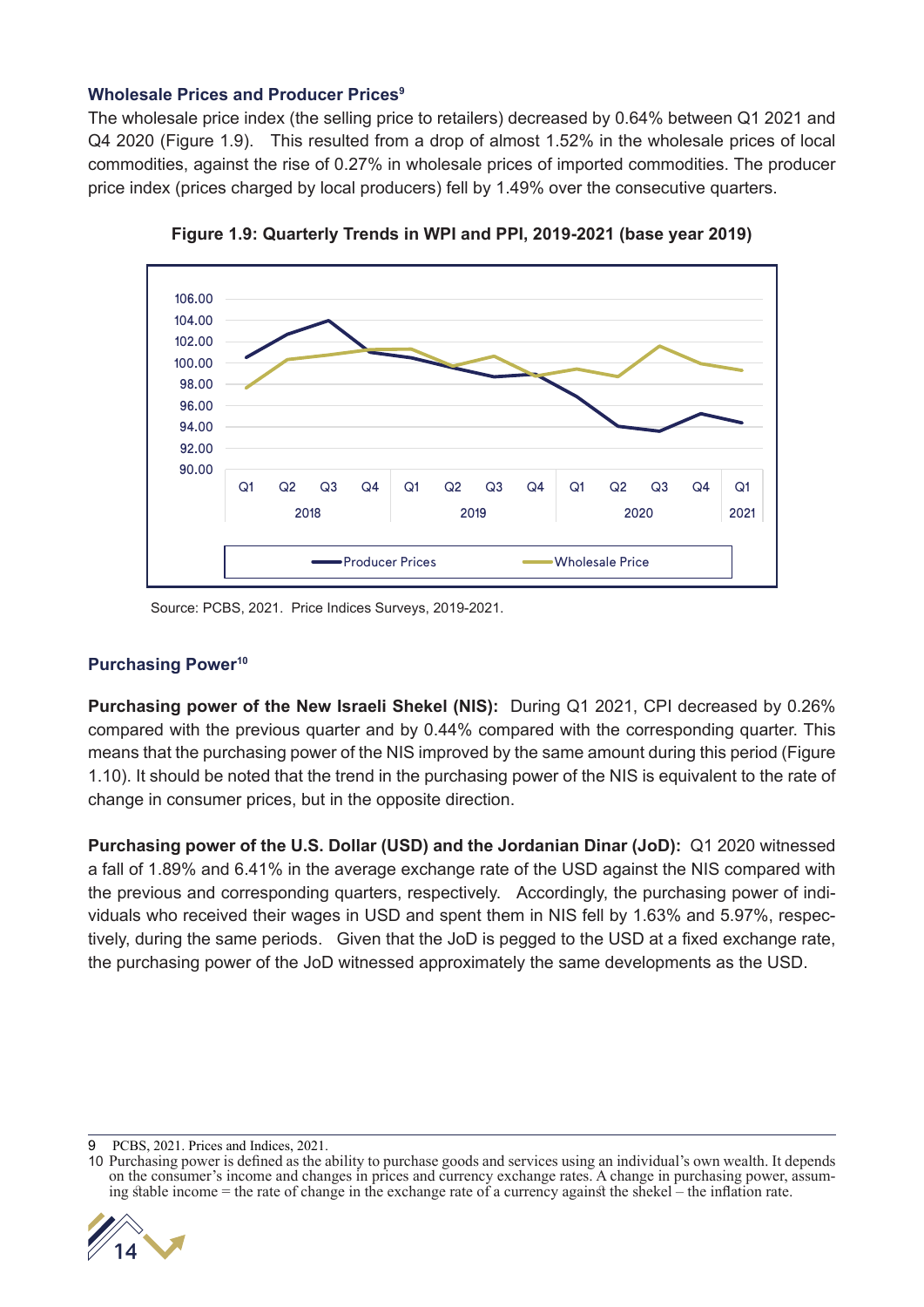

#### **Figure 1.10: Quarterly Trends in the Purchasing Power by Type of Currency (%)**

Source: Figures were calculated based on PMA and PCBS data.

#### **1.6 Service Infrastructure: Solid Waste Management**

Solid waste management is considered a basic infrastructure service in any society. It aims to reduce and eliminate the negative impacts of consumption and waste on the environment and human health, support economic development, and ensure environmental sustainability and better quality of life. To achieve these goals, waste needs to be managed systematically and efficiently to reduce costs, prevent waste from accumulating, and ensure best environmental practices. Yet population growth, urbanization, and changing consumption patterns have increased the quantity and diversity of disposed waste, soil and water pollution, and compounded waste management problems. Consequently, societies, especially in developing countries, will suffer the most from a future health crisis unless sustainable waste management policies are adopted and more focus is given to planning and environmental awareness.

The situation is even worse and more complicated in Palestine because of the interference of the Israeli occupation in the daily life of Palestinians and its control over land and water resources, as well as a lack of public awareness about the importance of hygiene practices. As in the case in other infrastructure, solid waste management also reflects spatial, geographic, and political complexities that demonstrate the difficulty of sustaining the status quo. However, unlike water, fuel, and electricity, which flow into populated areas under the control of the occupation, waste flows outside the populated areas, where its mismanagement adversely affects Palestinian communities and the surrounding environment. Accordingly, waste and the infrastructure designed to management in Palestine are also of importance to occupation authorities and neighbouring countries, which cannot isolate themselves from its effects.<sup>11</sup>

Solid waste is generated from household consumption, economic activities, and public services activities. It can be classified based on their materials, potential hazards, or the origin of the waste. There are six functional components of the waste management system: waste generation, storage, collection, transportation, onsite handling, processing, and disposal.<sup>12</sup> This section aims to give an

11 https://academiccommons.columbia.edu/doi/10.7916/D8XS5TTX



<sup>12</sup> https://www.thebalancesmb.com/an-introduction-to-solid-waste-management-2878102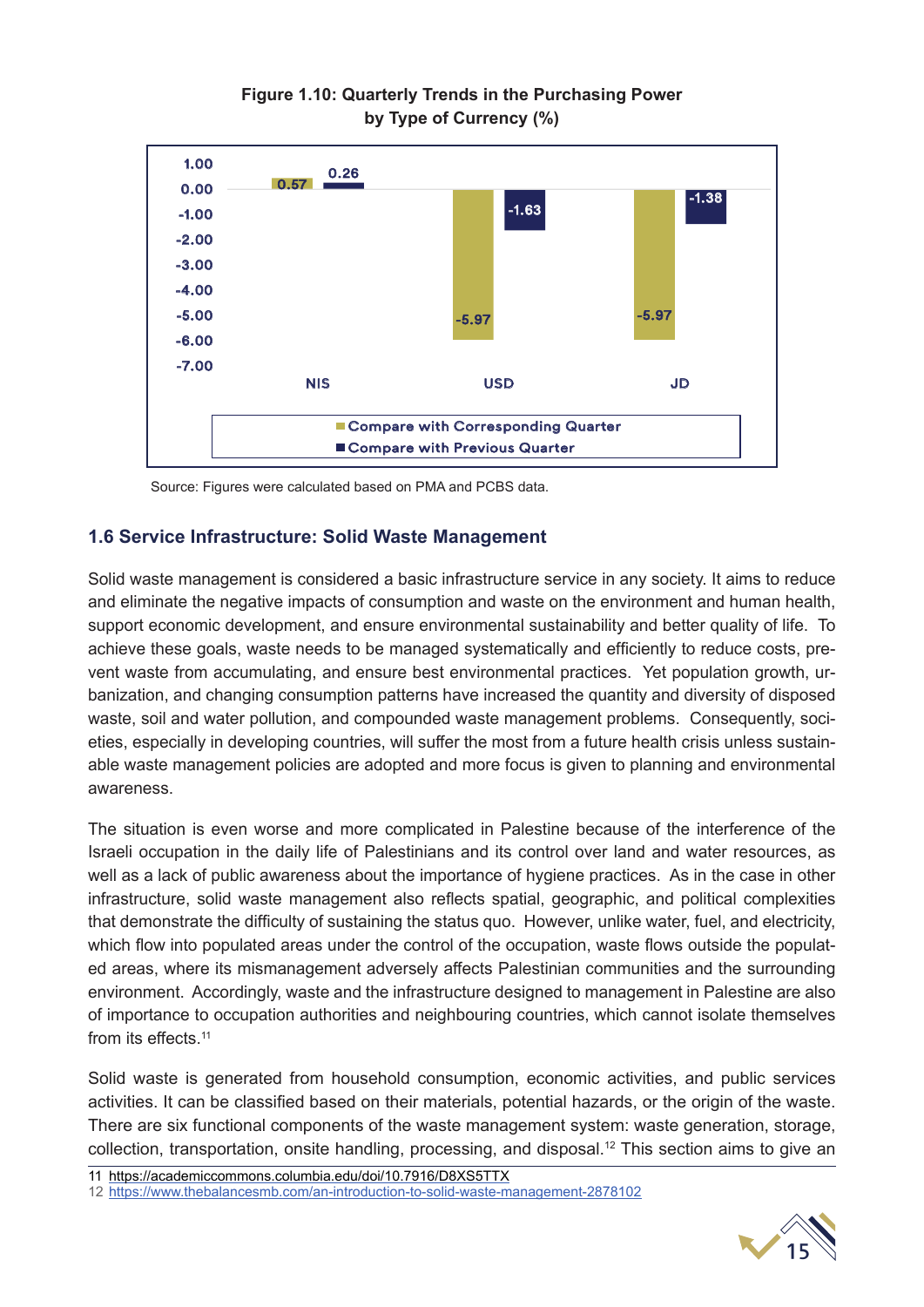overview of the current situation regarding solid waste management in Palestine, based on available information and data.

#### **Solid Waste Generation**

There are no precise, comprehensive, and up-to-date official data on the total volume of solid waste generated in Palestine. The available data are estimates provided in studies and reports commissioned by donor agencies, in addition to some official statistics at the level of households and economic enterprises. According to the latest figures, the total volume of solid waste in Palestine was around 1.78 million tons in 2018, or on average about 4,889 tons of solid waste per day of solid waste and 0.99 kg per day per capita.<sup>13</sup> The volume is distributed as 3,163 tons/day in the West Bank (including estimates for East Jerusalem) (1.08 kg/day on average per capita) and about 1,726 tons/day in the Gaza Strip (0.89 kg/day on average per capita).<sup>14</sup> Figures show a regional discrepancy in solid waste generation, with an average of 0.75 kg/day is collected in rural areas compared to 1-2 kg/day in urban areas.<sup>15</sup> The largest share of solid waste comes from the household sector (45-50% as in 2015, the latest available data), followed by commercial and services enterprises (25- 30%) and then the industrial and construction sectors (20-25%).

Using one of the reference studies estimates<sup>16</sup> of solid waste growth (about 4% annually, 3% of which is ascribed to the natural population growth and 1% to the increase in solid waste generation per capita), the total volume of solid waste in Palestine is expected to reach around 2.0 million/tons in 2021. This potentially amounts to a waste generation rate of 5,485 tons/day.

According to PCBS data for 2015, the total volume of household waste generation in Palestine reached 2,551tons/day (1,835 tons/day in the West Bank and 716 tons/day in Gaza Strip), whereas the daily average per household was 2.9 kg (3.2 kg/day in the West Bank and 2.4 kg/day in Gaza).<sup>17</sup> Assuming a 1% annual increase in average daily household waste generation since 2015 (according to the estimates of the study referred to earlier),18 average waste generation is expected to reach 3.1 kg/day in 2021. Assuming that there are 1,024,940 households in the same year,<sup>19</sup> the average household solid waste generation is expected to reach 3,155 tons/day in 2021. On the other hand, and assuming that previous estimates of household solid waste generation are accurate, waste generation in non-household sectors is expected to reach 2,330 tons/day.

Generally speaking, according to the Ministry of Local Government estimates, around 50% of solid waste in Palestine is organic, followed by plastic waste (14.6%), then paper & cardboard waste  $(12.5%)$  (Refer to Figure 1.11).<sup>20</sup> Organic waste forms the largest component of household solid waste (59.8%), followd by baby diapers (27%), cardboard (12.3%), and plastic (0.6%). On the other hand, 89.8% of economic enterprises generate paper/cardboard wastes, 76.6% generate plastic and rubber, 45.6% generate soil and stones. The physical composition of solid waste plays a major part in the management of these materials, as does the selection of disposal methods. Though a large part of waste in Palestine could be separated, recycled or used for energy production, such initiatives are still very limited due to implementation difficulties and their economic unfeasibility.

- 18 http://www.environment.pna.ps/ar/files/Country%20report%20on%20the%20solid%20waste%20management.pdf
- 19 The projected average population in mid-2021 divided by the average household size (5.1 persons).

<sup>20</sup> Ibid.



<sup>13</sup> https://www.cesvi.eu/wp-content/uploads/2019/12/SWM-in-Palestine-report-Thoni-and-Matar-2019\_compressed-1.pdf Data include East Jerusalem.

<sup>14</sup> The average daily waste generation per capita was calculated by dividing the total average daily waste generation by the projected mid-year 2018 population for each region.

<sup>15</sup> Ibid

<sup>16</sup> http://www.environment.pna.ps/ar/files/Country%20report%20on%20the%20solid%20waste%20management.pdf

<sup>17</sup> https://www.pcbs.gov.ps/Portals/\_Rainbow/Documents/HHE%202015%20a%205.htm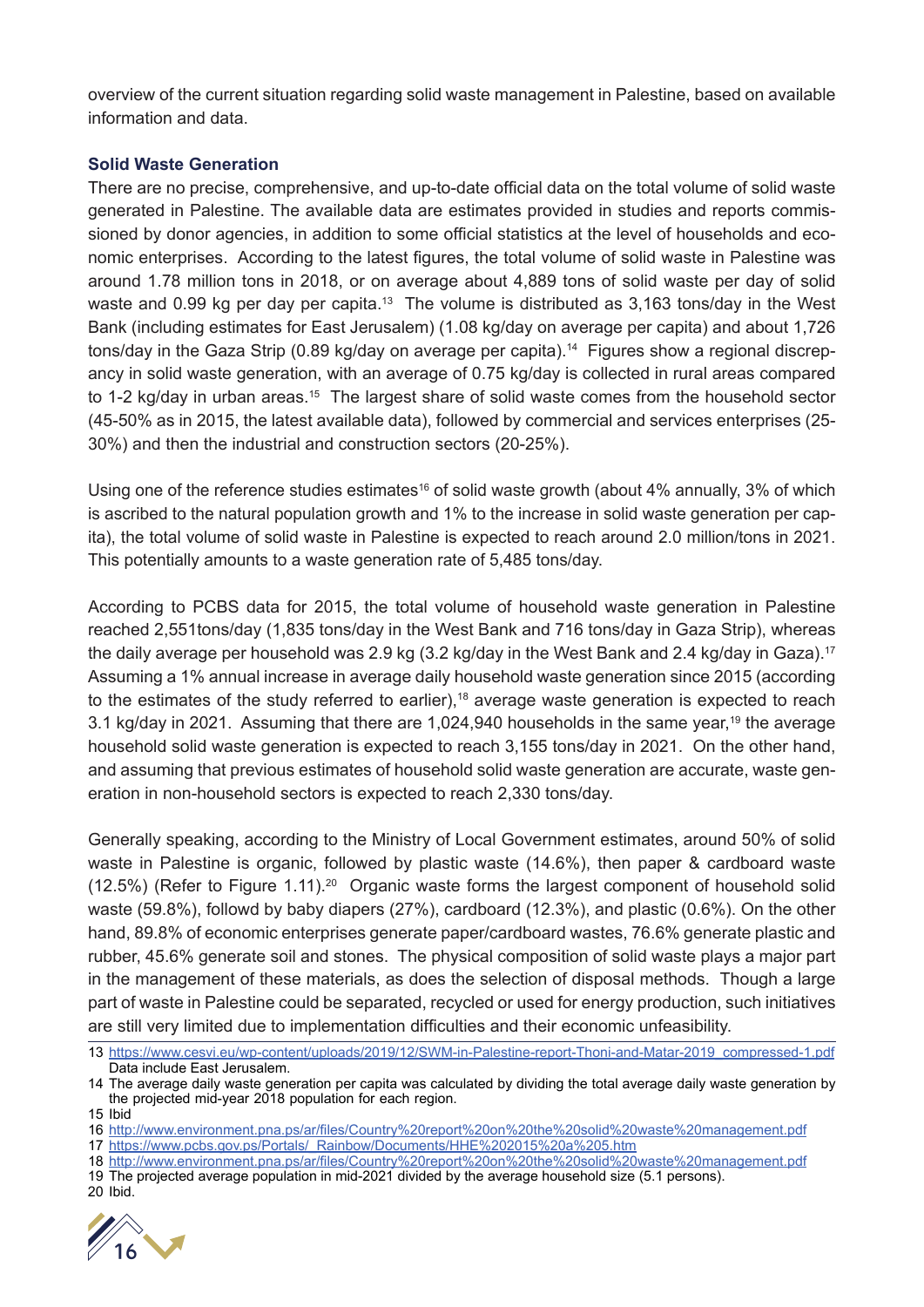

**Figure 1.11: % distribution of solid waste by composition, 2016**

Source: https://www.cesvi.eu/wp-content/uploads/2019/12/SWM-in-Palestine-report-Thoni-and-Matar-2019\_compressed-1.pdf

#### **Waste Collection and Transportation**

Waste collection and transportation is undertaken by Local Government Units (LGUs), the UNRWA, or individuals. In big towns and cities, municipality workers manually collect plastic waste bags that are placed in front of buildings, institutions, shops, etc. by citizens and transfer them to plastic bins or steel containers (with a small capacity of 800-1000 litres and a large capacity of 5-6  $\text{m}^{3}$ ). The competent authority then collects waste containers by means of compressors, trucks, or cranes to sanitary or informal landfills or transport stations, and then to sanitary landfills for disposal. Collection service differs in small villages. Usually, there are no containers or compactors to collect waste. People in rural communities usually collect waste once a week manually, door-to-door, and by means of tractors. Furthermore, waste collection systems in the West Bank is different than in the Gaza Strip: in the latter, donkey-drawn carts are used for more than a third of primary waste collection; this is a new method that has been used since the 2008 energy crisis.

Municipalities and LGUs (including Joint Service Councils for Solid Waste Management-JSCs) collect around 83.4% of solid household waste in Palestine, while 9.4% is collected by UNRWA and 5.5% do not have access to solid waste collection services at all (see Table 1.6). Around 39.4% of households who have access to collection services receive this service 1-3 times/week, while 39.9% receive 4-6 times/week and 20.7% receive it 7 or more times/week. Around 82.5% of economic enterprises in the OPT used local authority disposal services, while 12% disposed of their solid waste by themselves and 4.8% through UNRWA (see Table 1.7). The vast majority of the unseparated waste of these enterprises is transported manually (97.8%). Waste is collected 3 times/week at most from 52% of enterprises, 4-6 times/week from 29%, and 7 times/week or more from 19%. There is no data for estimating the percentage and volume of total waste that is collected from other sources.

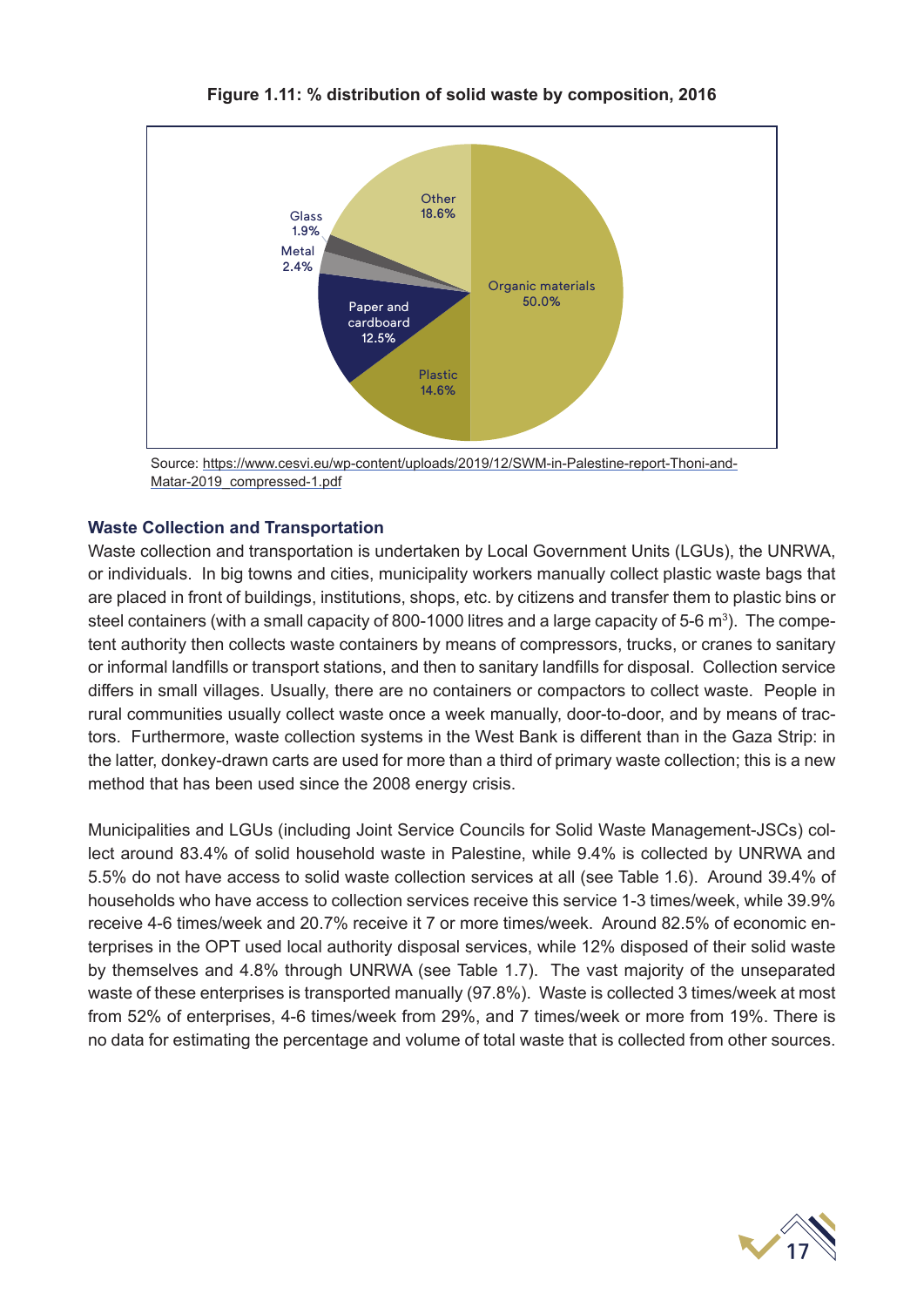| <b>Authority Resposible</b><br>for Collection | <b>Municipality</b><br>or Local<br><b>Authority</b> | <b>Household Member</b><br>(No Access to Solid<br><b>Waste Collection</b><br>(Services | <b>UNRWA</b> | <b>Private</b><br>contractor or<br>other parties |
|-----------------------------------------------|-----------------------------------------------------|----------------------------------------------------------------------------------------|--------------|--------------------------------------------------|
| <b>Palestine</b>                              | 83.4                                                | 5.5                                                                                    | 9.4          | 1.7                                              |
| <b>West Bank</b>                              | 84.5                                                | 7.3                                                                                    | 6            | 2.2                                              |
| Northern West Bank                            | 90.6                                                | 2.3                                                                                    | 6.7          | 0.4                                              |
| <b>Central West Bank</b>                      | 87.5                                                | 5                                                                                      | 7.5          | 0                                                |
| Southern West Bank                            | 74.5                                                | 15.2                                                                                   | 3.7          | 6.6                                              |
| Gaza Strip                                    | 81.3                                                | 2.1                                                                                    | 15.9         | 0.7                                              |

#### **Table 1.6: Percentage Distribution of Households in Palestine by Solid Waste Collector and Region, 2015**

Source: PCBS, 2021. Household Environmental Survey, 2015. Ramallah, Palestine.

#### **Table 1.7: Percentage Distribution of Economic Enterprises in Palestine\* by Solid Waste Disposal Doer and Region, 2017**

| <b>Disposal Doer</b> | <b>The</b><br><b>Establishment</b> | <b>Local</b><br><b>Authority</b> | <b>Private</b><br><b>Contractor</b> | <b>UNRWA</b> | <b>Other</b> |
|----------------------|------------------------------------|----------------------------------|-------------------------------------|--------------|--------------|
| Palestine            | 12                                 | 82.5                             | 0.3                                 | 4.8          | 0.4          |
| - West Bank          | 12.4                               | 85.2                             | 0.4                                 | 1.5          | 0.5          |
| North of West Bank   | 3.9                                | 95.3                             | 0.4                                 | 0.4          | 0            |
| Middle of West Bank  | 15.7                               | 79.9                             | $\Omega$                            | 2.6          | 1.8          |
| South of West Bank   | 22.1                               | 75.1                             | 0.8                                 | 2            | 0            |
| Gaza Strip<br>н.     | 10.8                               | 77                               | 0.2                                 | 11.7         | 0.3          |

Source: PCBS, 2021. Economic Environmental Survey, 2017. Ramallah, Palestine

There are 13 JSCs in charge of solid waste management in the West Bank, 12 of which are responsible for waste collection and transportation with 4 councils responsible for landfills management. JSCs are non-profit associations of several Local Authorities that provide one or more services for all member authorities. Trucks, compactors, or tractors transport waste to transfer stations, or directly to landfills. With the exception of Jericho and Bethlehem governorates, the average transportation distance to landfills is about 25km and in some cases exceeds 80km, which significantly affects the operational costs of the JSCs (see Table 1-8 for more details). In the Gaza Strip, there are three solid waste management service providers: the Joint Solid Waste Management Services Councils, 25 municipalities, and UNRWA operating in eight refugee camps. All local authorities in Gaza receive a waste transportation service, and 97% of the population is covered.<sup>21</sup>

<sup>21</sup> https://www.cesvi.eu/wp-content/uploads/2019/12/SWM-in-Palestine-report-Thoni-and-Matar-2019\_compressed-1.pdf

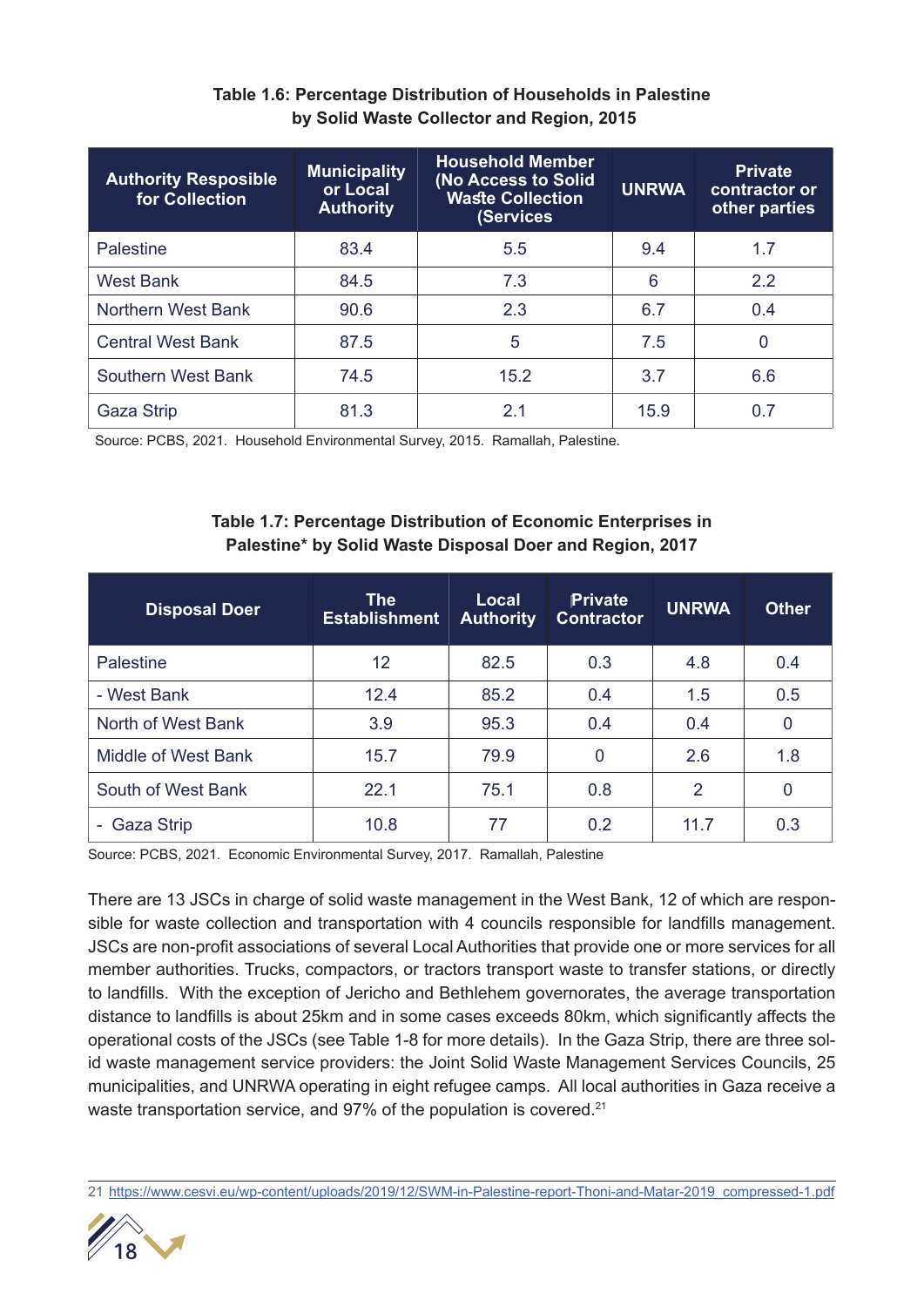| <b>JSCs</b>                      | <b>Waste Collection</b><br><b>System Type (WCS).</b> | <b>Number</b><br>of LGU<br>served | <b>Total</b><br><b>LGUs</b><br><b>Number</b> | Percentage<br>οf<br>population<br>covered | <b>Number</b><br><b>Of</b><br><b>Vehicles</b> |
|----------------------------------|------------------------------------------------------|-----------------------------------|----------------------------------------------|-------------------------------------------|-----------------------------------------------|
| Jenin                            | 70% street containers<br>and 30% door to door        | 75                                | 77                                           | 93.00%                                    | 32                                            |
| <b>Tubas</b>                     | 95% street containers                                | 12 <sup>2</sup>                   | 12                                           | 100%                                      | 4                                             |
| <b>Nablus</b>                    | 85% street containers                                | 32                                | 57                                           | 47%                                       | 5                                             |
| Tulkarem                         | 40% street containers                                | 27                                | 31                                           | 87%                                       | 10                                            |
| Qalqilya                         | 96% street containers                                | 25                                | 25                                           | 97%                                       | 12                                            |
| Salfit                           | 90% street containers                                | 19                                | 19                                           | 100%                                      | 8                                             |
| Jericho                          | 99% street containers                                | 14                                | 17                                           | 87.40%                                    | 16                                            |
| Ramallah and Al-<br><b>Bireh</b> | No data available                                    | 60                                | 70                                           | 79%                                       | 13                                            |
| Jerusalem                        | No data available                                    | 60                                | 26                                           | 100%                                      | 26                                            |
| <b>Bethlehem</b>                 | 90% street containers                                | 28                                | 36                                           | 80%                                       | 25                                            |
| Hebron                           | 75% street containers                                | 32                                | 55                                           | 53%                                       | 27                                            |

#### **Table 1.8: Main characteristics of the collection system run by the JSCs in West Bank, 2018**

Source: https://www.cesvi.eu/wp-content/uploads/2019/12/SWM-in-Palestine-report-Thoni-and-Matar-2019\_compressed-1.pdf

\* House-to-house or door-to-door collection is done by street sweepers with wheelbarrows or trucks.

Currently in Palestine there are 15 waste transfer stations, i.e., places where solid waste is temporarily deposited to be later transferred to the final disposal site. 12 of these sites are in the West Bank and 3 in the Gaza Strip. JSCs manage 7 of the West Bank stations, and 3 are managed by municipalities. About half of the waste collected is transported through these stations. These stations allow waste segregation and recycling activities, which help reduce the amount of waste disposed of in landfills. However, the use of these stations is still limited and underdeveloped. Table 9.1 below shows the characteristics of solid waste transfer stations in Palestine.

#### **Waste Treatment**

In the process of collection, most solid waste coming from households, commercial enterprises, public institutions, and some industrial sites is mixed andare not recycled. About 16.4% of economic enterprises separate chemical waste, 14.2% segregate sharp waste, and 12.3% segregate metal waste. However, as of today there are no facilities or special mechanisms in place for waste segregation, and in the final destination phase, all waste end up mixed at the landfill (see Table 1.10).<sup>22</sup> Construction and demolition debris are usually dumped in special sites. In general, hazardous waste is not allowed in existing landfills, but it is not clear where it is effectively treated and dumped. Based on the Ministry of Local Government (MoLG) data, a scant percentage of this waste is recycled on an informal basis. On the other hand, based on data from the Environment Quality Authority (EQA) , the percentage of treated hazardous waste out of the total waste generated is just 2% approximately.<sup>23</sup>

22 PCBS, 2021. Economic Environmental Survey, 2017. Ramallah, Palestine

23 https://www.pcbs.gov.ps/portals/\_pcbs/PressRelease/Press\_Ar\_6-3-2021-env-en.pdf

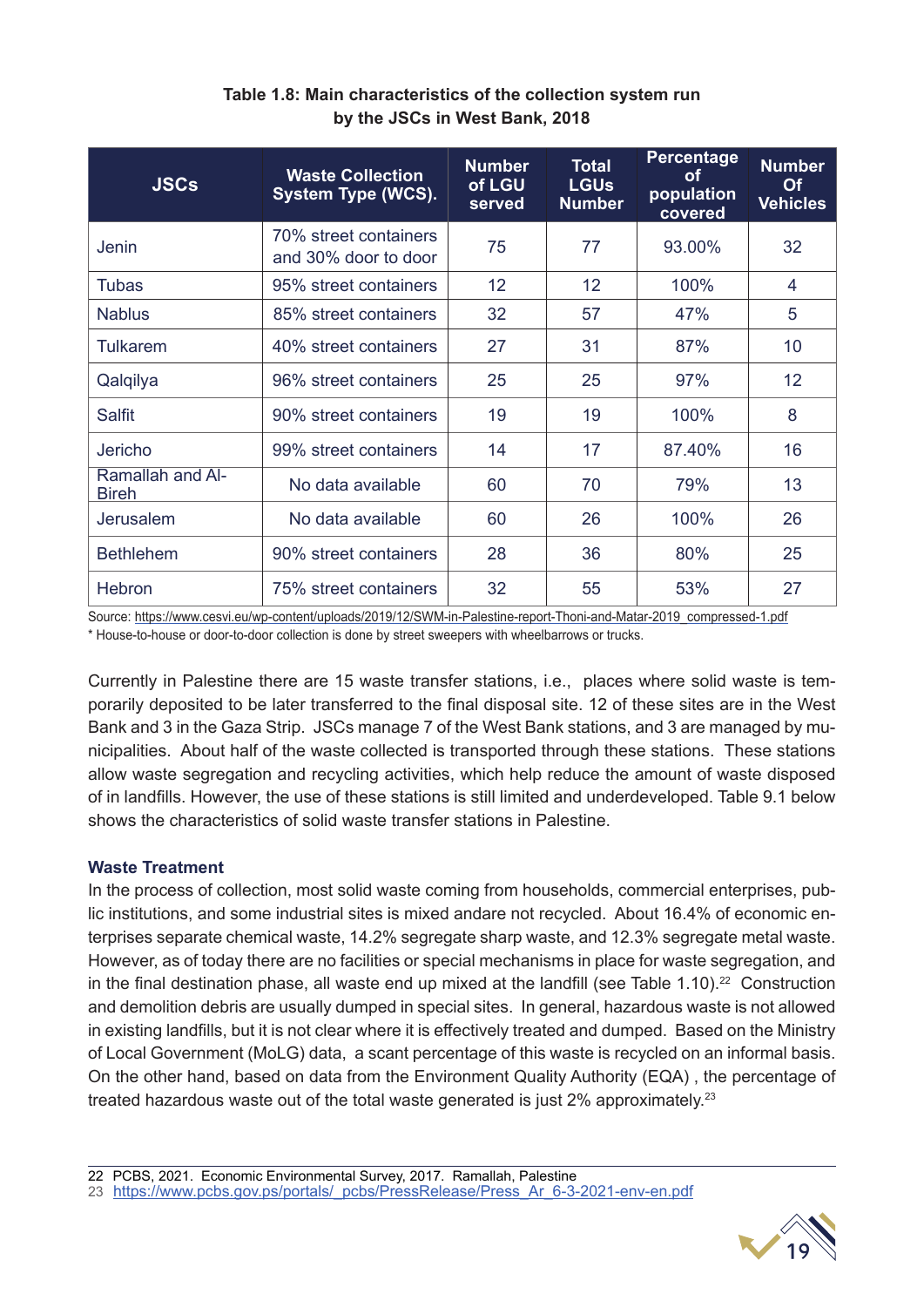| <b>Transfer Stations</b> | <b>Quanitity Transfered</b><br>(tons/day) | <b>Transfer Distance</b><br>(km) | <b>Final Disposal</b><br><b>Landfill</b> |
|--------------------------|-------------------------------------------|----------------------------------|------------------------------------------|
| West of Jenin            | 50                                        | 35                               | Zahrat Al Finjan                         |
| <b>Tubas</b>             | 43                                        | 28                               | Zahrat Al Finjan                         |
| Al Sayrafi (Nablus)      | 180                                       | 40                               | Zahrat Al Finjan                         |
| <b>Tulkarem</b>          | 132                                       | 30                               | Zahrat Al Finjan                         |
| Qalqilya                 | 123                                       | 60                               | Zahrat Al Finjan                         |
| Ramallah                 | 100                                       | 120                              | Zahrat Al Finjan                         |
| Al Bireh                 | 100                                       | 80                               | Zahrat Al Finjan                         |
| Al-Ram (Jerusalem)       | 60                                        | 55                               | Al Minya                                 |
| Al Fahs (Hebron)         | 400                                       | 33                               | Al Minya                                 |
| Yata (Hebron)            | 140                                       | 35                               | Al Minya                                 |
| Tarqumia (Hebron)        | 100                                       | 39                               | Al Minya                                 |
| Wadi Al Nar (Jerusalem)  | ۰                                         | 30                               | Al Minya                                 |
| Al Eizariya (Jerusalem)  | 60                                        | 35                               | Al Minya                                 |
| El Yarmouk (Gaza)        | 350                                       | 10                               | <b>Johr Al Diek</b>                      |
| <b>Khan Younis</b>       | $\overline{0}$                            | 14                               | Al Fukhary                               |
| Rafah                    | $\overline{0}$                            | 16                               | Al Fukhary                               |

#### **Table1.9: Characteristics of solid waste transfer stations in Palestine, 2018**

The main methods of waste disposal in Palestine are landfilling and dumping (whether informal or regulated). However, illegal methods such as informal burning in landfills or containers are also common. The MoLG data for 2019 indicate that the vast majority of solid waste (98%) is dumped in sanitary landfills.<sup>24</sup> Other sources estimate that only 65% of solid waste is landfilled, 3% is recycled, and 32% is disposed of through illegal methods.<sup>25</sup> There are 7 sanitary landfills in Palestine: 4 are in the West Bank and 3 in the Gaza Strip, as shown in Table 1.11.26

The main problems facing sanitary landfills relate to their inability to absorb the steady increase in waste production due to their limited capacity and space. There is currently no possibility for expansion because of restrictions imposed by the occupatuon and land scarcity; most adjacent land that could be used as landfills is located in Area C. There is also the difficulty of obtaining the necessary approvals and permits to construct new landfills and the poor primary waste segregation. Also, there is little public enthusiasm for landfills and the populations resist the establishment of new ones. The Rammun landfill, for example, has been in the planning stage since 2006 due to opposition from the residents of nearby villages who fear its negative impacts.<sup>27</sup>

<sup>27</sup> https://palestineeconomy.ps/ar/Article/8201



<sup>24</sup> https://www.pcbs.gov.ps/portals/ pcbs/PressRelease/Press Ar 6-3-2021-env-en.pdf

<sup>25</sup> https://www.cesvi.eu/wp-content/uploads/2019/12/SWM-in-Palestine-report-Thoni-and-Matar-2019\_compressed-1.pdf

<sup>26</sup> Sanitary landfills is alloted piece of land constructed and designed to use an engineered method of disposing of solid wastes on land in a manner that do not harm human public health and the environment.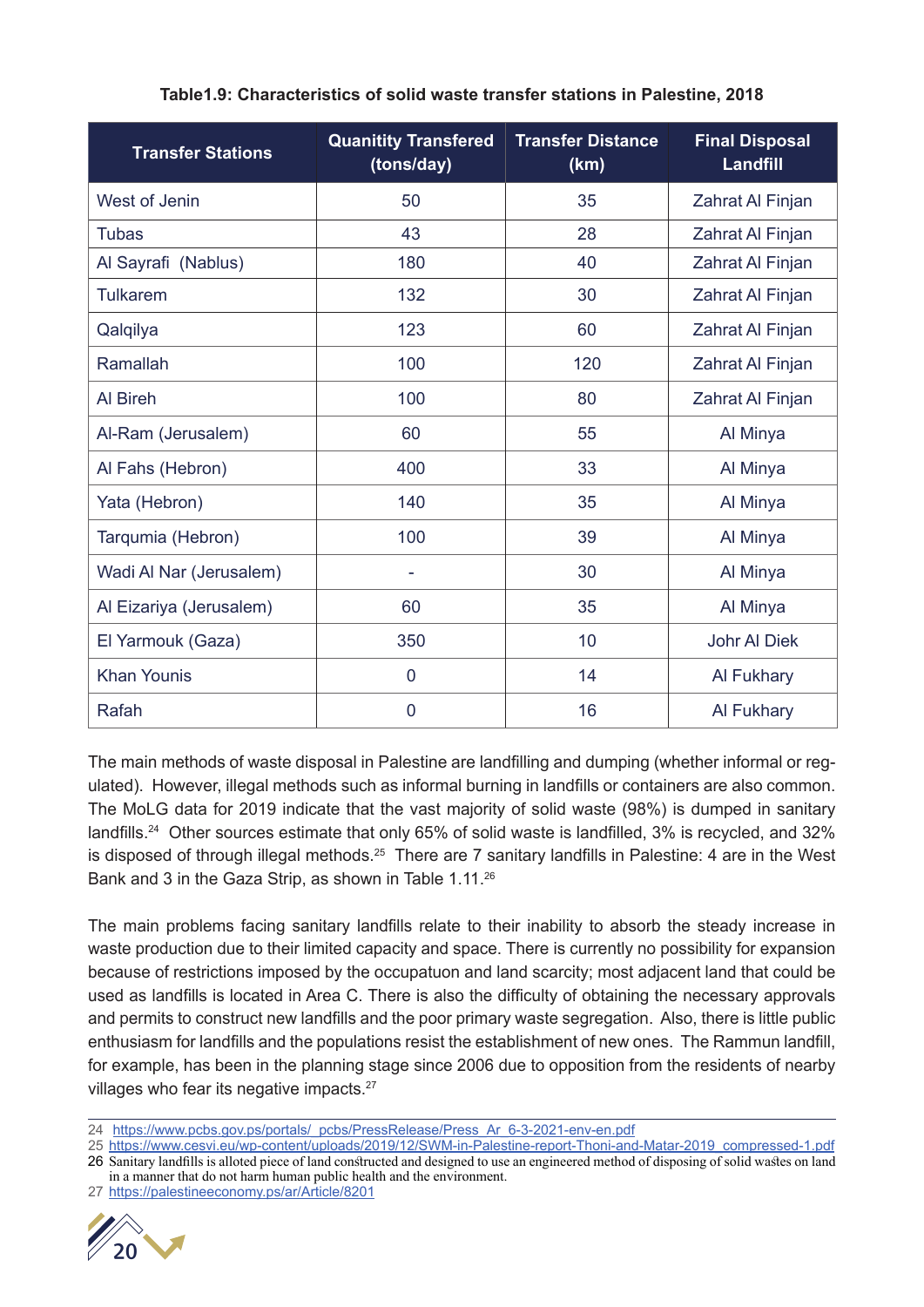Table1.10: Percentage of Economic Enterprises by Region, Type of<br>Solid Waste and Percentage of Segregated Waste by Type, 2017 **Table1.10: Percentage of Economic Enterprises by Region, Type of Solid Waste and Percentage of Segregated Waste by Type, 2017**

| Paper and<br>cardboard            |      | Plastic<br>and  | Glass<br>and<br>metal                | Soil<br>and<br>stones | Organic<br>Waste | Sharp<br>Waste    | <b>Infectious</b><br>waste | Radioactive<br>waste | Chemical<br>waste | Other |
|-----------------------------------|------|-----------------|--------------------------------------|-----------------------|------------------|-------------------|----------------------------|----------------------|-------------------|-------|
|                                   |      | rubber          |                                      |                       |                  |                   |                            |                      |                   |       |
| Type of Generated Solid<br>Waste  | 89.8 | 76.6            | 29.4                                 | 45.6                  | 39.2             |                   | 1.3                        | 0.4                  | $\overline{4}$    | 3.2   |
| Percentage of Segregared<br>Waste | 4.5  | $\overline{31}$ | $\frac{8}{6}$                        | 4                     | $4.\overline{8}$ | 14.2              | 12.3                       | $0.\overline{6}$     | 16.7              | 7.5   |
| Type of Waste                     | δ    | 85              | $\overline{\widetilde{\mathcal{C}}}$ | 23.7                  | 37.5             | $\overline{6}$ .1 | $\frac{6}{1}$              | 0.4                  | $\overline{4}$    | 3.7   |
| Percentage of Segregared<br>Waste | 4.7  | 2.6             | 5.7                                  | $4.\overline{3}$      | 5.1              | 20.2              | $0.\overline{6}$           | $\circ$              | 0.9               | 7.7   |
| Type of Waste                     | 87.2 | 59.4            | 26                                   | 90.3                  | 42.6             | 8.8               | $\overline{0.7}$           | 0.4                  | 1.5               | 23    |
| Percentage of Segregared<br>Waste | 4    | 4.5             | 9.6                                  | 3.8                   | 4.2              | 5.9               | 64.5                       | $\overline{1.7}$     | 47.4              | 6.9   |

Source: PCBS, 2021. Economic Environmental Survey, 2017. Ramallah, Palestine. Source: PCBS, 2021. Economic Environmental Survey, 2017. Ramallah, Palestine.

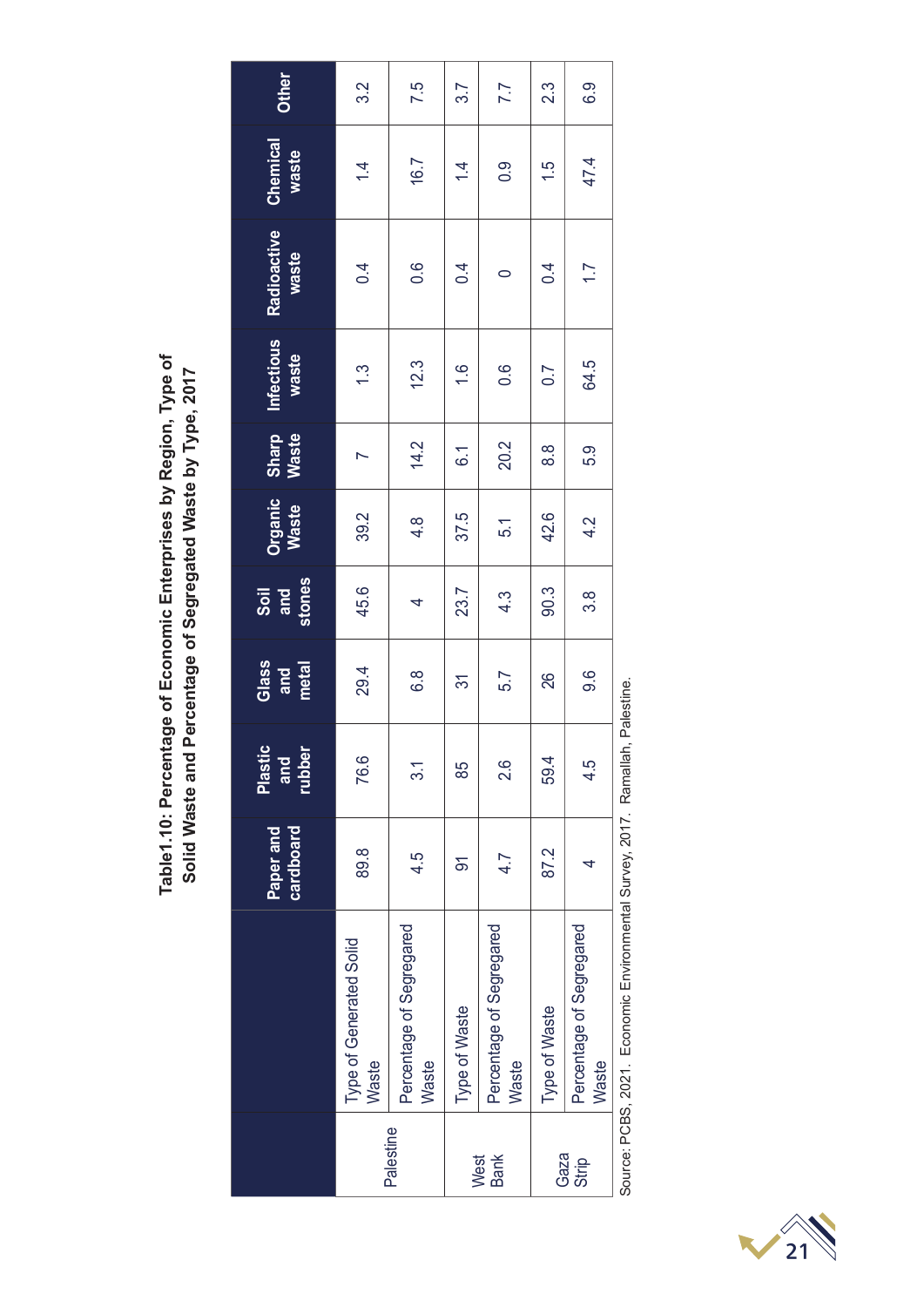#### **Solid Waste Disposal**

Given these challenges, the many informal landfills (more than 160 dumpsites) represents the only alternative for making up for the limited capacity of sanitary landfills; this has led to health hazards for communities, the environment, and the economy.28 Improper or unsustainable waste management leads to the leakage of leachate and toxic materials (such as chloride and arsenic) and heavy metals (such as cadmium, mercury, and lead) into the soil and groundwater. This affects human health and incurs very high costs for the state due to the diseases arising from it.<sup>29</sup>

In 2019, the volume of waste dumped in informal dumpsites was estimated at 343 tons/day in the West Bank and 433 tons/day in the Gaza Strip. Some of these dumpsites are adjacent to agricultural lands or urban areas, on top of the waste that is incinerated.<sup>30</sup> About 20% of solid waste generated in the West Bank and Gaza Strip is disposed of in informal landfills.<sup>31</sup>

| <b>Landfills</b>                       | Year of<br>establishment | <b>Space</b>                                          | <b>Capacity</b><br>(million cubic<br>meters) | <b>Daily</b><br>coming<br>waste | <b>Expected</b><br><b>lifespan</b> |
|----------------------------------------|--------------------------|-------------------------------------------------------|----------------------------------------------|---------------------------------|------------------------------------|
| Flower of the cup (Jenin)              | 2007                     | 240,000 square<br>meters                              | 2.25                                         | 1200<br>tones                   | $30 - 35$<br>years                 |
| Al Minya (Bethlehem)                   | 2014                     | 250,000 square<br>meters                              | 4.9                                          | 1100                            | 20 years                           |
| Jericho                                | 2007                     |                                                       | 0.0685                                       | 50 tones                        |                                    |
| Beit Annan (Northwest of<br>Jerusalem) | 2018                     | 3,000 square meters                                   |                                              | 65 tones                        | 3-4 years                          |
| Ramon (Ramallah -<br>planned)          | Not yet<br>established   | 208,000 square<br>meters                              | 2.75                                         |                                 | 20 years                           |
|                                        | 1996                     | 26,000 square<br>meters                               |                                              | 170 tones                       |                                    |
| Al Fukhari (Khan Younis)               | 2014                     | 140,000 square<br>meters                              |                                              |                                 |                                    |
| Deir al Balah                          | 1995                     | 59,900 square<br>meters                               | 0.7725                                       | 450 tones                       |                                    |
| Johr al Deik (Gaza)                    |                          | 140,000 square<br>meters and 120,000<br>square meters |                                              | 700 tons/<br>day                |                                    |

#### **Table 1.11: Sanitary Waste Landfills in Palestine, 2018**

Source: https://www.cesvi.eu/wp-content/uploads/2019/12/SWM-in-Palestine-report-Thoni-and-Matar-2019\_compressed-1.pdf

<sup>31</sup> Ibid



<sup>28</sup> Random landfills are uncontrolled dumpsites that have been randomly selected to dump solid waste without taking into account its impact on public health or the environment. These are the result of the difficulty of establishing new sanitary dumps and the weak structural and strategic planning.

<sup>29</sup> https://www.eea.europa.eu/publications/horizon-2020-mediterranean-report/file

<sup>30</sup> https://www.un.org/unispal/document/state-of-environment-and-outlook-report-for-the-opt-2020-un-environmental-program-report /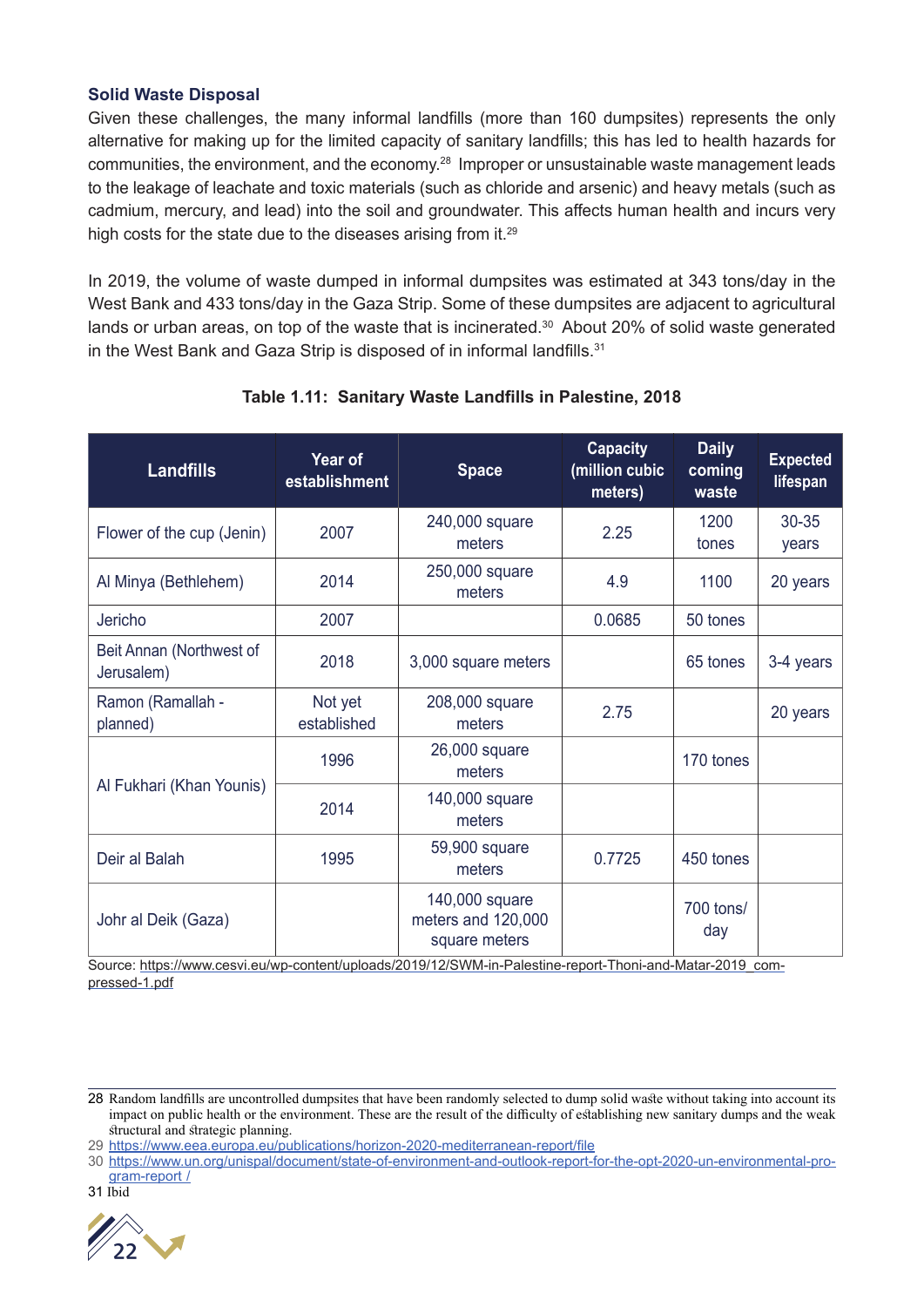| Governor-<br>ate    | Ramallah | Salfit | <b>Nablus</b> | Tulkarem | Hebron | Bethlehem | Jenin | Qalqilya | Jericho | <u>ubas</u> | <b>Strip</b><br>Gaza | Total |
|---------------------|----------|--------|---------------|----------|--------|-----------|-------|----------|---------|-------------|----------------------|-------|
| Landfills<br>number | 83       | 10     | 34            | 12       |        |           |       |          |         |             | 9                    | 163   |
| not used            | 41       |        | 23            | 44       |        |           | u     |          |         |             |                      | 87    |

**Table 1.12: Landfills Distribution By Governorate, 2014**

Source: http://www.environment.pna.ps/ar/files/Country%20report%20on%20the%20solid%20waste%20management.pdf

#### **Settlements Waste**

Israeli settlement waste dumped in Palestinian land exacerbates the solid waste crisis that is facing the waste management sector. Currently, there are more than 200 Israeli settlements in the West Bank, with a population of 620,000 settlers. Those settlers produce 411 tons of waste per year (not including waste produced from Israeli industrial areas in the West Bank).<sup>32</sup> While there are landfills are operating solely for Israeli use in the West Bank, some settlements dump their waste in Palestinian landfills.<sup>33</sup> Additionlly, settlements' solid waste is disposed of illegally in different informal, unregulated dumpsites and sites, most of which are close to Palestinian communities.<sup>34</sup> A study for the Applied Research Institute- Jerusalem (ARIJ) published in 2011 indicates that about 80% of settlement waste is disposed of in informal dumpsites in the West Bank.<sup>35</sup> Moreover, occupation authorities dump Israeli solid waste in the West Bank without any restrictions. More than half of the electronic waste generated in Israel is disposed of in the West Bank. Occupation authorities systematically transfer Israeli hazardous waste to the West Bank for treatment, adding to the negative environmental and public health impacts of waste.36

<sup>36</sup> https://ps.boell.org/en/2020/10/07/palestine-solid-waste-management-under-occupation and http://dmop.pt/category/ settlements/



<sup>32</sup> https://www.btselem.org/topic/settlements, and http://www.environment.pna.ps/ar/files/Country%20report%20on%20 the%20solid%20waste%20management.pdf

<sup>33</sup> https://ps.boell.org/en/2020/10/07/palestine-solid-waste-management-under-occupation

<sup>34</sup> Ibid.

<sup>35</sup> http://www.arij.org/files/admin/2011/Palestinian%20landscape%20and%20the%20Israeli-Palestinian%20conflict.pdf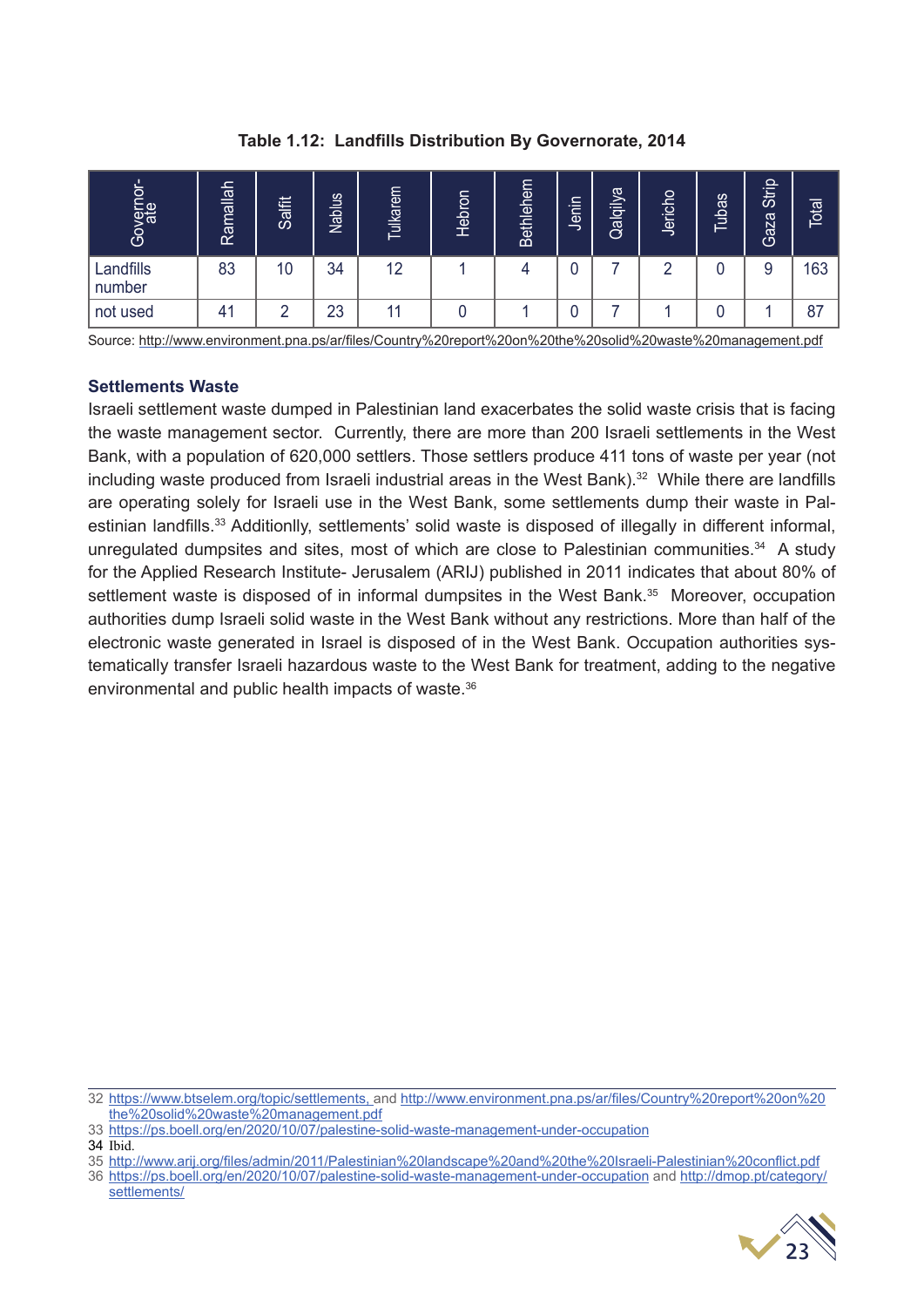#### **In Focus**

### **The Human and Economic Losses Resulting from the May War on Gaza Strip**

Beginning on May 10 2021, Israel conducted military airstrikes on the Gaza Strip for 11 consecutive days, until a ceasefire agreement brokered by Egypt was reached on 21st May 2021 between Israel and Palestinian factions in the Gaza Strip. All over Gaza the intense and brutal aggression caused severe damage to residential buildings; civil, governmental, security, and commercial facilities; hospitals and healthcare centers; water and sanitation facilities; and transport, energy and communications networks.

The airstrikes on the Gaza Strip killed 260 people, including 56 children, 39 women, and 79 elderly persons. Moreover, more than 1,900 people were injured. 90 of whom suffered severe injuries.<sup>1</sup> According to the findings of the World Bank Rapid Damage and Needs Assessment<sup>2</sup> on the damage and losses resulting from the airstrikes, physical damage amounted to around USD380m<sup>3</sup> while economic losses amounted to USD190m.<sup>4</sup> On the other hand, immediate and short-term recovery and reconstruction needs (during the coming 24 months) are estimated at USD485m.

Table 1, which is based on the findings of the World Bank report, shows the sectors that were affected by the aggression, the extent of physical damage and economic losses that each sector incurred, as well as the needs of each sector for the recovery and reconstruction process. As Table 1 figures show, physical damage ranges between USD 290-380m, with the hardest-hit being the social sectors, including the housing, health, education, social protection, and labour sectors. The physical damages incurred by these sectors were estimated at between USD140-180m. The housing sector alone incurred the lion's share of damage, constituting almost 93% of total damage. By comparison, physical damage totaling USD 60-85m was incurred by the infrastructure sector, including municipal services, transport, water and sanitation, energy and digital infrastructure. The productive and financial sectors are estimated to have sustained between USD75–90m in damages, including in: agriculture, services, trade, industry, and the financial sector. In a similar context, the overlapping sectors (government and the environment ) have incurred between USD 15–25m in damage.

Economic losses range between USD 105–190m, and again social sectors were hit the hardest compared to other sectors, incurring between USD60–80m. Around 87% of these losses are due to additional (actual or expected) health, social protection and unemployment expenditures that will be allocated to support the groups affected by the airstrikes. These costs will doubtless grow if the poor and most vulnerable groups were among those affected. Additionally, the productive sectors and the financial sector have sustained high losses of USD35–70m, while the losses to the infrastructure sector ranged between USD10–35m, whereas losses to the governance and environment sectors (overlapping sectors) will reach around USD5m.

It is expected that from now until the end of 2021, immediate recovery needs will reach between USD125– 195m, with the recovery needs rising over the next 24 months to USD 485m. These needs include rebuilding destroyed or damaged assets/facilities including residential buildings, economic enterprises, hospitals, and governmental institutions, in addition to rebuilding damaged infrastructure and networks. The successful implementation and maintenance of the recovery process depend on several factors, including:

- The availability of funding from donors for reconstruction.
- The degree to which restrictions on the movement of goods and people into Gaza are eased, in

Losses are estimated in the flows of the economy that arise from the temporary absence of the damaged assets.



<sup>1</sup> https://www.aljazeera.net/news/politics/2021/5/21/%D8%AD%D8%B5%D8%A%D8%A93%D8%A7%Dnotification D8%B9%D8%AF%D8%A7%D8%D8%A7%D

<sup>2</sup> The data in this box is based on the World Bank report's figures and estimates, which was relrased in June 2021: World Bank (2021): Gaza Rapid Damage and Needs Assessment: https://documents1.worldbank.org/curated/en/178021624889455367/pdf/Gaza-Rapid-Damage-and-Needs-Assess-

ment.pdf 3 Damages are estimated as the replacement value of completely, partially, or minimally damaged physical assets.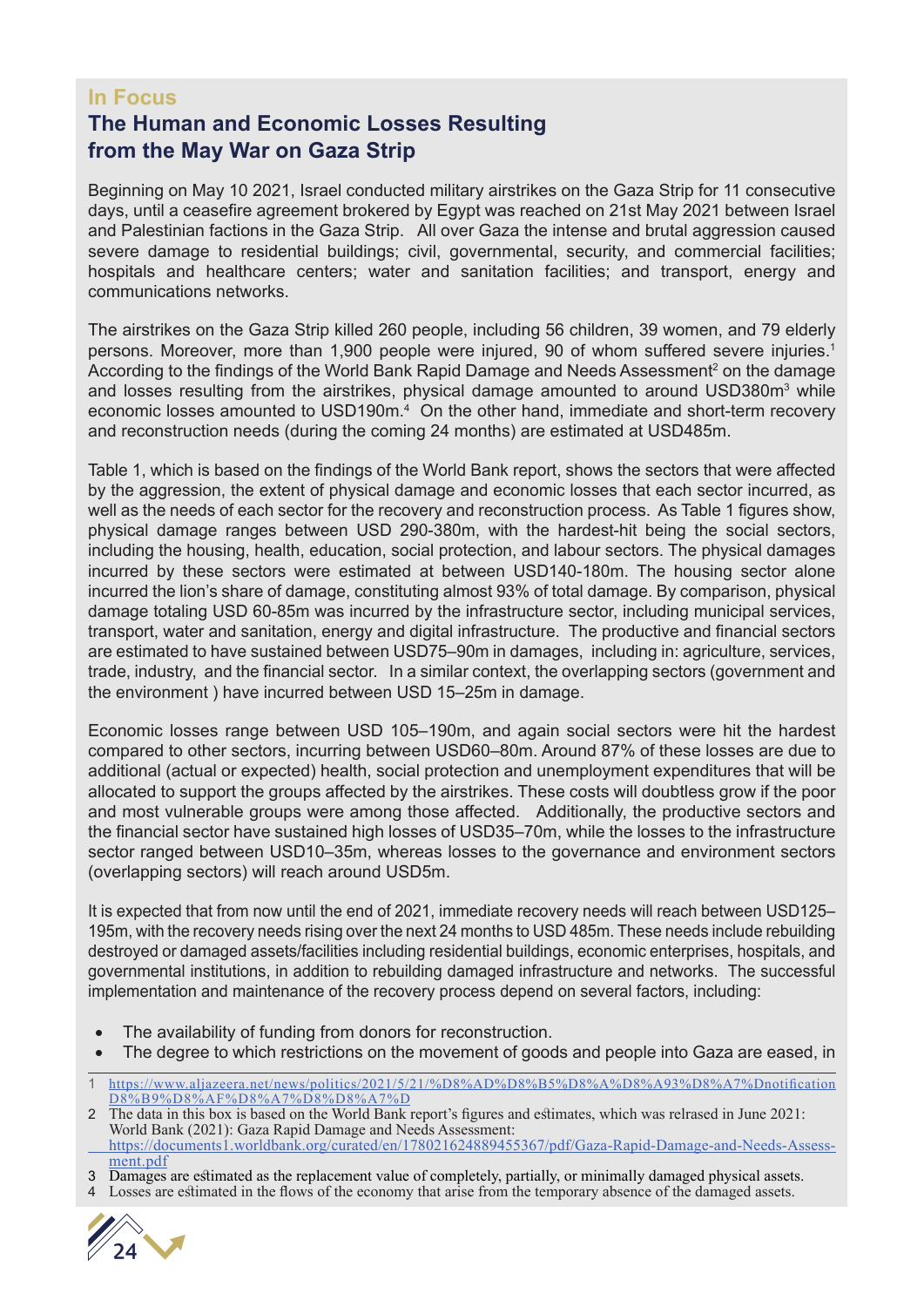conjunction with the reduction of internal constraints on the private sector and the creation of a more favorable environment for private investments.

• Establishment of a more effective and sustainable governance system and better public institutions.

#### **Table 1: Total damage, losses, and recovery and reconstruction needs (USD million)**

| <b>Sector</b>                                                   |                          | <b>Damage</b>                           |                          | <b>Losses</b>       |             | <b>Needs (0-24</b><br>months) |
|-----------------------------------------------------------------|--------------------------|-----------------------------------------|--------------------------|---------------------|-------------|-------------------------------|
|                                                                 | Low<br>base              | <b>High</b><br>base                     | Low<br>base              | <b>High</b><br>base | Low<br>base | <b>High</b><br>base           |
|                                                                 |                          | <b>Social Sectors</b>                   |                          |                     |             |                               |
| Housing                                                         | 130                      | 160                                     | 5                        | 10                  | 45          | 60                            |
| <b>Health</b>                                                   | 10                       | 15                                      | 15                       | 20                  | 30          | 40                            |
| Education                                                       |                          | 5                                       |                          |                     | 40          | 55                            |
| Social protection and labour                                    | $\overline{\phantom{a}}$ | ÷,                                      | 40                       | 50                  | 45          | 55                            |
| <b>Sub Total for Social Sectors</b>                             | 140                      | 180                                     | 60                       | 80                  | 160         | 210                           |
|                                                                 |                          | <b>Infrastructure Sectors</b>           |                          |                     |             |                               |
| <b>Municipal Services</b>                                       | 25                       | 30                                      | $\overline{\phantom{a}}$ | 5                   | 30          | 40                            |
| Transport                                                       | 15                       | 20                                      |                          | 5                   | 10          | 20                            |
| <b>Water Supply and Sanitation</b>                              | 10                       | 15                                      |                          | 5                   | 15          | 25                            |
| Energy                                                          | 10                       | 15                                      | 5                        | 10                  | 20          | 30                            |
| Digital Infrastructure                                          | $\equiv$                 | 5                                       | 5                        | 10                  | 10          | 20                            |
| <b>Sub-total for Infrastructure Sectors</b>                     | 60                       | 85                                      | 10                       | 35                  | 85          | 135                           |
|                                                                 |                          | <b>Productive and Financial Sectors</b> |                          |                     |             |                               |
| Agriculture                                                     | 40                       | 45                                      | 10                       | 15                  | 25          | 35                            |
| Services, Trade, and Industry                                   | 35                       | 45                                      | 15                       | 25                  | 45          | 60                            |
| <b>The Financial Sector</b>                                     |                          |                                         | 10                       | 30                  |             |                               |
| <b>Sub-total for Productive and</b><br><b>Financial Sectors</b> | 75                       | 90                                      | 35                       | 70                  | 70          | 95                            |
|                                                                 |                          | <b>Overlapping Sectors</b>              |                          |                     |             |                               |
| Governance                                                      |                          | 5                                       | $\overline{\phantom{a}}$ | 5                   | 5           | 10                            |
| Environment                                                     | 15                       | 20                                      | $\overline{0}$           | $\overline{0}$      | 25          | 35                            |
| <b>Sub-total for Overlapping Sectors</b>                        | 15                       | 25                                      | ٠                        | 5                   | 30          | 45                            |
| <b>Grand Total</b>                                              | 290                      | 380                                     | 105                      | 190                 | 345         | 485                           |

Source: World Bank (2021): Gaza Rapid Damage and Needs Assessment

Note: The dash (-) in the table above indicates a negligible amount less than USD2.5m.

The Gaza Strip has been suffering for many years now from the impact of successive Israeli wars on the Strip, which have been accompanied by the ongoing and unjust siege since 2007. Additionally, the Coronavirus pandemic continues to undermine economic life in the Strip. As a result, the recent Israeli aggression against the Gaza Strip for 11 consecutive days and the consequent disruption of economic activity, damage to economic and commercial establishments, and destruction of infrastructure will exacerbate the already deteriorating economic situation. Based on the World Bank report, Gaza's GDP is expected to contract by about 0.3%, , against expectations before the aggression of 2.5% growth. The GDP contraction will translate into worsening social conditions for Gazans. This is evident in the rising unemployment rate in Gaza, which is expected to reach 50% in th 47% in 2020 (During Q1 2021 the unemployment rate was around 48%).

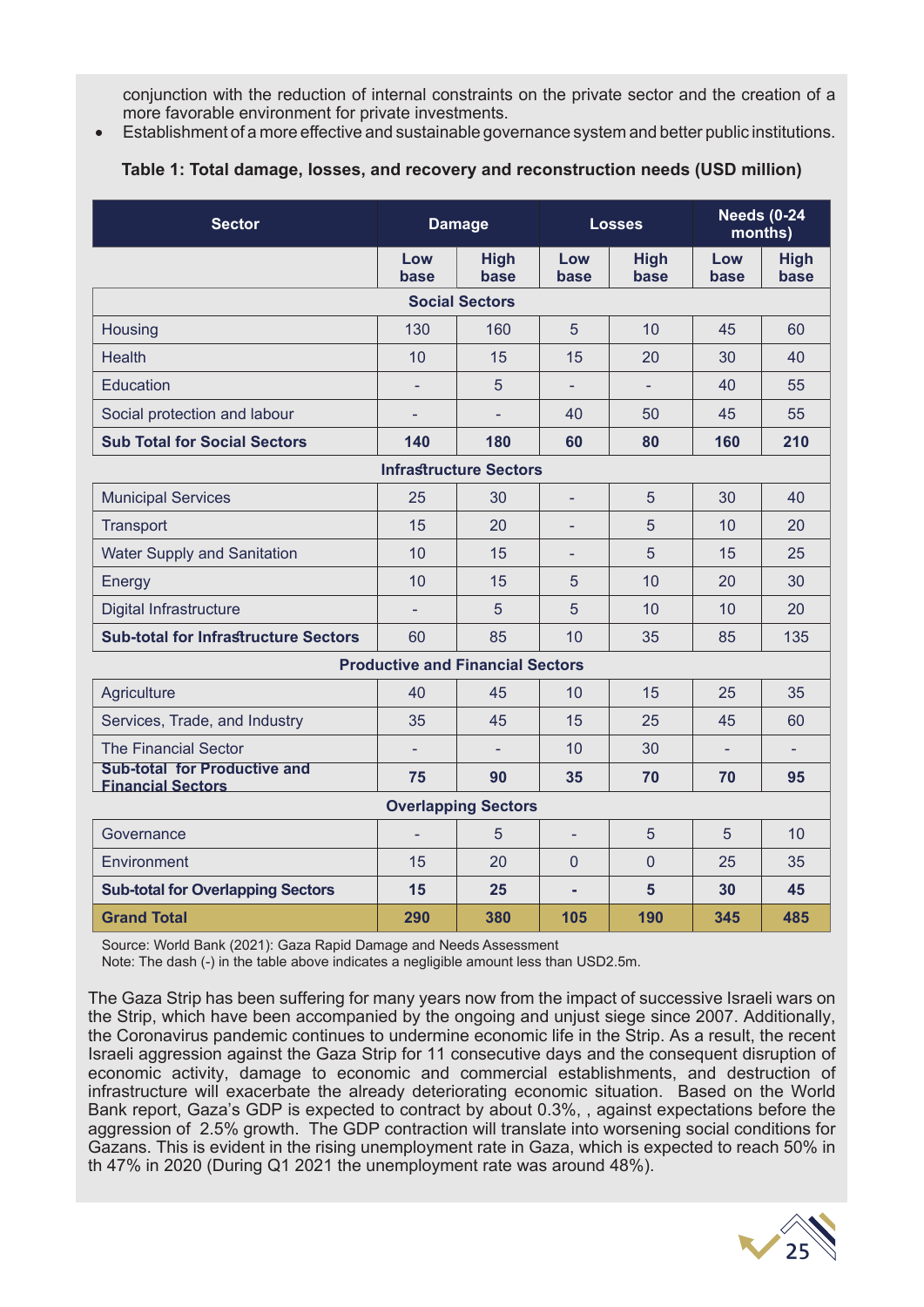## **2- Labor Market1**

By the end of Q1 2021, Palestinian manpower totalled 3,211.2 thousand people, which includes all persons over 15 years of age, as defined by the PCBS. Whereas the labor force, which represents the number of employed and unemployed people (looking for work), increased during Q1 2021 by about 6% (around 72 thousand people) compared with the previous quarter, and increased by 2% compared with the corresponding quarter in 2020, reaching about 1,378.3 thousand people. The increase in the labor force was positively reflected in the labor participation rate (the ratio of the labor force to manpower), which amounted to about 44% in Q1 2021 (males and females). This represents an increase of two percentage points from Q4 2020, while it maintained the same level compared with the corresponding quarter in 2020. Figure 2.1 illustrates the relationship between the population, manpower, and the labor force at the end of Q1 2021.



#### **Figure 2.1: Population, Manpower, and Labor Force in Palestine, Q1 2021 (1,000 individuals)**

#### **2-1 Distribution of Workers**

The number of workers in Palestine witnessed a slight drop of about 0.1% (about 700 workers) compared with the previous quarter, standing at 994.1 thousand workers. This decrease was mainly due to the drop in the number of workers in the West Bank by 22.1 thousand (4%) and by 4.3 thousand (3%) in Israel and the settlements. However, in the Gaza Strip, the number of workers increased significantly by 25.7 thousand (12%).

In Q1 2021, the distribution of workers by geographic location stood at 61% in the West Bank, 25% in the Gaza Strip, and 14% in Israel and the settlements (about 138 thousand workers, 20% of whom do not have work permits). As for the distribution of workers by sector in Q1 2021, it was distributed as follows: 20% in the public sector (21% in Q4 2020), 63% in the private sector (62% in Q4 2020), and about 17% in Israel and settlements and the other sectors (same as in Q4 2020).<sup>2</sup> Workers in the West Bank were concentrated in the private sector, comprising 64% of the total workforce compared to 15% in the public sector. In the Gaza Strip, 57% of workers were concentrated in the private sector, compared to 35% in the public sector. The main reason for the decrease in the

<sup>2</sup> Other sectors include NGOs and non-profit organizations.



Source of Figures: PCBS Labor Forces Survey, 2021, Ramallah, Palestine.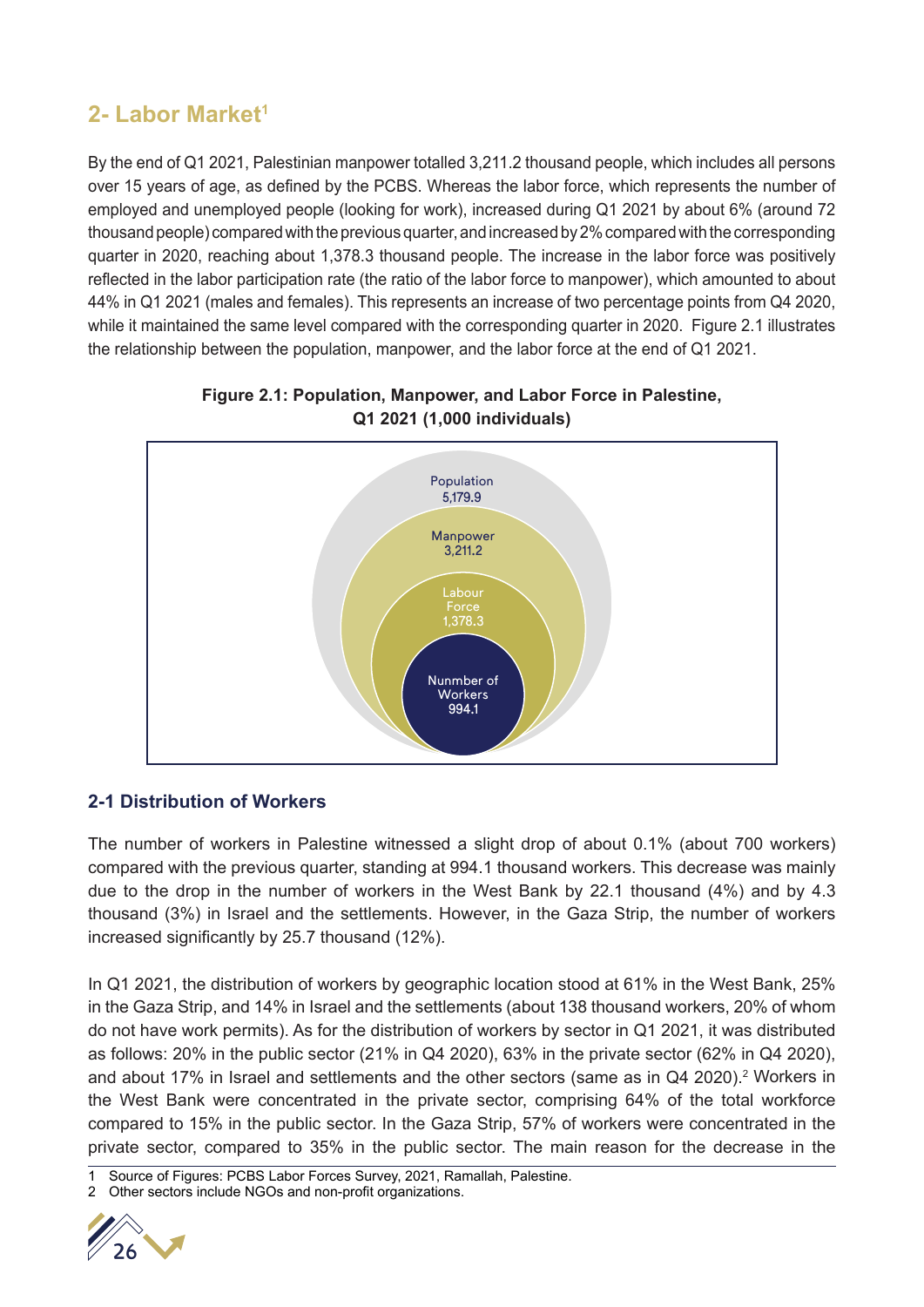percentage of Gazans working in the private sector is ascribed to the deteriorating economic and social conditions in the Gaza Strip resulting from the Israeli siege - imposed since 2006 - which has adversely affected all economic activities in the private sector (Figure 2.2).



**Figure 2.2: % Distribution of Palestinian Workers by Region and Sector, Q1 2021 (%)**

In terms of economic activity, the number of workers in the local market (the West Bank and the Gaza Strip) witnessed an increase across all economic activities during Q1 2021 compared with the previous quarter, except for in quarrying & manufacturing and service activities, which decreased by 7% and 3% respectively. The number of workers in trade, restaurants and hotels increased by 7%, in construction and building activity by 6%, and in transport, storage, and communications by 2%, and in agricultural activities by 1%.

| Table 2.1: Relative Distribution of Workers in Palestine by Geographic |
|------------------------------------------------------------------------|
| Location and Economic Sector, Q1 2021 (%)                              |
|                                                                        |
| <b>Bullettere</b> / Julie 1                                            |

| <b>Economic activity</b>                        |            | <b>West Bank</b><br>(%) |                | (%) Gaza Strip         |                | <b>Israel and its</b><br>(%) Colonies |         | Palestine (does not<br>include workers in Israel<br>(%) (and its settlements |
|-------------------------------------------------|------------|-------------------------|----------------|------------------------|----------------|---------------------------------------|---------|------------------------------------------------------------------------------|
|                                                 | Q4<br>2020 | Q <sub>1</sub><br>2021  | Q4<br>2020     | Q <sub>1</sub><br>2021 | Q4<br>2020     | Q <sub>1</sub><br>2021                | Q4 2020 | Q1 2021                                                                      |
| Agriculture, fishing and forestry               | 6          | 6                       | 8              | 7                      | 7              | 7                                     | 6       | 7                                                                            |
| Quarries and manufacturing<br><i>industries</i> | 15         | 15                      | 8              | 6                      | 16             | 14                                    | 13      | 12                                                                           |
| <b>Building and Construction</b>                | 14         | 15                      | $\overline{4}$ | 6                      | 59             | 60                                    | 12      | 12                                                                           |
| Trade, restaurants, and hotels                  | 23         | 25                      | 17             | 19                     | 11             | 11                                    | 21      | 23                                                                           |
| Transportation & Storage and<br>Communications  | 6          | 6                       | 8              | 9                      | $\overline{2}$ | $\overline{2}$                        | 7       | $\overline{7}$                                                               |
| Services and more                               | 36         | 34                      | 55             | 53                     | 5              | 6                                     | 41      | 40                                                                           |
| <b>Total</b>                                    | 100        | 100                     | 100            | 100                    | 100            | 100                                   | 100     | 100                                                                          |

Table 2.1 shows a variation in the relative distribution of workers across the different sectors in the West Bank and the Gaza Strip. The employment rate in manufacturing industries and quarries is higher in the

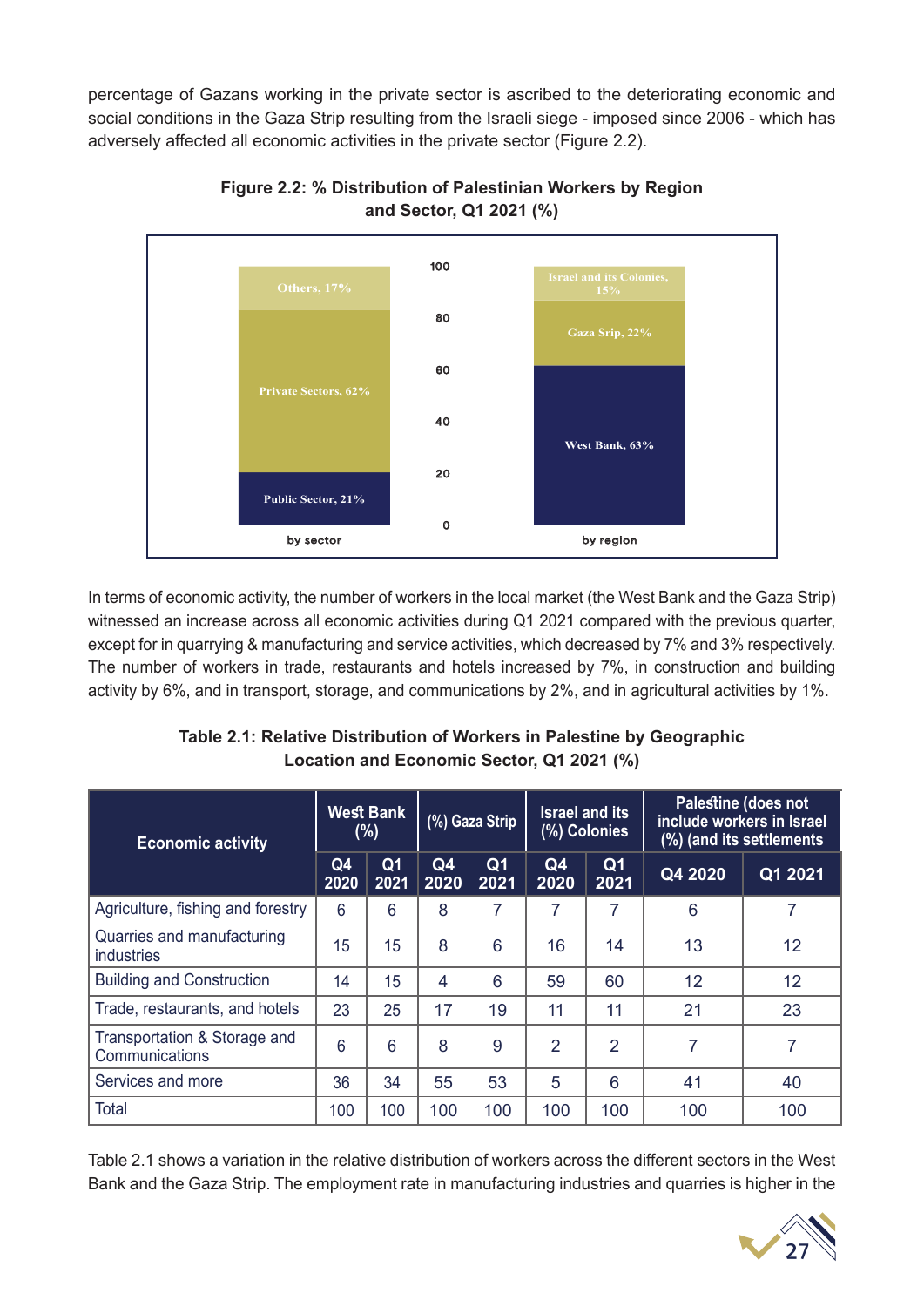West Bank (15% in the West Bank compared with 6% in the Gaza Strip), while the employment rate in the services sector is higher in the Gaza Strip (53% in the Gaza Strip compared with 36% in the West Bank). The figures also indicate a significant decrease in the percentage of construction workers in the Gaza Strip (only 6%). This is due to the severe blockade imposed by Israel on the entry of construction materials into the Gaza Strip (see the box on restrictions imposed by the Israeli occupation on the import of dual-use materials in Issue 57 of the Quarterly Economic Monitor).

As for the distribution of workers according to their employment status, from Q4 2021 to Q1 2021, we note a significant increase in the number of unpaid family members by 6% (10,000 workers). During this same period, self-employed workers (employers and self-employed) increased by 6% (12,000 workers), while wage workers dropped by 3% (23 thousand).

#### **2-2 Unemployment**

During Q1 2021, the unemployment rate in Palestine witnessed a remarkable increase of 4.4 percentage points compared with Q4 2020, and an increase of 2.8 percentage points compared with the corresponding quarter in 2020, reaching 27.8%. This increase was the result of an increase in the labor force participation rate by 2%, accompanied by a decrease in the number of workers (around 0.1%) between Q4 2020 and Q1 2021 (see Table 2.2).

It is worth noting that there are variations between the unemployment rates in the West Bank and the Gaza Strip. While the unemployment rate in the West Bank increased by 2.2 percentage points in Q1 2021 compared with Q4 2020, and 2.9 percentage points compared with the corresponding quarter in 2020, it witnessed a remarkable increase in the Gaza Strip of 4.8 percentage points in Q1 2021 compared with Q4 2020, and 2.4 percentage points compared with the corresponding quarter of the previous year (see Table 2.2).

| <b>Region/Gender</b> |                | Q1 2020 | Q4 2020 | Q1 2021 |
|----------------------|----------------|---------|---------|---------|
|                      | <b>Males</b>   | 12.0    | 12.0    | 14.3    |
| West Bank            | <b>Females</b> | 24.2    | 27.4    | 29.9    |
|                      | <b>Total</b>   | 14.2    | 14.9    | 17.1    |
|                      | <b>Males</b>   | 40.4    | 39.0    | 43.3    |
| <b>Gaza Strip</b>    | <b>Females</b> | 62.1    | 60.4    | 66.2    |
|                      | Total          | 45.5    | 43.1    | 47.9    |
|                      | <b>Males</b>   | 21.4    | 20.1    | 24.2    |
| <b>Palestine</b>     | <b>Females</b> | 39.6    | 37.4    | 43.2    |
|                      | <b>Total</b>   | 25.0    | 23.4    | 27.8    |

#### **Table 2.2: Unemployment Rate among Individuals Participating in the Labor Force in Palestine by Region and Gender (%)**

The most prominent characteristics of unemployment in Palestine in 2021:

1) Unemployment was concentrated, in particular, among the youth. The unemployment rate was 44% among the age group 15-24 years, and 43% among the age group 20-24 years. Meanwhile, it was

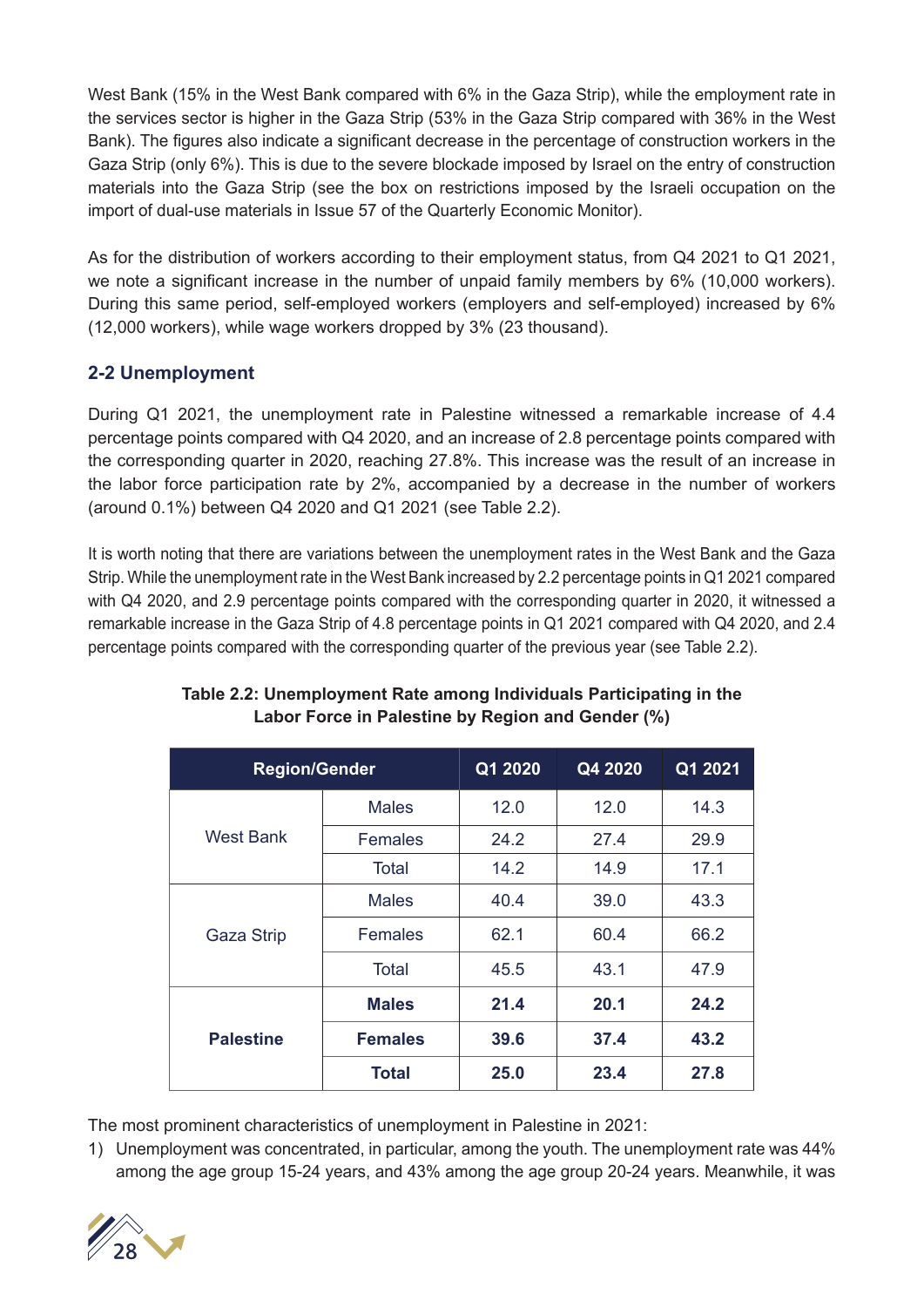12% among the age group 45-49 years, and 11% among the age group 50 years and above. $3$  This indicates that a large proportion of the unemployed is new entrants to the labor market.

- 2) Table 2.2 above shows that the unemployment rate for females is greater than that of males. This is due to the limited number of economic sectors open to female employment compared with males. Female employment in Palestine is concentrated in the services sector, at a rate of 76% compared with 28% for males.4
- 3) Unemployment in Palestine decreases as educational attainment increases for males, but not females. The unemployment rate for males with a primary education reached 27%, compared to about 23% for males with an intermediate diploma or higher. However, the unemployment rate for females with a primary education reached about 2%, while it was about 50% for women holding an intermediate diploma or higher. This is mainly due to the high rate of participation of educated females in the labor market as compared to males.<sup>5</sup>

#### **2-3 Wages**

The average daily wage decreased by NIS 3.2 from Q4 2020 (NIS 139.0 per day) to Q1 2021 (NIS 135.8 per day). This decrease was the result of a drop in the average wage of workers in the Gaza Strip by NIS 5. On the other hand, the average wage of workers in Israel and its settlements, and the West Bank increased by NIS 1.4 and NIS 3.0, respectively.

The average daily wage of workers in Palestine during Q1 2021 (NIS 135.8 per day) masks the wide divergence between:

- 1) The average wage of workers in the West Bank and the Gaza Strip; where in the latter the average wage is about half the prevailing level in the West Bank. This gap widens even more when the median wage is taken into account instead of the average wage. This is because it marks the topmost wage level for half of all workers (the other half receiving wages above that level (Figure 2.3). For example, although the average daily wage of workers in the Gaza Strip is 49% of that in the West Bank, the median wage in the Gaza Strip is 33% of that in the West Bank (Table 2.3).
- 2) The average wage of workers in the West Bank and the Gaza Strip on the one hand, and that of workers in Israel and its settlements on the other hand. The figures in Table 2.3 indicate that the average daily wage of workers in Israel and the settlements (NIS 263.8) is more than double the average daily wage of workers in the West Bank (NIS 124.9), and four times the average daily wage of workers in the Gaza Strip (NIS 60.6).

| <b>Work Location</b>       | <b>Average Daily Wage</b> | <b>Median Daily Wage</b> |
|----------------------------|---------------------------|--------------------------|
| West Bank                  | 124.9                     | 115.4                    |
| Gaza Strip                 | 60.6                      | 38.5                     |
| Israel and its settlements | 263.8                     | 250.0                    |
| <b>Total</b>               | 135.8                     | 115.4                    |

#### **Table 2.3: Average and Median Daily Wages of Workers with Declared Wages in Palestine (NIS, Q1 2021)**

3 For more information on youth unemployment, see Box 1: Results of the Survey of the Youth Transition from Education to the Labor Market in Issue 47 of the Economic Monitor.

4 For more information, see "Females in the Palestinian Labor Market: why is their Participation Rate Low and Unemployment High?" Issue 51 - Economic Monitor.

<sup>5</sup> Refer to Box 1 in Issue 53 of the Economic Monitor, which argues that the high unemployment rate among educated females compared with uneducated females is associated with their high participation rate in the labour market rather than their education.

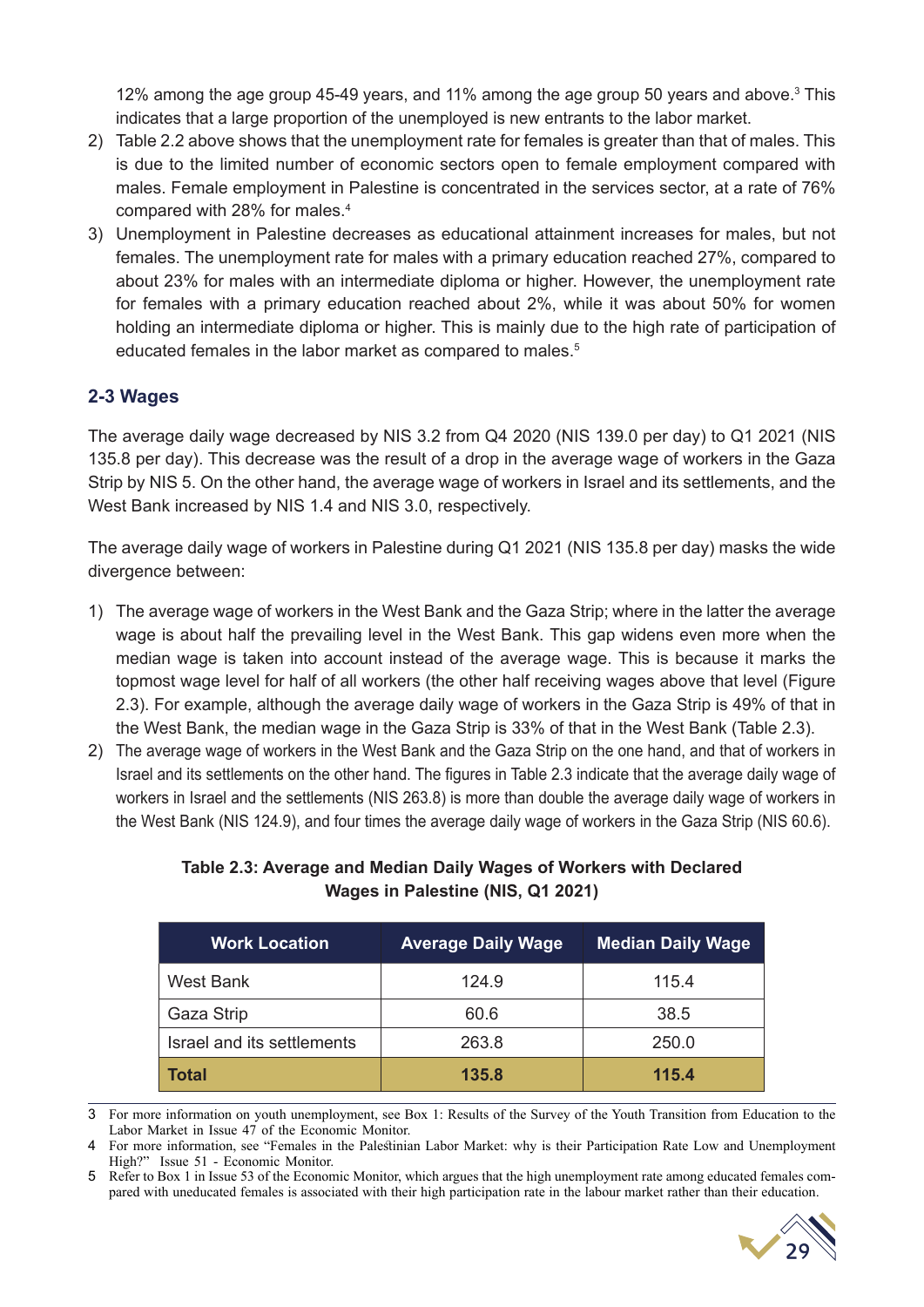

#### **Figure 2.3: Average and Median Daily Wage for Workers with Declared Wages (NIS)**

#### **2-4 Minimum Wages**

The minimum monthly wage in Palestine is NIS 1,450. PCBS figures for Q1 2021 indicate that there was a 5 percentage points increase in the percentage of workers whose monthly wages are less than the minimum wage, as compared with Q4 2020. During Q1 2021, 29% of workers received a monthly wage below the minimum wage, earning an average wage of NIS 733. During Q4 2020, 24% of workers received a monthly wage below the minimum wage, earning an average wage of NIS 750.

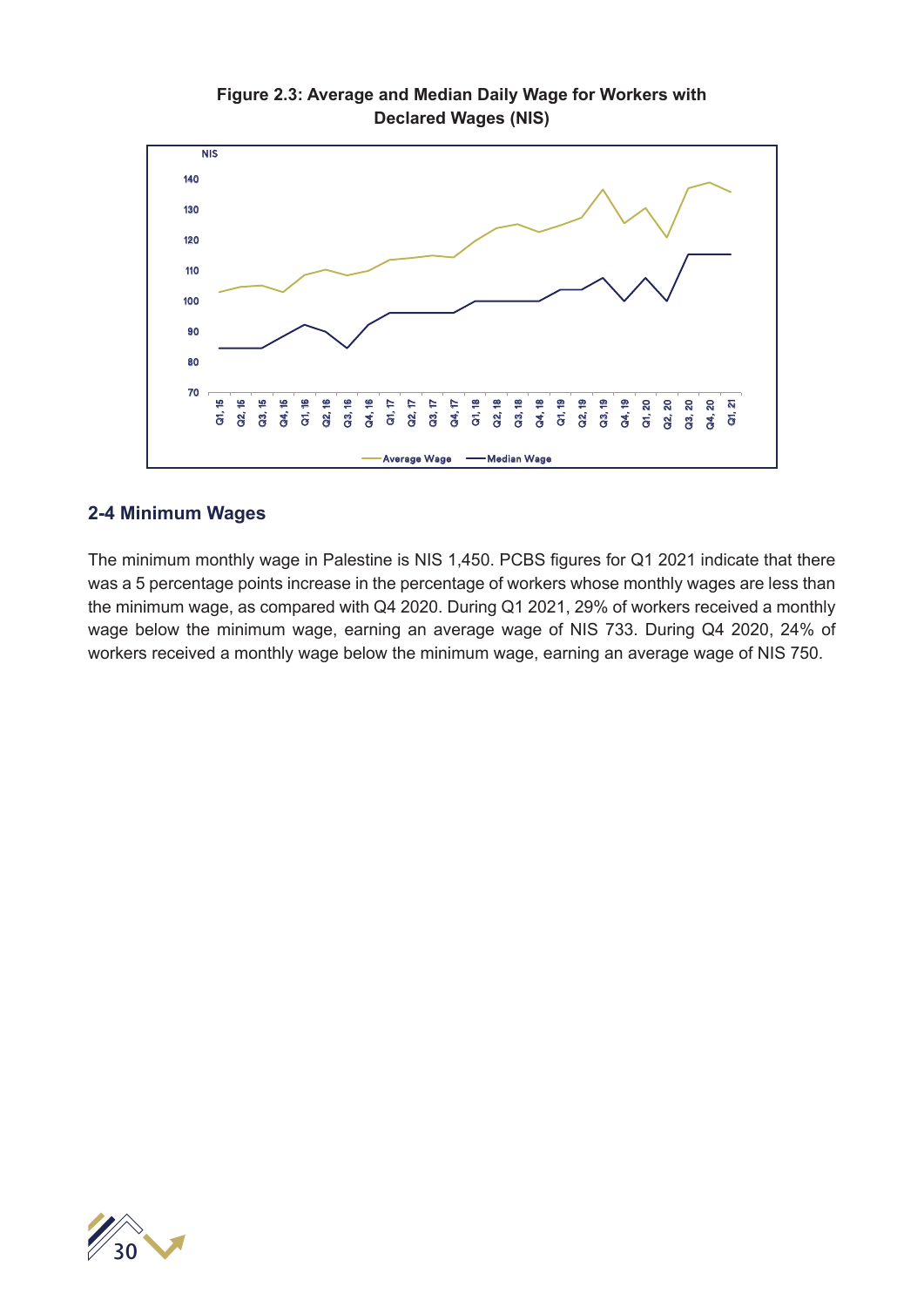## **3- Public Finance1**

#### **3-1 Public Revenues**

Before presenting and analyzing the public finance data for this quarter, it should be noted that it is difficult to compare this quarter's data with the previous quarter in 2020, which witnessed the resumption of the regular flow of clearance revenues that were suspended between May and November. Consequently, the government paid part of the accumulating arrears during the clearance suspension period. This resulted in inflated revenues and expenditures for the previous quarter. Additionally, because of changes in the accounting policy and entries related to recording expenditures, wages and salaries for the month of January were recorded on a commitment basis while it was paid in February, which means that it was not recorded under the expenditure items on a cash basis during that month. Accordingly, the analysis of revenues and expenditures during this quarter on a commitment basis better reflects the actual public finances, and the quarterly comparison on an annual basis more clearly and realistically shows the position of public finances.

In this context, the challenges and repercussions of the health crisis on the Palestinian economy continued during Q1 2021, leading to a decline in public revenues. The government did not receive any grants or foreign aid (budget support) during this quarter, which further aggravated difficulties in public finances. During Q1 2021, the PA received around NIS 2.2bn in clearance revenues, which is close to the amount collected during the corresponding quarter in 2020. Clearance revenues during this quarter constituted 63.4% of total Palestinian public revenues, while domestic revenues decreased by 6.6% compared with the same period last year, reaching about NIS 1.3bn (Figure 3.1). On the other hand, foreign grants and aid continued their downward trend during Q1, as the government did not receive any external aid except for a modest sum of NIS 35.2m to support development projects (Table 3.1).





In sum, net public revenues and grants collected during Q1 2021 decreased to NIS 3.4bn, compared with approximately NIS 3.7bn in the corresponding quarter in 2020.**<sup>2</sup>** This constituted around 87.6%

<sup>2</sup> It should be noted that tax refunds amounted to about NIS 57.4m during Q1 compared with NIS 114.4m in the corresponding quarter.



<sup>1</sup> Source of Figures: MOF, Monthly Financial Reports 2021: Financial Operations, Expenditure and Revenues, and Sources of Funding (Mar 2021). The data is preliminary, subject to modification and revision.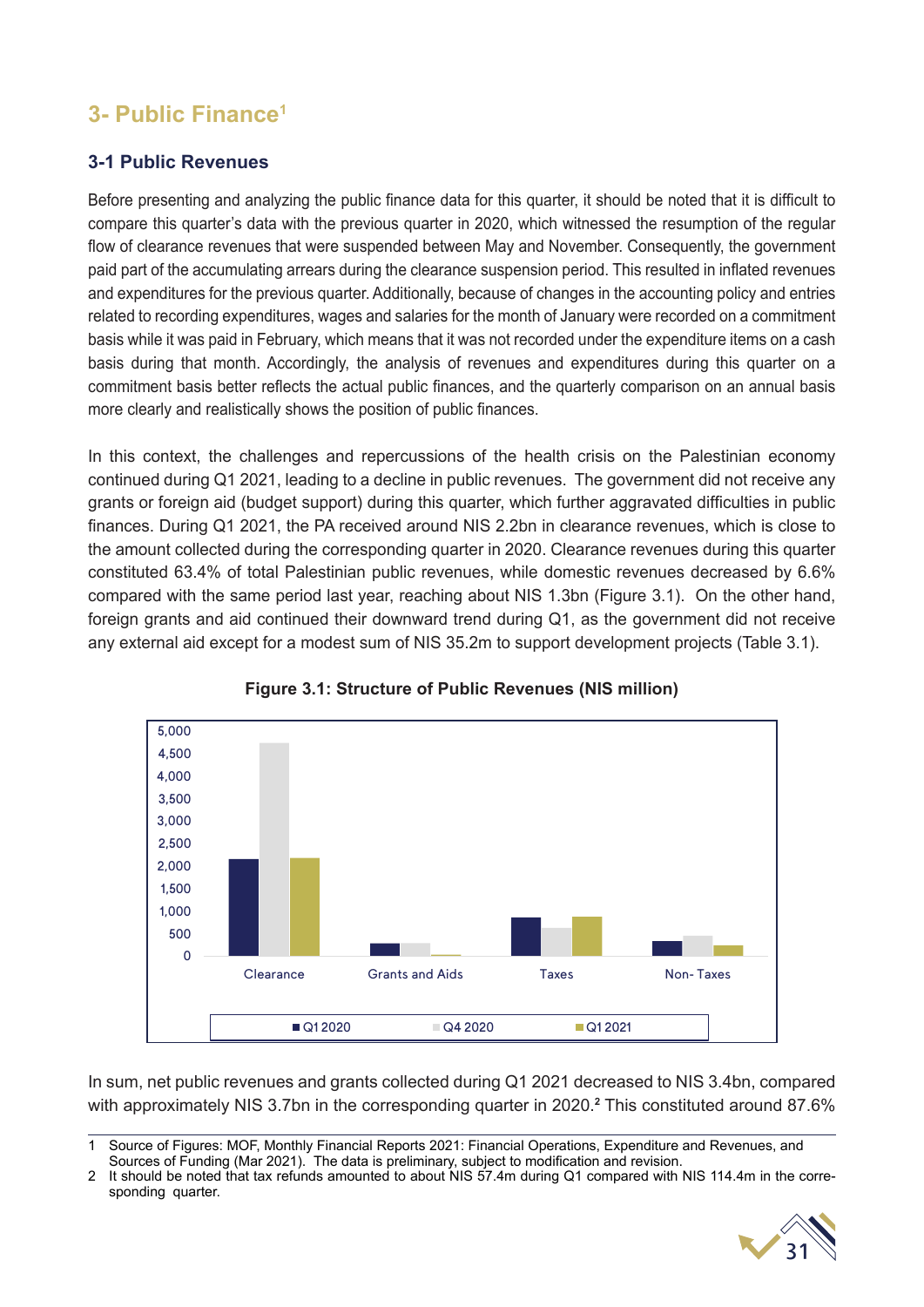of accrued public expenditures during Q1 2021 (on a commitment basis), compared with 104.8% in the corresponding quarter in 2020.

| <b>Item</b>            |                  |           | 2020             |                  | 2021             |
|------------------------|------------------|-----------|------------------|------------------|------------------|
|                        | <b>Quarter 1</b> | Quarter 2 | <b>Quarter 3</b> | <b>Quarter 4</b> | <b>Quarter 1</b> |
| <b>Budget Support</b>  | 246.1            | 544.3     | 278              | 151              |                  |
| -Arab grants           | 111.1            | 21.3      | 0                | 0                |                  |
| -Other Countries       | 135              | 523       | 278              | 151              |                  |
| <b>Development aid</b> | 38.6             | 153.3     | 121              | 138              | 35.2             |
| <b>Total</b>           | 284.7            | 697.6     | 399              | 289              | 35.2             |

#### **Table 3-1: Grants and Foreign Aid to the PA (NIS million)**

#### **3-2 Public Expenditure**

By the end of Q1 2021, public expenditure on a commitment basis rose by 11.2% compared with the corresponding quarter in 2020, amounting to USD 3.9bn. Salaries and wages (on a commitment basis) also increased by 13.2% compared with the corresponding quarter in 2020, reaching about NIS 1.9bn, while non-wage expenditures rose by 15.3% compared with the corresponding quarter in 2020, reaching about NIS 1.4bn. In contrast, development expenditure decreased by 5.1% in Q1 2021compared with the corresponding quarter in 2020, amounting to about NIS 140.5m. However, net lending in Q1 2021 settled at the level of the corresponding quarter in 2020 at about NIS 0.3bn (see Figure 3.2). Notably, actual public expenditures (on a cash basis) decreased by 23.4% compared with the corresponding quarter in 2020, reaching NIS 2.3bn, driven by the aforementioned factors specifically changes in accounting policy and entries related to recording expenditures.



#### **Figure 3.2: Structure of Public Expenditure- commitment basis (NIS million)**

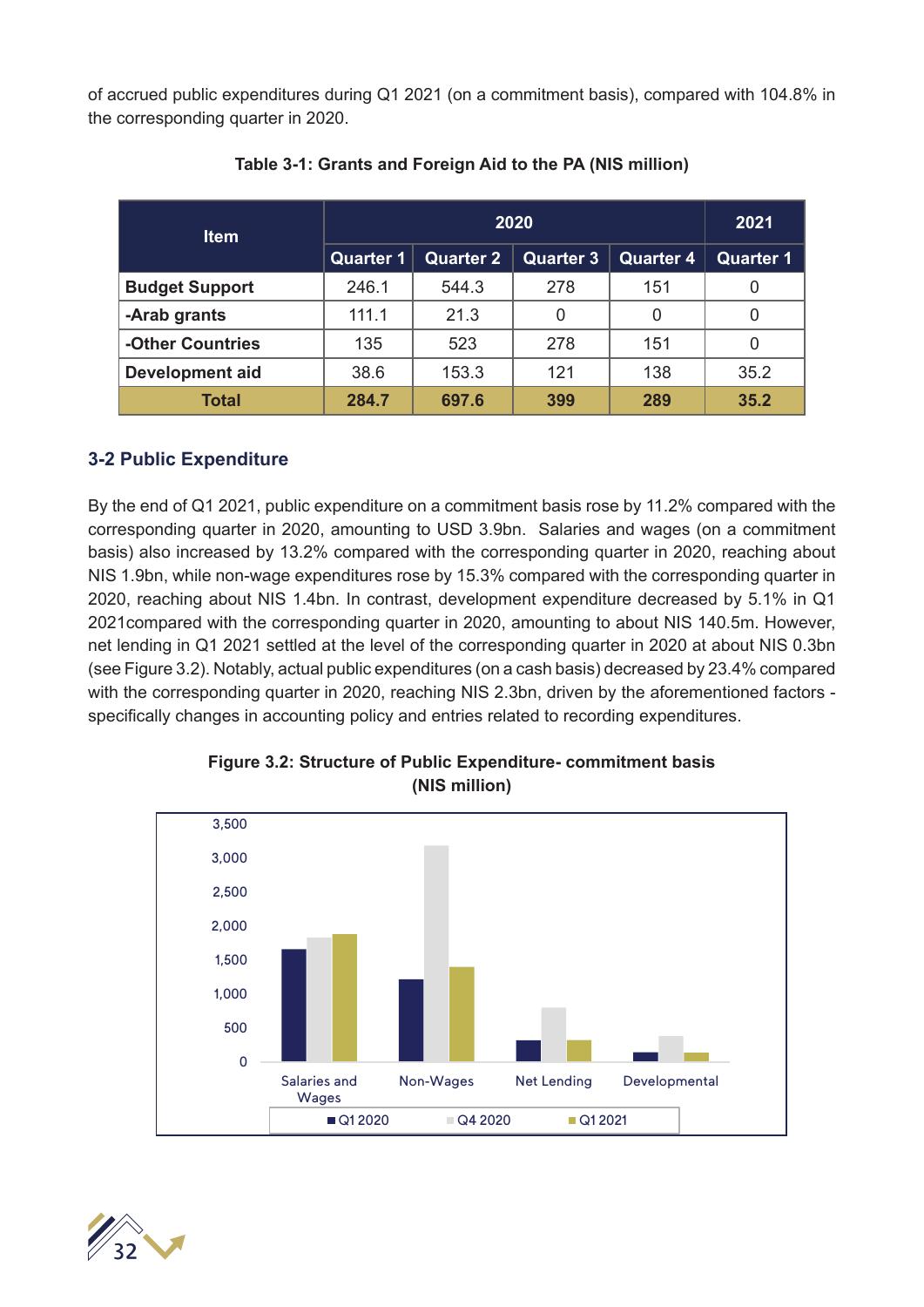#### **3-3 Financial Surplus/Deficit**

Developments on both revenue and expenditure sides during Q1 2021 led to a surplus in the overall balance (after grants and aid) on a cash basis of NIS 1.1bn (8.2% of nominal GDP).<sup>3</sup> However, this surplus does not reflect the actual financial position of the government, as it is mainly related to the accounting policy and entries used in recording expenditures. The overall balance on a commitment basis reflects the actual real position of the government's finances. The overall balance, after grants and aid, on this basis was a deficit of about NIS 0.6bn, or 4% of nominal GDP (Figure 3.3).





#### **3-4 Government Arrears**

The total value of accumulated public arrears during Q1 2021 reached NIS 1,714.3m, of which NIS 789.3m were in wages and salaries arrears, NIS 658.9m in non-wage arrears, and NIS 68.6m in development expenditure arrears. Meanwhile, provisional payment arrears amounted to approximately NIS 107.5m, and tax refunds arrears were nearly NIS 90m (Table 3.2).

| <b>Item</b>                                                    |                  | 2020             |                  |                  | 2021             |
|----------------------------------------------------------------|------------------|------------------|------------------|------------------|------------------|
|                                                                | <b>Quarter 1</b> | <b>Quarter 2</b> | <b>Quarter 3</b> | <b>Quarter 4</b> | <b>Quarter 1</b> |
| <b>Tax refunds</b>                                             | 30.9             | (4.3)            | 13.7             | 63.8             | 900              |
| <b>Wages and Salaries</b>                                      | 155              | 1,085.8          | 485.2            | (1, 208.5)       | 789.3            |
| Nonwage expenditures                                           | 209              | 801              | 825.1            | 667.4            | 658.9            |
| Development expenditures                                       | 72.5             | 61.7             | 111.9            | 134.1            | 68.6             |
| <b>Provisional Payments</b>                                    | 97.2             | 8.1              | 47.1             | 1.4              | 107.5            |
| <b>Total Arrears</b>                                           | 564.6            | 1,952.3          | 1,483.0          | (341.8)          | 1,714.3          |
| Arrears for goods, services and<br>expenses for previous years | 239.7            | 246.7            | 344.2            | 731.9            | 263.7            |
| <b>Net arrears</b>                                             | 324.9            | 1,705.6          | 1,138.9          | (1,073.3)        | 1,450.6          |

**Table 3.2: the PA's Accumulated Arrears (NIS million)**

Note: Figures between brackets indicate negative value.

3 Note that GDP data is preliminary and subject to revision and amendment.

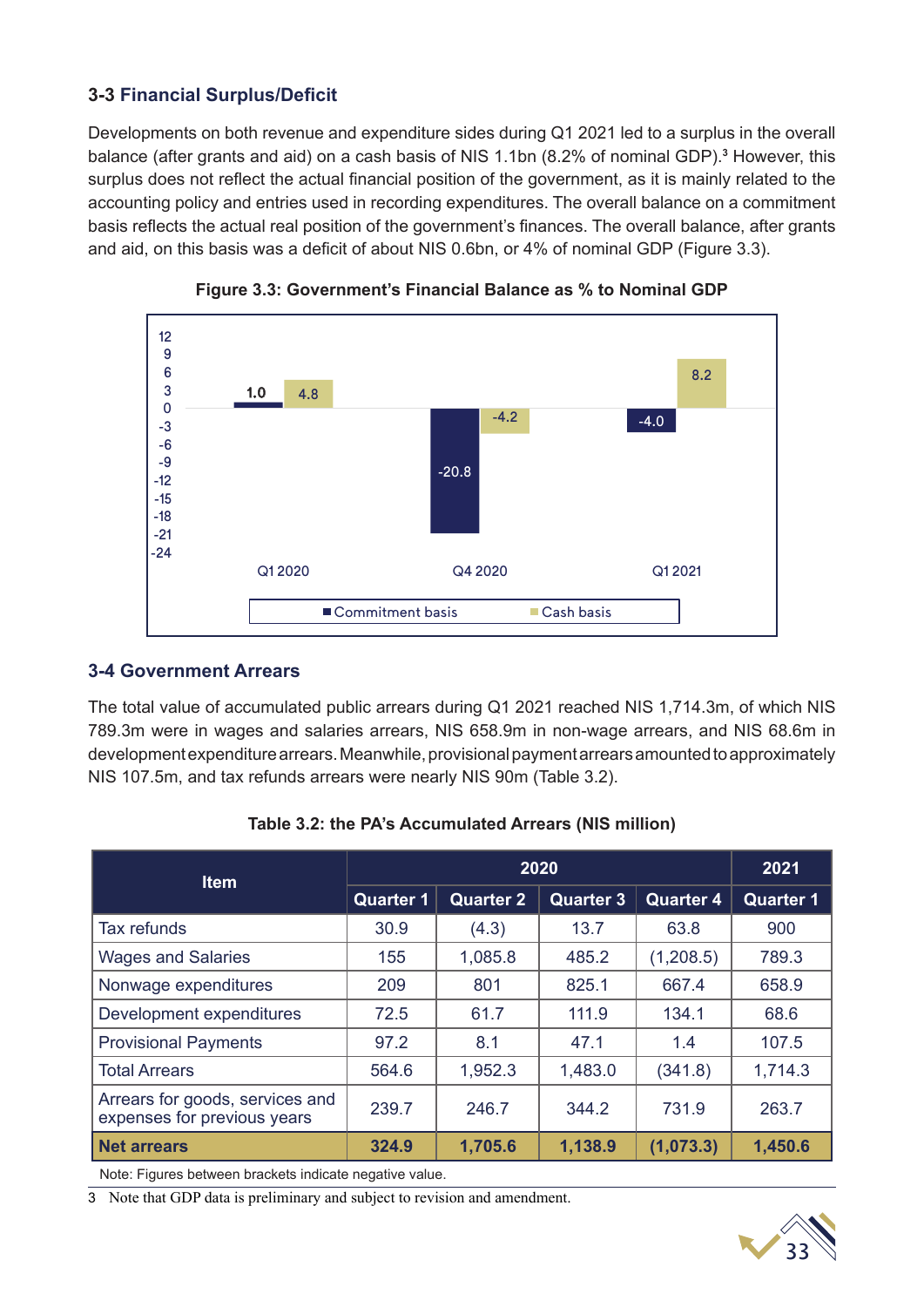#### **3-5 Total Public Debt**

By the end of Q1 2021, public debt (denominated in USD) decreased by 2.9% compared with the previous quarter, whereas it increased by 22.8% compared with the corresponding quarter in 2020 (on an annual basis). It reached about USD 3.5bn (equivalent to NIS 11.8bn), or 20.9% of nominal GDP. These changes can be attributed to a decrease of 4% in domestic government debt compared with the previous quarter, whereas it rose by 39.7% compared with the corresponding quarter in 2020, reaching USD 2.2bn. Additionally, external public debt decreased by 0.8% compared with the previous quarter, while it rose by 2% compared with the corresponding quarter in 2020, amounting to USD 1.3bn. Paid debt service reached NIS 30.6m during the quarter, NIS 25.4m of which was interest paid on domestic debt, while NIS 5.2m was paid on external debt (Table 3.3)<sup>4</sup>

| <b>Item</b>                         |                  | 2020             |                  |                  | 2021             |
|-------------------------------------|------------------|------------------|------------------|------------------|------------------|
|                                     | <b>Quarter 1</b> | <b>Quarter 2</b> | <b>Quarter 3</b> | <b>Quarter 4</b> | <b>Quarter 1</b> |
| <b>Domestic public debt</b>         | 1,597.3          | 1,786.9          | 2,157.3          | 2,324.7          | 2,231.1          |
| <b>Banks</b>                        | 1,583.1          | 1,772.2          | 2,099.1          | 2,262.3          | 2,1710           |
| <b>Public institutions</b>          | 14.2             | 14.7             | 58.2             | 62.4             | 60.1             |
| <b>External public debt</b>         | 1,289.0          | 1,294.1          | 1,302.8          | 1,324.7          | 1,314.4          |
| <b>Total public debt</b>            | 2,886.3          | 3,081.0          | 3,460.1          | 3,649.4          | 3,545.5          |
| Public debt as % to nominal<br>*GDP | 17.0%            | 21.4%            | 21.7%            | 23.5%            | 20.9%            |

#### **Table 3.3: Palestinian Government Public Debt (NIS million)**

4 Note that figures differ slightly when calculated in Shekels due to changes in exchange rates.

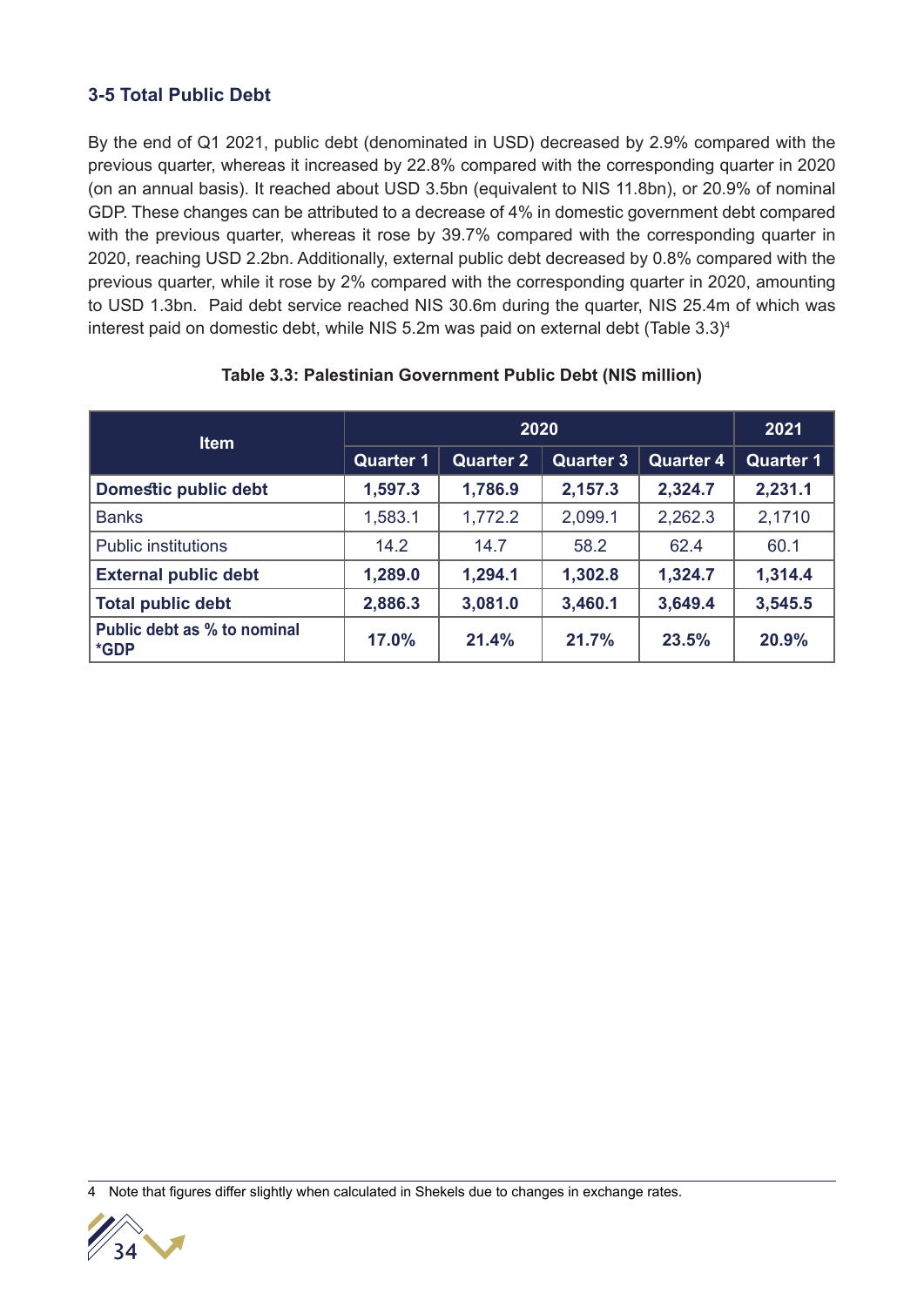## **4- The Financial Sector**

#### **4-1 The Banking Sector1**

By the end of Q1 2021, there were 380 bank branches and offices operating in Palestine, 322 of which were in the West Bank and 58 in the Gaza Strip. According to the consolidated balance sheet of banks, by the end of the quarter net assets/liabilities of the banking sector grew by 0.9% compared with the previous quarter and by 13.3% compared with the corresponding quarter, to reach USD 20.1bn (Table 4.1). This growth is ascribed mainly to an increase in credit facilities, balances, and the financial stocks portfolio during the period of comparison. Additionally, the 6.3% drop in the NIS<sup>2</sup>/ USD exchange rates, compared with the corresponding quarter, was reflected in a fictitious increase in the volume of dollar-dominated net assets/liabilities. By contrast, compared with the previous quarter, the exchange rate had a limited effect as it saw a slight increase during the quarter. It is worth noting that about 40% of total bank assets and 33% of liabilities are Shekel-denominated.

| <b>Item</b>                                           |                               | 2020             |                  |                  |                  |  |  |  |
|-------------------------------------------------------|-------------------------------|------------------|------------------|------------------|------------------|--|--|--|
|                                                       | <b>Quarter 1</b>              | <b>Quarter 2</b> | <b>Quarter 3</b> | <b>Quarter 4</b> | <b>Quarter 1</b> |  |  |  |
| <b>Total assets</b>                                   | 17,709.5                      | 18,237.1         | 18,625.0         | 19,886.2         | 20,059.9         |  |  |  |
| <b>Direct Credit Facilities</b>                       | 9,249.9                       | 9,652.4          | 9,894.0          | 10,078.7         | 10,150.6         |  |  |  |
| Deposits at PMA & Banks                               | 4,565.3                       | 4,438.8          | 4,138.7          | 5,509.1          | 5,126.9          |  |  |  |
| Securities Portfolio and Invest-<br>ments             | 1,365.2                       | 1,352.9          | 1,310.7          | 1,368.8          | 1,377.2          |  |  |  |
| Cash and precious metals                              | 1,252.0                       | 1,537.9          | 1,981.3          | 1,770.9          | 2,151.6          |  |  |  |
| Other assets                                          | 1,277.2<br>1,255.2<br>1,300.3 |                  | 1,158.6          | 1,253.7          |                  |  |  |  |
| <b>Total Liabilities</b>                              | 17,709.5                      | 18,237.1         | 18,625.0         | 19,886.2         | 20,059.9         |  |  |  |
| Total deposits of the public<br>(non-bank deposits)** | 13,303.8                      | 13,814.1         | 14,061.9         | 15,138.3         | 15,182.4         |  |  |  |
| <b>Equity</b>                                         | 1,991.6                       | 1,984.7          | 1,959.1          | 1,967.4          | 2,016.7          |  |  |  |
| Deposits of PMA and Banks<br>(bank deposits)          | 1,165.1                       | 1,168.8          | 1,209.3          | 1,349.5          | 1,337.7          |  |  |  |
| <b>Other liabilities</b>                              | 426.9                         | 414.0            | 499.3            | 488.6            | 564.6            |  |  |  |
| Provisions and depreciation                           | 822.2                         | 855.5            | 895.4            | 942.5            | 958.6            |  |  |  |

#### **Table 4.1: Consolidated Balance Sheet of Licensed Banks Operating in Palestine (USD millions)**

Items in the above table are totals (including provisions).

Non-bank deposits include private and public sector deposits.

#### **4-1-1 Credit Facilities**

By the end of Q1 2021, the value of credit facilities had increased by 0.7% compared with the previous quarter, reaching around USD 10.1bn. This increase came as a result of the 1.7% growth of credit

<sup>2</sup> The quarterly average (end of the period) of the US dollar exchange rate against the Shekel was 3.334 NIS/USD in Q1 2021 compared with 3.306 NIS/USD in the previous quarter and 3.558 NIS/USD in the corresponding quarter.



<sup>1</sup> Source of Figures: The source of data in this section: PMA, June 2021. The Consolidated Balance Sheet for Banks, List of profits and losses, PMA database.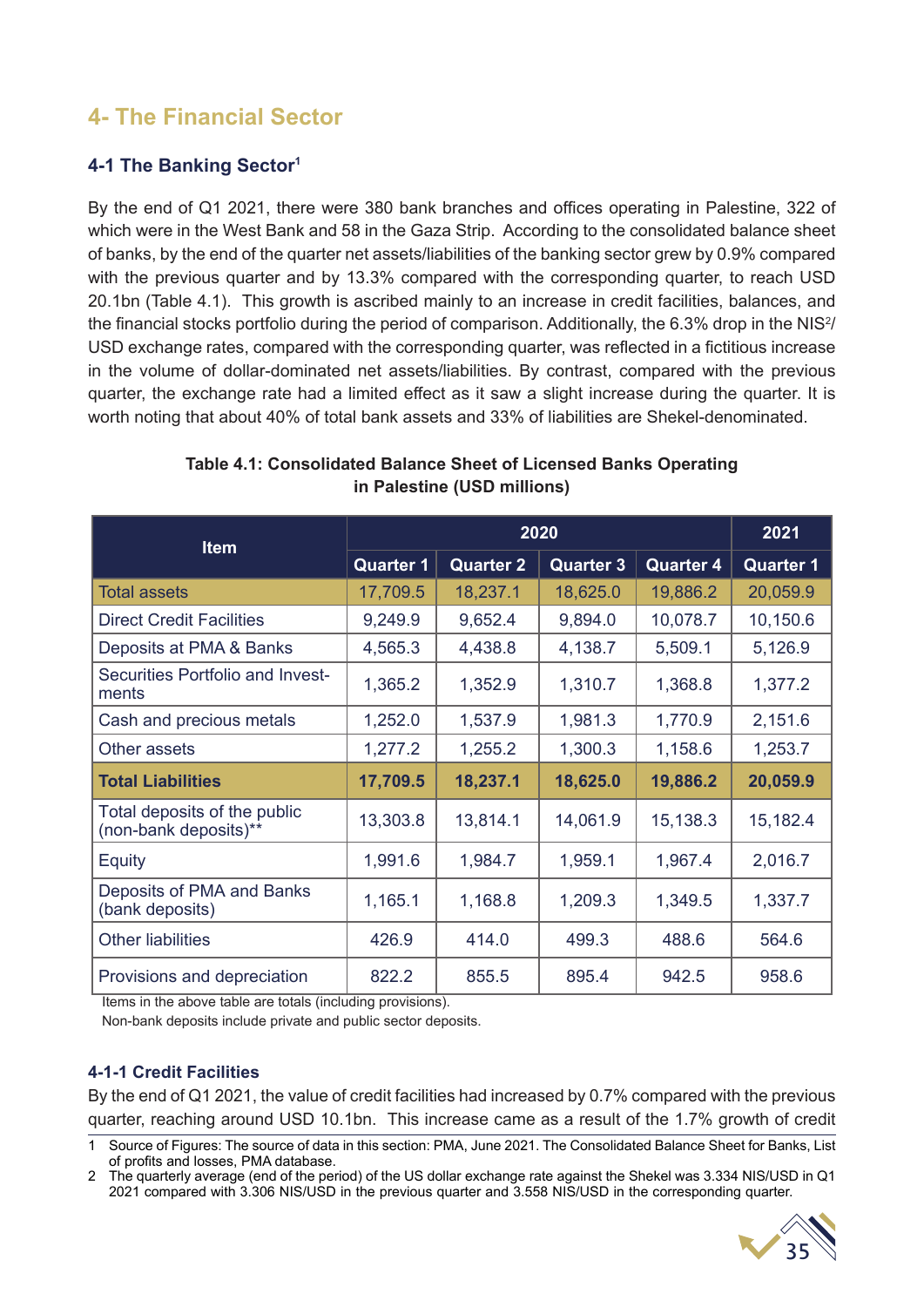facilities granted to the private sector, which reached about USD 8.0bn, against a 2.9% drop in facilities granted to the public sector , which reached about USD 2.1bn. Thus, the ratio of credit facilities to public deposits stood at about 70% and 59.9% of GDP at current prices. Regionally, the West Bank had the biggest share of total credit facilities, at 91.6%, compared with only 8.4% for the Gaza Strip

In terms of type, credit facilities adhered to the same general structure compared with the previous quarters, except for slight changes. Loans dominated the credit portfolio, with a share of 83.2% of the total, compared with 15.5% for overdraft accounts and 1.6% of ijarah (leases ending in ownership) (Figure 4.1). In terms of currency, facilities granted in Shekels constituted a bigger share of facilities, accounting for 47% of the total compared with 37.9% for USD and 12.7% for JOD.



**Figure 4.1: Distribution of Total Direct Credit Facilities (USD million)**

| <b>Item</b>                         |                  | 2021             |                  |                  |                  |
|-------------------------------------|------------------|------------------|------------------|------------------|------------------|
|                                     | <b>Quarter 1</b> | <b>Quarter 2</b> | <b>Quarter 3</b> | <b>Quarter 4</b> | <b>Quarter 1</b> |
| <b>Public Sector</b>                | 1577.2           | 1742.4           | 2041.8           | 2205.4           | 2141.7           |
| <b>Real Estate and Construction</b> | 1707.2           | 1740.4           | 1786.1           | 1801.9           | 1808.2           |
| Mining and Industry                 | 485.1            | 487.3            | 490.5            | 443.6            | 467.7            |
| Trade                               | 1539.9           | 1486.2           | 1479.7           | 1523.0           | 1711.0           |
| <b>Services</b>                     | 1067.1           | 1227.2           | 1173.7           | 1125.2           | 1068.5           |
| <b>Vehicle Purchase Financing</b>   | 362.6            | 374.2            | 442.5            | 405.3            | 392.0            |
| <b>Consumer Goods Financing</b>     | 1347.8           | 1501.8           | 1426.5           | 1415.0           | 1349.0           |
| Other Private Sector Financing*     | 1163.0           | 1092.8           | 1053.2           | 1159.3           | 1212.5           |
| <b>Total</b>                        | 9249.9           | 9652.3           | 9894.0           | 10078.7          | 1015.6           |

\* Others in the private sector include facilities granted to the following sectors: land development, agriculture and livestock, tourism, hotels and restaurants, and transport; this is in addition to financing investments in stocks, as well as other facilities not related to any of these sectors.

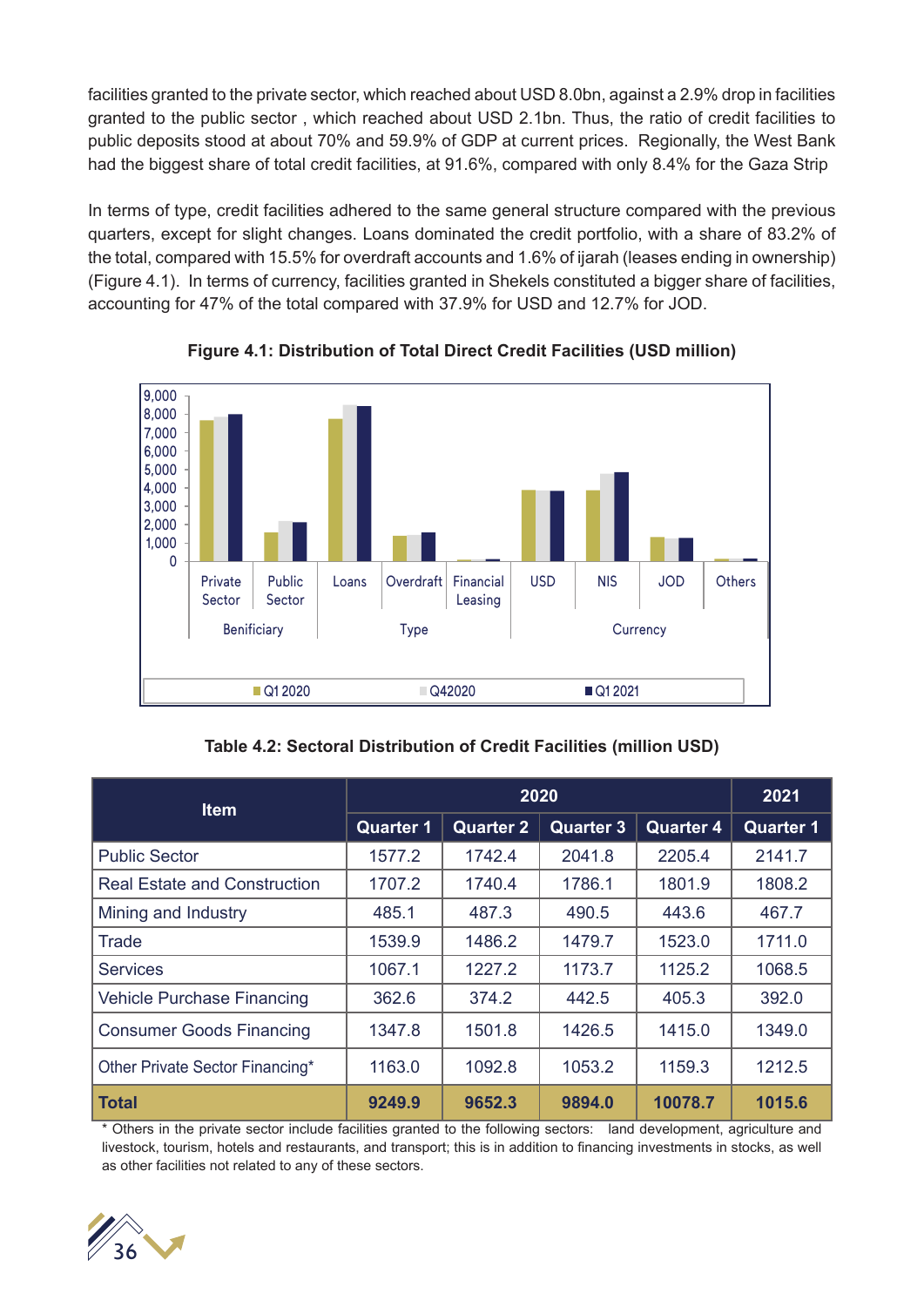Q1 2020 witnessed an increase in the private sector's share of the total credit portfolio, which reached 78.9% compared with 78.1% in Q4 2020. On the other hand, the public sector's share dropped from 21.9% to 21.1% during the same period of comparison. By sector, facilities granted to productive sectors, such as real estate and construction, increased by 0.4% to the and mining and industry sector by 5.4%. However, those granted to the agricultural and livestock sector declined by 5.8% as well as in most of the service sectors with the exception of the trade, e equity financing sector, and tourism sectors (Table 4.2).

#### **4-1-2 Non-performing Loans**

By the end of Q1 2021, non-performing loans had maintained the same level as the previous quarter, seeing a marginal growth of 0.1% and reaching about USD 427.5m (equivalent to 4.2% of all facilities) (Figure 4.2). Sectorally, the percentages of non-performing loans recorded minor changes and remained almost at the same level as the previous quarter: it stood at 7.1% in the trade sector, 5.6% in consumer goods financing, 4.3% in real estate and construction, 5.9% in industry, 4.0% in services, and 2.3% in vehicle purchase financing (given the limited risks associated with this sector).





Regarding the structure of non-performing loans in terms of the default period<sup>3</sup>, data show that the highest percentage of bad loans (more than three-quarters) had been classified as losses by the banking sector. Doubtful loans accounted for 14.4% of the total, and sub-standard loans accounted for about 13.1% (Figure 4.3).

<sup>3</sup> According to the instructions of the PMA, non-performing loans are classified by the default period into: (1) Sub-standard facilities, which are facilities that have been overdue for a period of 91-180 days. (2) Doubtful facilities, are those whose repayment period has elapsed by 181-360 days. (3) Losses, where the repayment period has elapsed by +360 days.

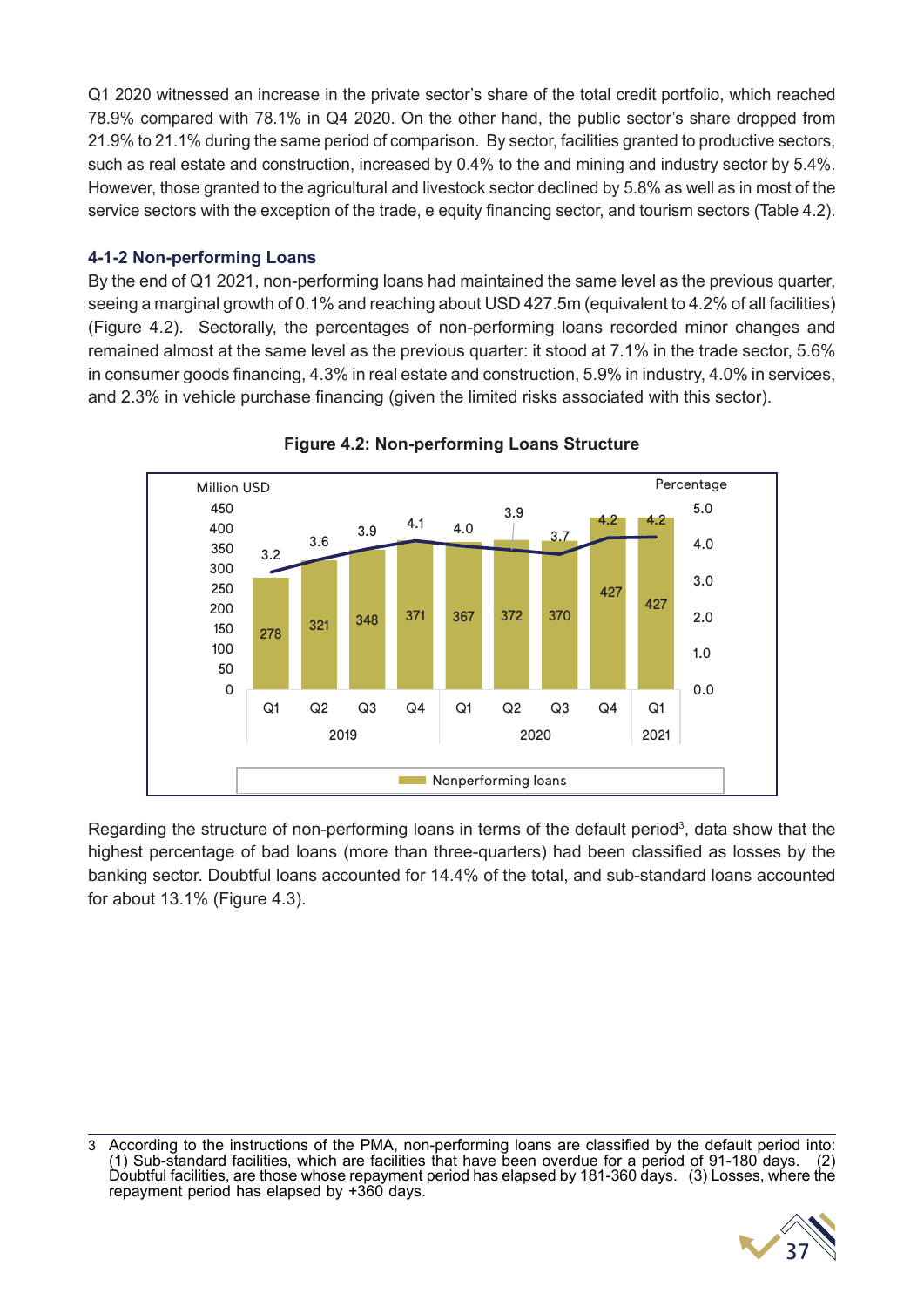

**Figure 4.3: Non-performing Loans Structure (millions USD)**

#### **4-1-3 Deposits at PMA & Banks**

During Q1 2021, balances at the PMA and banks declined significantly, by about 6.9% compared with the previous quarter to reach USD 5.1bn (Figure 4.4). This resulted from the decline in balances at overseas banks. These balances, which are( the largest and most important component at PMA and banks at 57% of all balances, declined by 10.8% compared with the previous quarter to reach USD 2,920.3m. It is worth noting that about 45.1% of these balances are held Jordanian dinars, 37.0% in dollars, and 9.6% in Shekels, while other currencies accounted for the remaining 8.4%. Data analysis also show a decline of 2.0% in inter-bank balances compared with the previous quarter, which reached about USD 404.3m, about half of which (53%) were Shekel-denominated. Correspondent accounts accounted for 46% of the total, while other deposits constituted 54% of total inter-bank balances. In addition, bank balances held by the PMA dropped by 1.1% during the same period to reach USD 1802.3m, 75% of which are required reserves.



#### **Figure 4.4: Balances at the PMA and Banks (million dollars)**

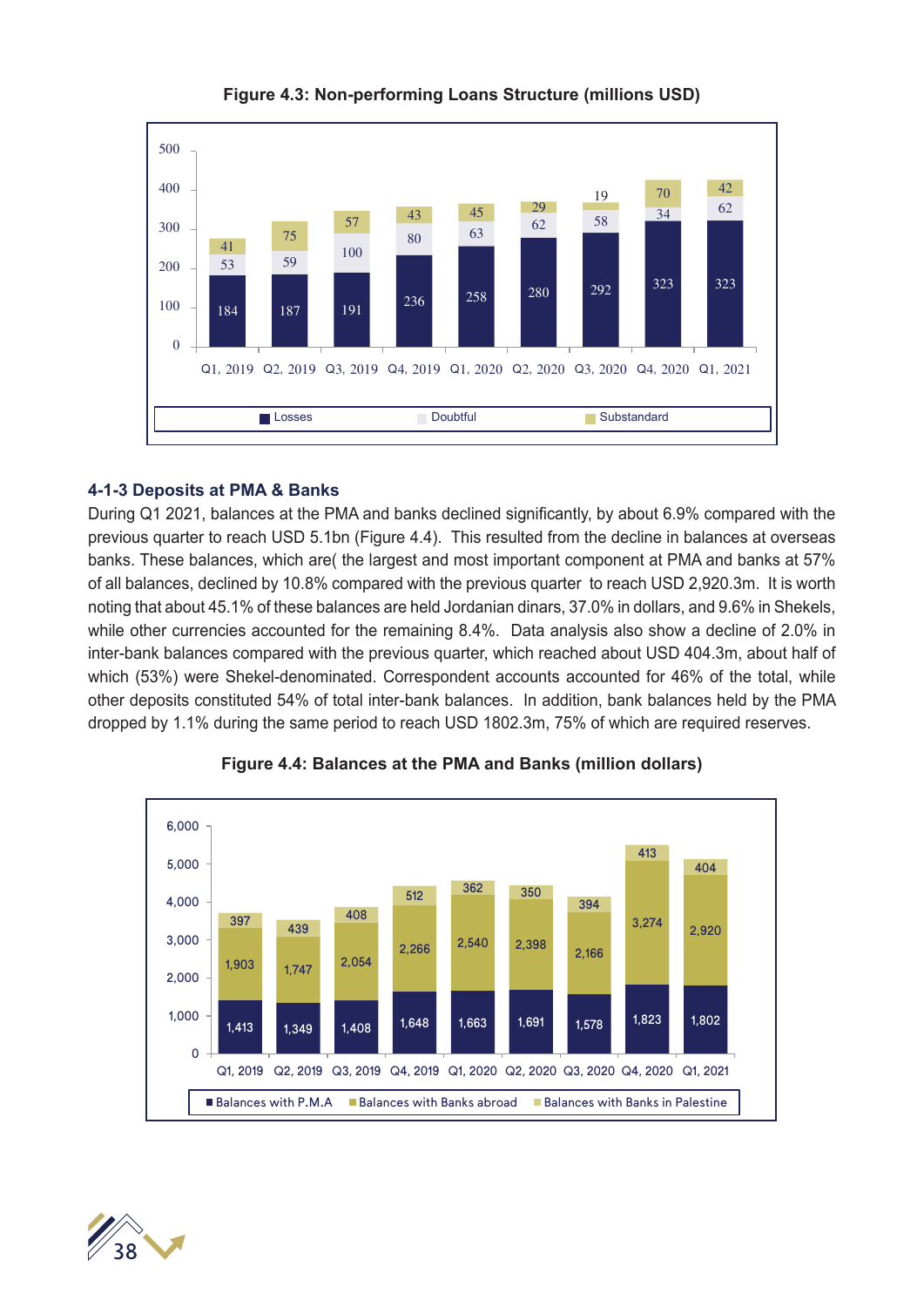#### **4-1-4 Cash and Precious Metals**

The consolidated balance sheets of banks show a significant increase in cash and precious metals. Their value rose by 21.5% and 71.9% compared with the previous and corresponding quarters, respectively, to reach USD 2.1bn. Since the start of the Coronavirus pandemic in March 2020 and heightened fears about its impacts, cash withdrawals of customers increased. It then began to return to their normal levels during the subsequent quarters, which explains this rise. Also, the Shekel surplus transferred to Israel was less than the volumes transferred previously , which has contributed to the rise of this item. In addition, the drop in the USD/NIS exchange rate clearly contributed to its increase (denominated in US dollars), especially since 71% of this item is Shekel-denominated.

#### **4-1-5 Deposits**

By the end of Q1 2021, there was a slight increase (0.2%) in the total value of deposits (banking and nonbanking) compared with the previous quarter, while there was a marked increase ( of 14.2%) compared with the corresponding quarter 2020. Deposits reached USD 16.5bn, constituting about 82% of total liabilities.

Notably, public deposits accounted for about 92% of total deposits during this quarter, having risen meagerly (0.3%) because of the 8.9% growth in public sector deposits, compared with the previous quarter, to stand at USD 506.7m. However, private sector deposits remained stable at USD 14,7bn, constituting the majority of public deposits (96.7%). Data analysis indicated that current deposits make up 37.2% of total public deposits, while saving deposits and time deposits make up 33.1% and 29.7% of the total, respectively. The distribution of deposits by currency remained at the same level as in the past: 39.9% for the dollar, 35.2% for the NIS, 22.5% for the Jordanian dinar, and about 2.5% for other currencies. This modest growth in deposits during the current quarter led to a decline in GDP share, which fell to 89.6% compared with 97.3% in the previous quarter and 78.1% compared with the corresponding quarter 2020.





#### **4-1-6 Banks' Profits**

The net income of banks started to recover in Q1 2020, when it doubled; in comparison with the previous quarter. It has seen a rise of 42.0% compared with the corresponding quarter 2020, to reach USD 55.3m compared with USD 22.0m in the previous quarter and USD 39.0 million in the corresponding quarter. This resulted mainly from a 19.6% decline in expenditures (USD 128.1m) and a 1.1% increase in revenues driven by non-interest income, which had reached USD 183.4m by the end of Q1 2021 (Table 4.3).

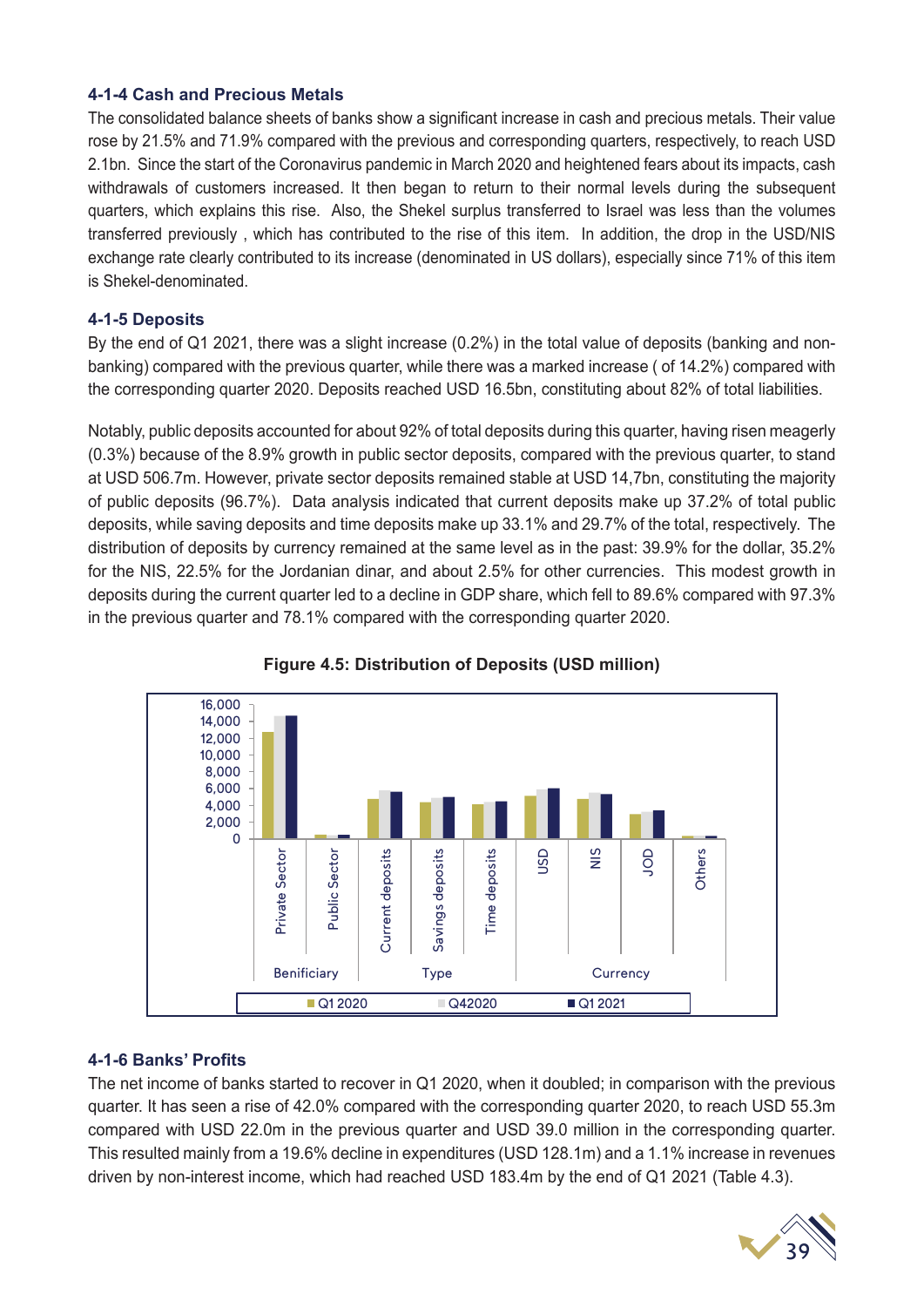| <b>Item</b>                                    |                  | 2021             |                  |                  |                  |
|------------------------------------------------|------------------|------------------|------------------|------------------|------------------|
|                                                | <b>Quarter 1</b> | <b>Quarter 2</b> | <b>Quarter 3</b> | <b>Quarter 4</b> | <b>Quarter 1</b> |
| <b>Revenues</b>                                | 179.8            | 165.2            | 170.8            | 181.4            | 183.4            |
| Net income from paid interests                 | 128.8            | 120.2            | 132.3            | 137.6            | 132.1            |
| Non-interest income                            | 51.0             | 45.0             | 38.5             | 43.8             | 51.3             |
| Commissions                                    | 30.7             | 26.1<br>27.2     |                  | 23.0             | 25.9             |
| Profits and losses of financial<br>instruments | 3.6              | 6.7              | $-2.2$           | 3.2              | 6.0              |
| Other revenues                                 | 16.7             | 12.2             | 13.6             | 17.6             | 19.4             |
| <b>Expenses</b>                                | 140.8            | 156.2            | 140.2            | 159.4            | 128.1            |
| Non-interest expenses                          | 114.1            | 112.5            | 104.1            | 113.4            | 109.2            |
| <b>Provisions</b>                              | 16.7             | 30.9             | 27.1             | 27.3             | 6.1              |
| Taxes                                          | 10.0             | 12.8             | 9.0              | 18.7             | 12.8             |
| <b>Net income</b>                              | 39.0             | 9.0              | 30.65            | 22.0             | 55.3             |

#### **Table 4.3: Sources of Revenues and Expenditures of Licensed Banks (USD millions)**

#### **4-1-7 Average Interest Rates on Deposits and Loans**

Interest rates on deposits and loans in the currencies traded in the Palestinian market are interlinked with the prevailing rates in issuing countries, competition between banks, and the degree of risks associated with the Palestinian market. Data analysis for Q1 2021 indicates that there has been a drop in the average interest rate on loans for the Shekel and Jordanian Dinar currencies to 6.46% and 6.66%, respectively. For US dollar loans, average interest rates rose to 5.59%, up from 5.34% in the previous quarter (Table 4.4).

| <b>Currency</b>  | (%) Deposits interest |         |         | (%) Loans Interest | <b>Margin</b><br>(percentage point) |         |  |
|------------------|-----------------------|---------|---------|--------------------|-------------------------------------|---------|--|
|                  | Q4 2020               | Q1 2021 | Q4 2020 | Q1 2021            | Q4 2020                             | Q1 2021 |  |
| <b>US Dollar</b> | 2.31                  | 2.24    | 5.34    | 5.59               | 3.03                                | 3.35    |  |
| <b>JOD</b>       | 2.29                  | 2.34    | 6.78    | 6.46               | 4.49                                | 4.12    |  |
| <b>NIS</b>       | 2.36                  | 2.26    | 6.82    | 6.66               | 4.46                                | 4.40    |  |

#### **Table 4.4: Average Interest Rates on Deposits and Loans by Currency, (%)**

#### **4-1-8 Circulation of Checks**

During Q1 2021, the value of checks circulated in Palestine declined by 3.3% compared with the previous quarter, reaching about USD 4.7bn (Figure 4.6), while the value of returned checks rose by 2.7%, reaching USD 405.8m during the same period. This data includes the value of checks that passed through national clearing houses in the West Bank and the Gaza Strip, between the bank and its branches, in addition to checks handled by Israeli banks.

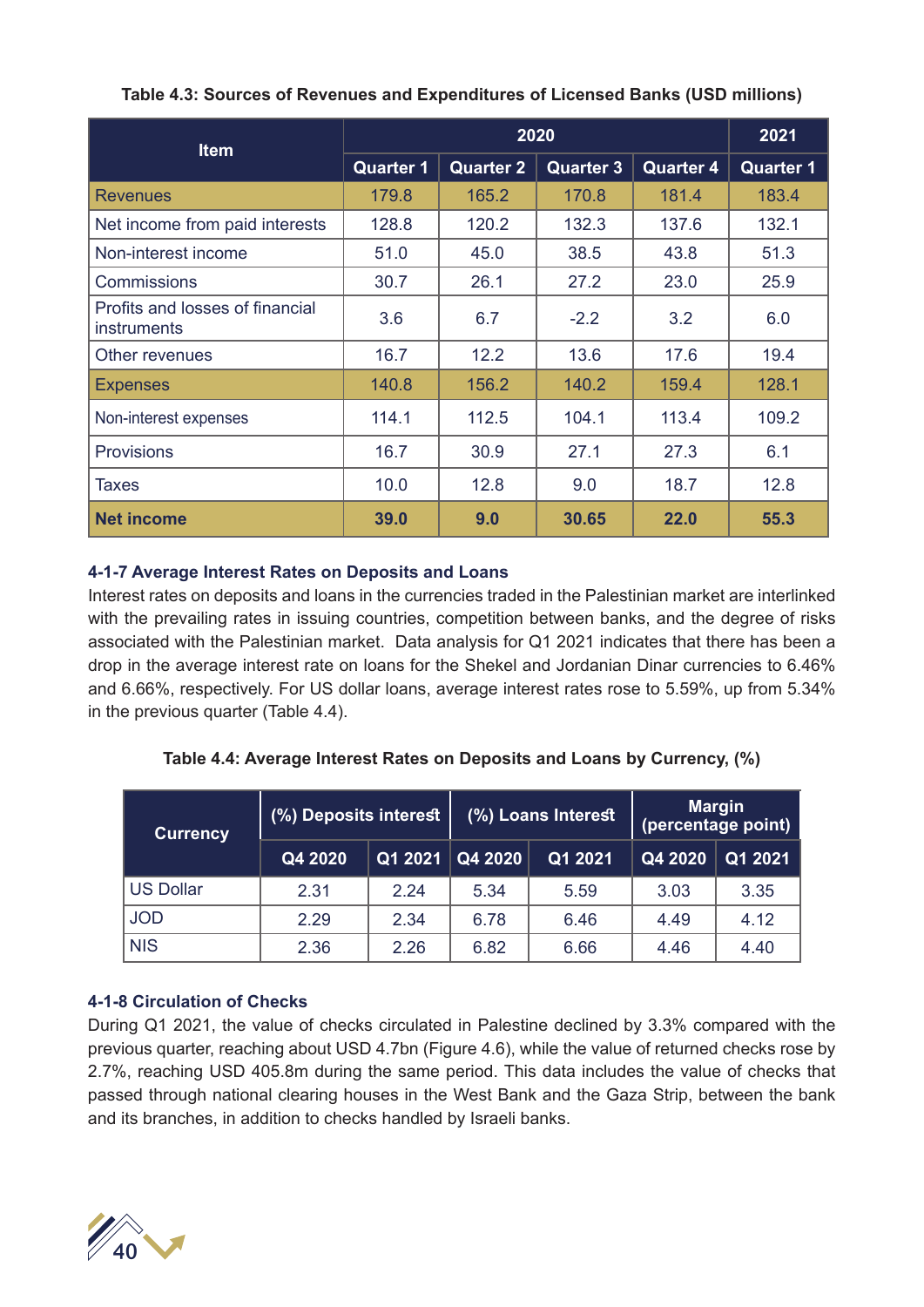

**Figure 4.6: Circulation of Checks (Million USD)**

On the other hand, the average interest rates on deposits decreased compared with the previous quarter: US dollar deposits decreased from 2.31% to 2.24%, while Shekel deposits decreased from 2.36% to 2.26%. In contrast, interest rates on JOD deposits rose from 2.29% in the previous quarter to 2.34%. These changes resulted in a decline in the interest rates margins of JOD and NIS, reaching 4.12 points and 4.40 points, respectively. Meanwhile, USD interest rate margins increased to 3.03 points.

The data analysis of checks submitted for clearing and returned checks through the electronic clearing system indicates a drop in their value during Q1 2021 by 3.7% compared with the previous quarter, reaching around USD 2.7bn. However, their value rose by 6.4% compared with the corresponding quarter in 2020. It should be noted that the number of checks decreased by 6.8% compared with the previous quarter, amounting to 1,250,269 checks. This is ascribed to the reimposition of closure measures once again by the Palestinian government to fight the third wave of the Coronavirus in March 2021.





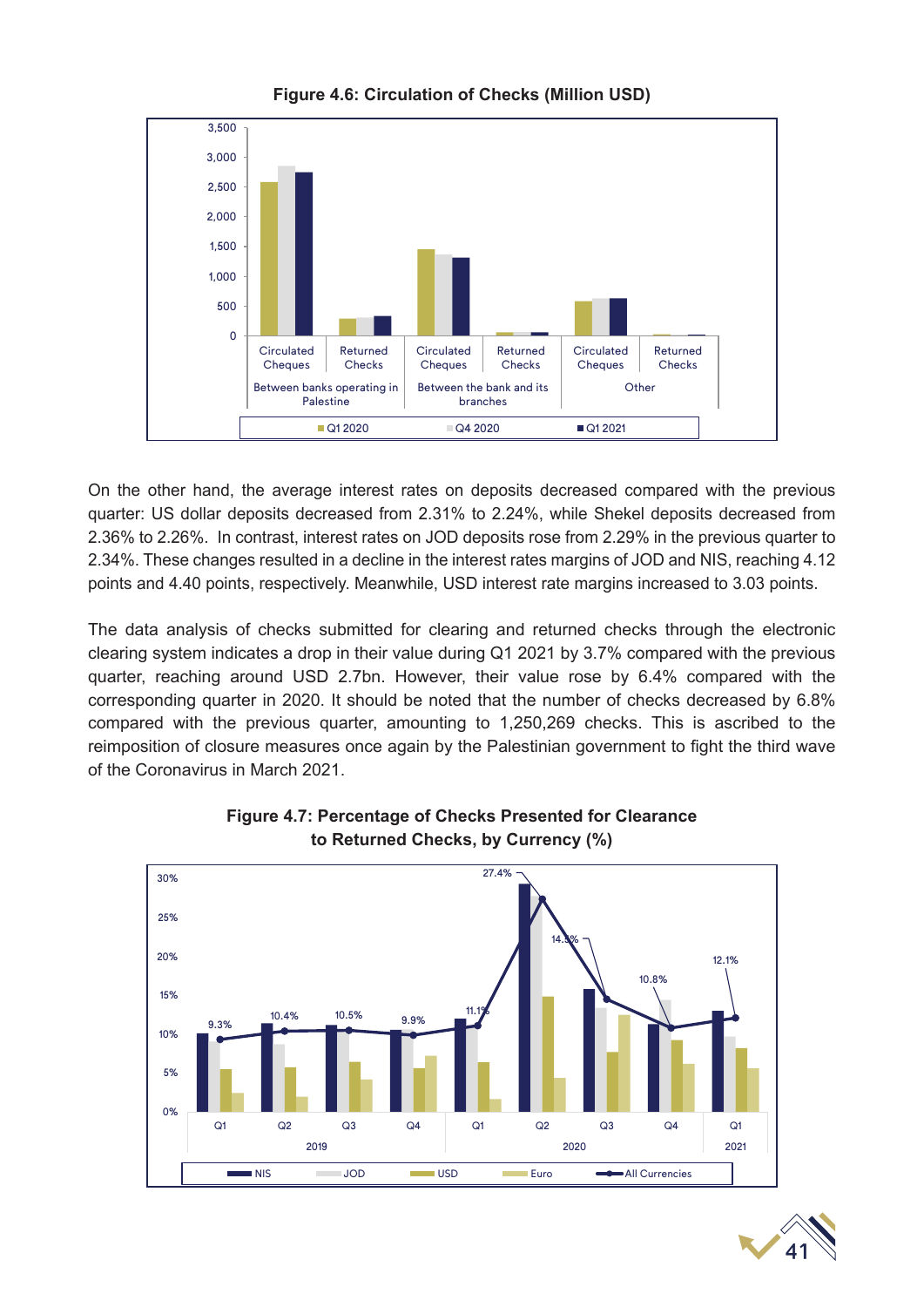This was also reflected by the data on returned checks, whose value increased by 7.5% compared with the previous quarter, standing at USD 332.5m, and by 15.9% compared with the corresponding quarter in 2020. These developments led to the decline in the value of returned checks (measured as a percentage of the total value of checks submitted for clearing in banks operating in Palestine in all currencies) to 12.1% during Q1 2021, compared with 10.8% in the previous quarter and 11.1% in the corresponding quarter in 2020 (Figure 4.7). By currency, the percentage of NIS returned checks increased from 11.3% in the previous quarter to 13.0% in Q1 2021, while the percentage of returned checks in JOD, USD, and Euro stood at 9.7%, 8.2%, and 5.6%, respectively in Q1 2021.

In the context of the PMA's strenuous efforts to develop the banking infrastructure, the PMA announced in June 2020, that it had begun operating an electronic clearance system. The new system allows the electronic exchange of check images and information, as an alternative to the exchange of the original paper checks, to facilitate clearance processes between banks operating in Palestine. The system will also enhance confidence in the check as a form of payment and increase the speed of cash turnover and cash flow in the local economy by reducing the cash float period. The PMA issued its instructions No. (1/2021) to regulate the electronic clearing processes of checks between banks.

#### **4-1-9 Specialized Credit Institutions (SCIs)**

At the end of Q1 2021, the total assets of the SCIs<sup>4</sup> decreased by 1.1% compared with the previous quarter, while they grew by 1.8% compared with the previous year, standing at USD 331.6m. The value of the SCIs' credit portfolio decreased during the quarter by 1.0% compared with the previous quarter, reaching about USD 247.3m (table 4.5): this consisted of a drop of 0.5% in the West Bank (USD 210.0m) and 3.9% in the Gaza Strip (USD 37.3m). The number of borrowers also decreased to 65,790; 65% of whom were males and 35% were females.

| <b>Item</b>                                        |                  | 2021                                 |          |                  |                  |
|----------------------------------------------------|------------------|--------------------------------------|----------|------------------|------------------|
|                                                    | <b>Quarter 1</b> | <b>Quarter 2</b><br><b>Quarter 3</b> |          | <b>Quarter 4</b> | <b>Quarter 1</b> |
| <b>Total of Loans Portfolio (USD)</b><br>millions) | 259.4            | 265.2                                | 259.7    | 249.8            | 247.3            |
| <b>West Bank</b>                                   | 214.4            | 220.2                                | 216.7    | 211.0            | 210.0            |
| Gaza Strip                                         | 45.0             | 45.0                                 | 43.0     | 38.8             | 37.3             |
| <b>Active Clientele</b>                            | 74,065           | 73,853                               | 72,360   | 68,027           | 65,790           |
| <b>No. of Offices and Branches</b>                 | 100              | 100                                  | 97<br>96 |                  | 96               |
| <b>Employees</b>                                   | 900              | 852                                  | 846      | 849              | 845              |

#### **Table 4.5: Specialized Credit Institutions (SCIs) Data**

In terms of economic sector, the real estate sector comprised the largest share of the overall SCI portfolio (32.7%, USD 80.9m), followed by the commercial sector (29.7%, USD 73.4m), the public services sector (11.7%, USD 28.9m), the agricultural sector (11.6%, USD 28.6m), and finally the consumption sector, the industrial sector, and the tourism sector (14.4%, USD 35.6m).

The data also indicates a decrease in the value of the risky portfolio (the irregular portfolio) of these institutions during Q1 2021 by 10.7%, amounting to USD 28.7m; 80.2% of which were in the West Bank and 19.8% were in the Gaza Strip. In addition, allocations covered a large part of this portfolio (around 91% compared with 81% during the previous quarter).

4 During the quarter, the number of SCIs licensed by PMA was 8.

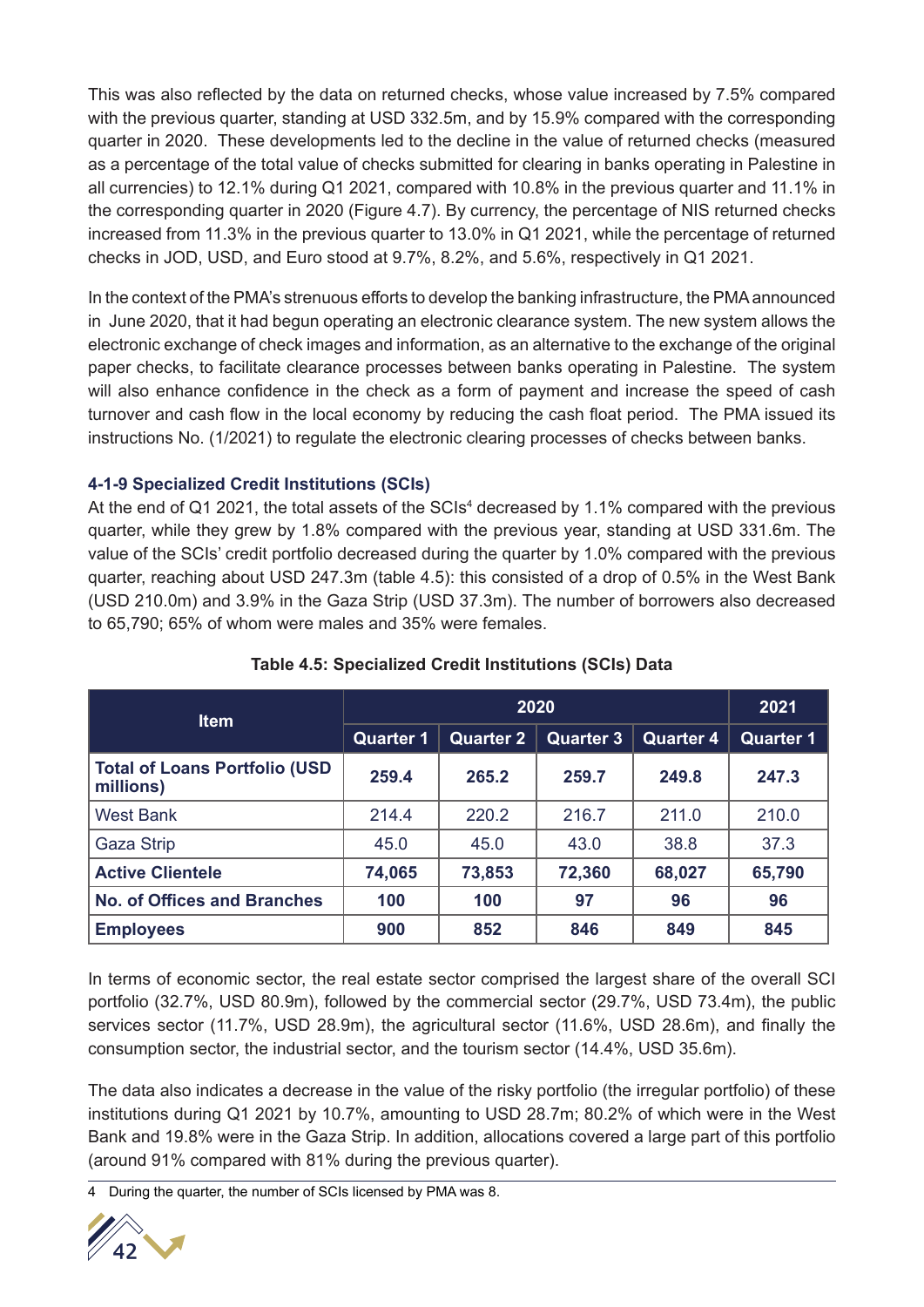#### **4-2 The Non-banking Financial Sector**

#### **4-2-1 The Securities Sector**

Al-Quds Index closed at 466.2 points by the end of Q1 2021, decreasing by 1% compared with the end of the previous quarter (Q4 2020) and by 7% compared with the corresponding quarter (Q1 2020). On the other hand, the market value of traded shares saw a slight growth by the end of Q1 2021 compared with the end of the previous quarter, yet it decreased by 4% compared with the end of the corresponding quarter in 2020, reaching USD 3.5bn. The market value of the shares of companies listed on the PEX is equivalent to 22% of GDP at current prices - a decrease of one percentage point compared with the corresponding quarter in 2020 (see Table 4.6).

The volume and value of traded shares decreased by 7% and 12% respectively, compared with the previous quarter, while they rose significantly by 50% and 54% respectively, compared with the corresponding quarter in 2020. This rise is mainly attributed to the increase in insurance and services sectors (see Table 4.6), while the decrease in trading activities during Q1 2021 compared with the previous quarter was caused by economic conditions and political tensions prevailing in Palestine, in addition to the drop in the share prices of some companies. The marked increase at the end of Q1 2021 compared with the corresponding quarter in 2020 is ascribed to the drop-off in trading activity over that year's quarters, especially Q1 and Q2. This was primarily caused by the suspension of trading on the PEX following the pandemic (between 23/3/2020 and 3/5/2020), in addition to uncertainty and the decline in investments. Moreover, the first quarter of the year is usually the time when companies consolidate their investment positions, hold their general assemblies, and distribute their dividends.

| ltem                                                          | Q1 2020 | Q4 2020 | Q1 2021 |
|---------------------------------------------------------------|---------|---------|---------|
| Volume of Traded Shares (million share)                       | 15.2    | 24.6    | 22.8    |
| Value of Traded Shares (USD million)                          | 31.9    | 55.4    | 49.0    |
| Market value (million dollars)                                | 3,598.7 | 3,446.9 | 3,451.3 |
| No. of deals                                                  | 4,840   | 5,597   | 5,455   |
| No. of trading sessions                                       | 54      | 64      | 61      |
| Market value as a percentage of GDP (at cur-<br>rent prices)* | 23.1%   | 22.2%   | 22.2%   |

#### **Table 4.6: A Selection of Financial Indicators on the Trading Activity on the PEX**

\* GDP at current prices for 2020 was used, as the market value of shares traded is at current prices.

Figure 4.8 illustrates the characteristics of traders on the PEX, according to their relative share of the market value of transactions at the end of Q1 2021. The share held by companies reached 42%, while the share held by individuals reached 26%.

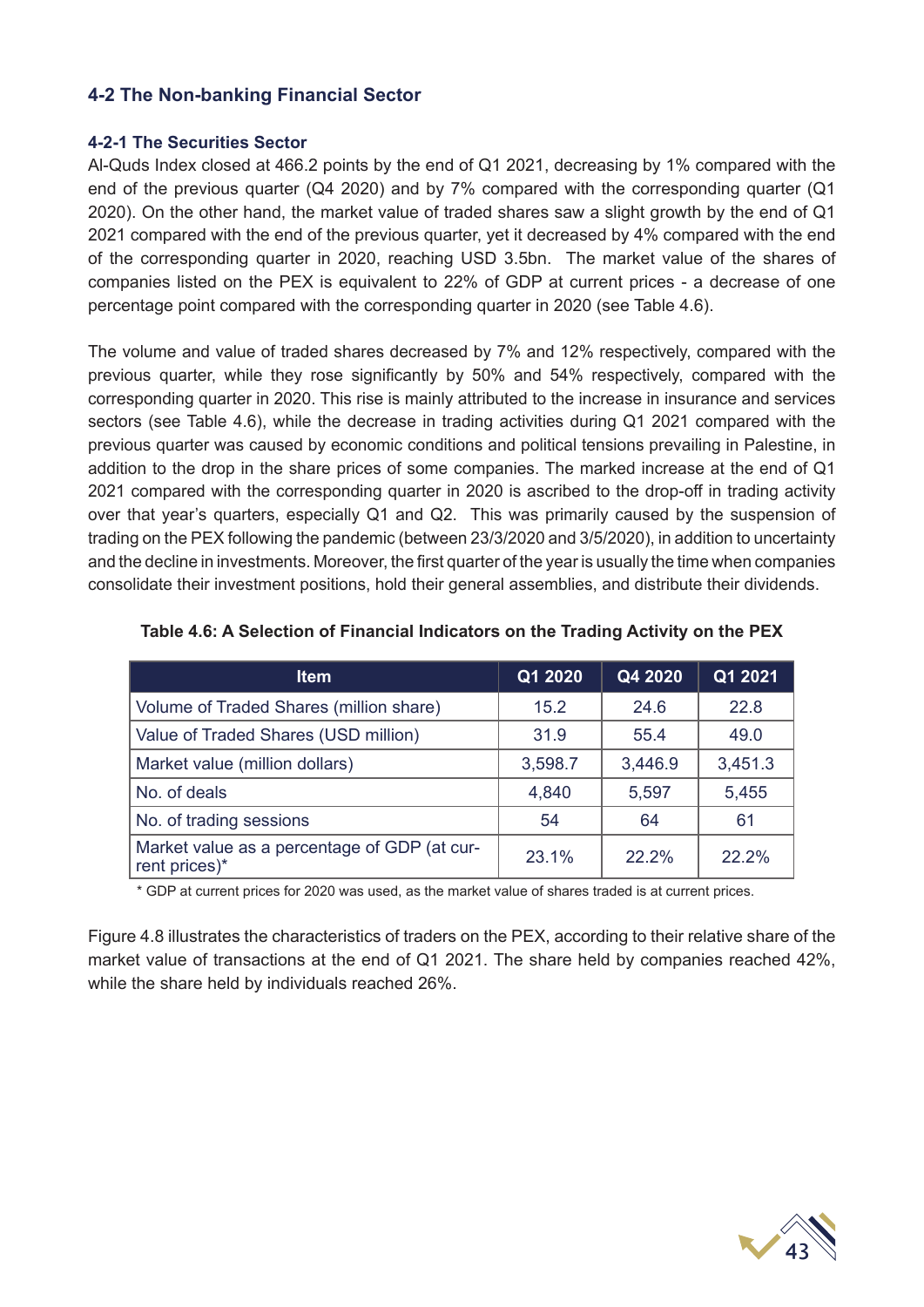

#### **Figure 4.8: Distribution of Market Capitalization by Trader Type (as of the end of Q1 2021) (USD million)**

Individuals who have a direct or indirect relationship with the company, by virtue of their position or relationship.

The total number of shareholders in companies listed on the PEX reached 63,970 at the end of Q1 2021; 84% were in the West Bank and 16% were in the Gaza Strip, with a higher rate of participation among men than women in both regions.

#### **4-2-2 Financial Leasing**

By the end of Q1 2021, nine licensed financial leasing companies were operating in Palestine. The volume and value of financial leasing contracts registered at PCMA reached 1,364 amounting to a total investment value of USD 22m, down by 10% in the value of contracts and a 5% increase in their volume compared with the previous quarter. Compared with the corresponding quarter, the value of contracts increased by 16% while its volume decreased by 16% (Table 4.7).

| Quarter/ Year   | <b>Total Value of Financial Leasing</b><br><b>Contracts (USD million)</b> | <b>Total Volume of Finan-</b><br><b>cial Leasing Contracts</b> |
|-----------------|---------------------------------------------------------------------------|----------------------------------------------------------------|
| Quarter 1, 2020 | 19 O                                                                      | 458                                                            |
| Quarter 4, 2020 | 24.5                                                                      | 369                                                            |
| Quarter 1, 2021 | 22 O                                                                      | 387                                                            |

**Table 4.7: Total Volume and Value of Financial Leasing Contracts**

By the end of Q1 2021, contracts for financial leasing remained concentrated in the city of Ramallah, which accounted for 38% of all contracts, followed by Nablus and Jenin at 16% and 11%, respectively. Notably, the percent distribution of contracts has been relatively stable in recent years as a result of factors related to the structure of the economy and the concentration of businesses in particular governorates.

At the end of Q1 2021, vehicles (for personal use) still comprised the largest share of the financial leasing portfolio (48%). This is attributed to the ease of registering ownership of vehicles at the transportation department, and therefore, the low risk associated with leasing vehicles due to the

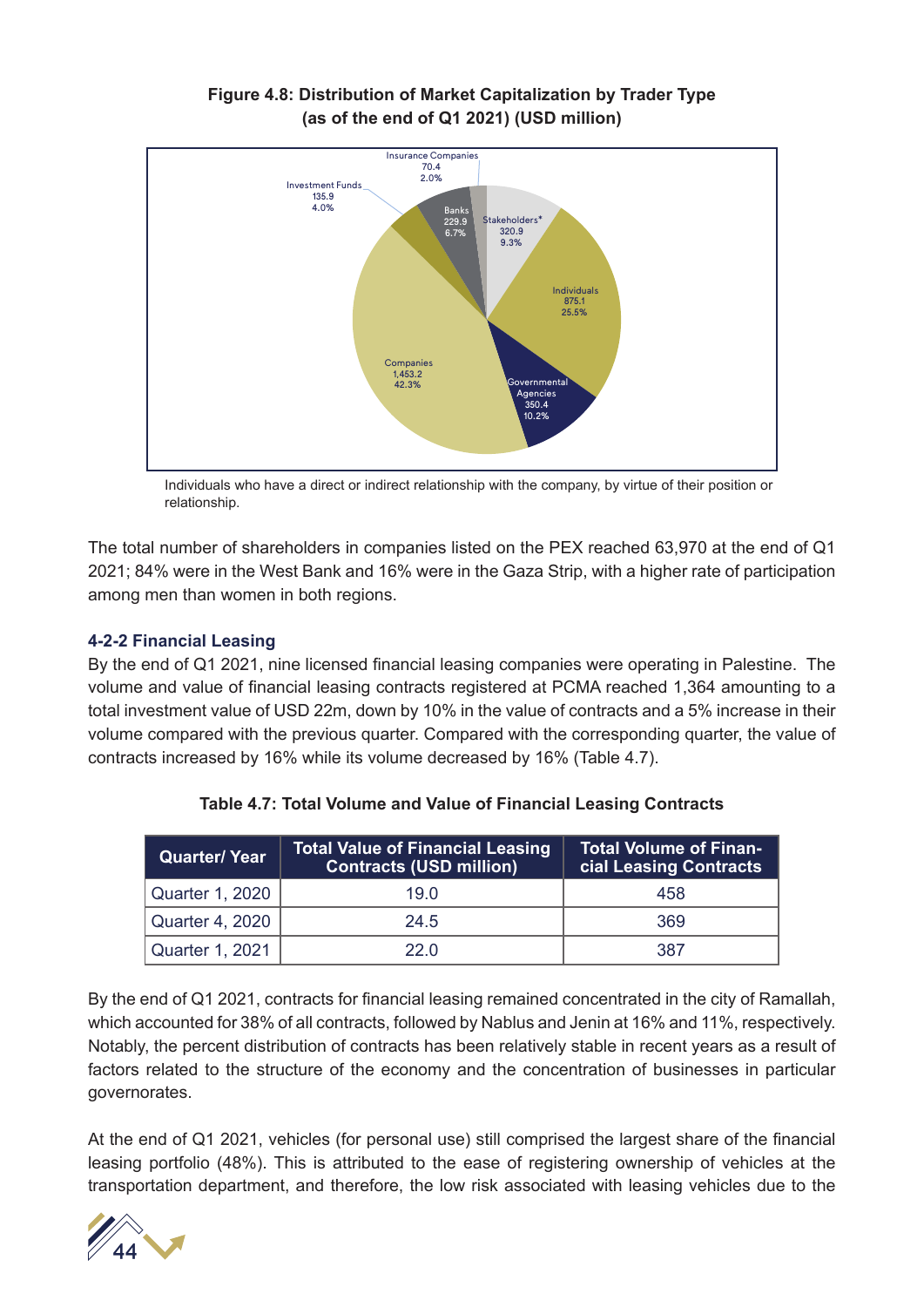presence of a secondary market for re-acquisition. Trucks and heavy vehicles accounted for 43% of the portfolio, while movable money (equipment, production lines, etc.) constituted 10% of the total (See Figure 4.9). Starting from Q4 2020, the leased assets were reclassified in the PCMA's registry, such that vehicles which were used for commercial purposes were registered as commercial-use vehicles, despite being licensed for personal use. Previously, these vehicles were classified by the agency in accordance with their licensing at the transportation department, i.e., as private vehicles.



**Figure 4.9: Geographical Distribution of Financial Leasing Contracts by Number (as of the end of Q1 2021**

#### **4-2-3 Insurance Sector**

There were ten insurance companies licensed by the end of Q1 2021. By the end of the quarter, the insurance portfolio (total written premiums) reached USD 93m, and net earned premiums reached USD 72m, while net compensations incurred were USD 45m. Total investments made by insurance companies reached around USD 215m, 41% of which were real estate investments (Table 4.8). It should be noted that financial statements for Q1 2021 do not include the data of Al Ahlia Insurance company.<sup>5</sup>

| Table 4.8: A Selection of Financial Indicators of the Insurance |  |
|-----------------------------------------------------------------|--|
| Sector in Palestine (Million USD)                               |  |

| <b>Item</b>                                           | Q1 2020 | Q4 2020 | Q1 2021 |
|-------------------------------------------------------|---------|---------|---------|
| Gross written Insurance premiums                      | 83.9    | 72.0    | 93.3    |
| Total investments of insurance companies              | 243.2   | 266.3   | 215.4   |
| Net compensations incurred by the insurance<br>sector | (43.0)  | (35.2)  | (45.0)  |
| <b>Retention ratio</b>                                | 84.8%   | 93.3%   | 77.4%   |
| Claims ratio                                          | 60.4%   | 52.3%   | 62.4%   |

\* The financial statements of Al Ahlia Insurance Company are preliminary.

\*\* The statistics do not include the financial data of Al Ahlia Insurance Company.

Note: The numbers in parentheses are negative.

5 It is worth noting that it was not possible to draw a quarterly comparison between the financial indicators of the insurance sector (studied quarter compared with the previous and corresponding quarters), due to data heterogeneity; the data for Q2 2021 do not include the financial data of Al Ahlia Insurance Group Company.

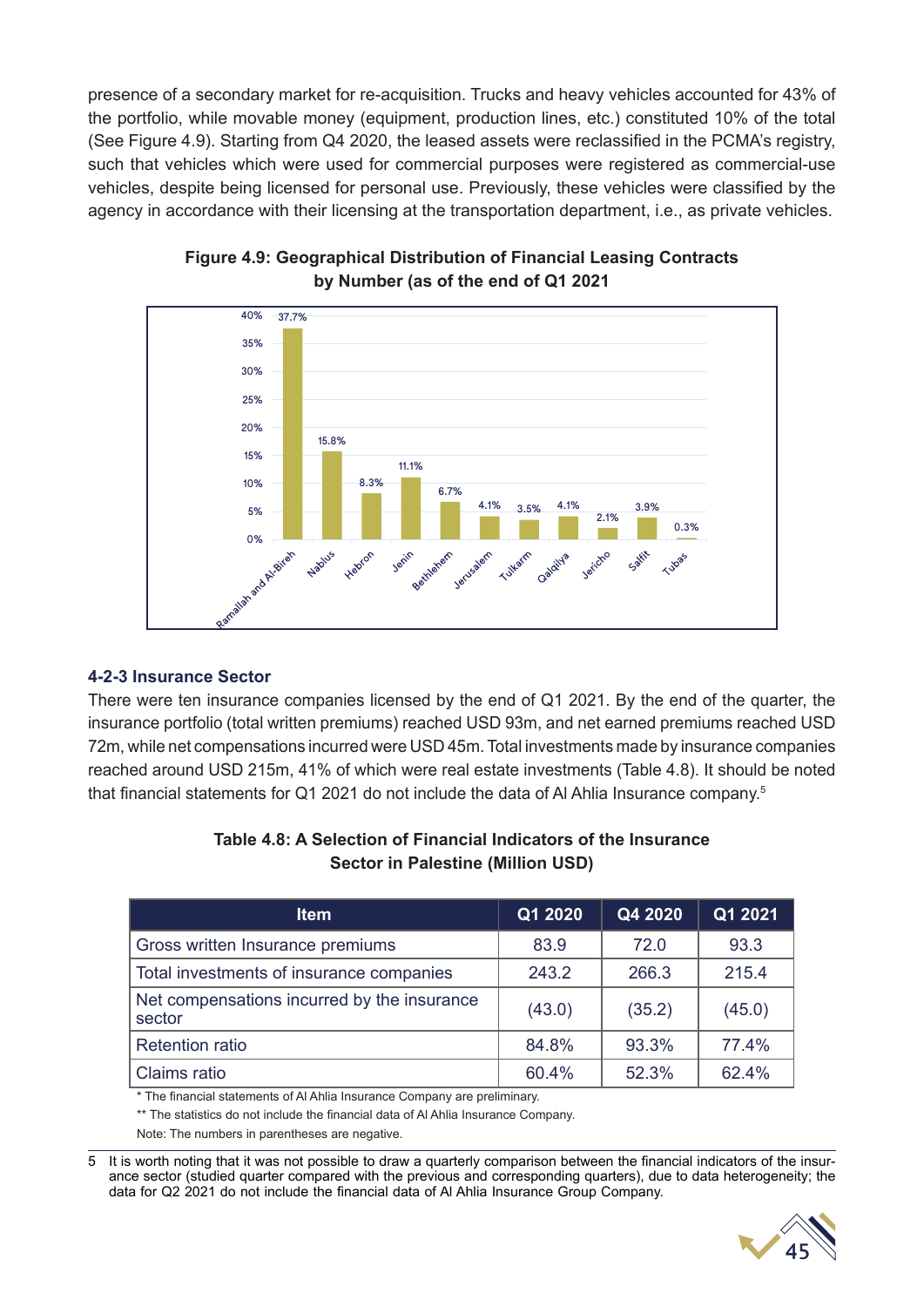## **5- Social Development**

#### **The Impact of COVID-19 Pandemic on Health Care Services - One of the Multidimensional Poverty Components-**

The coronavirus pandemic has been a serious test to healthcare systems worldwide, especially in developing countries. It has revealed the systems' structural flaws and fragility, its modest capacities and the lack of government funding necessary for withstanding disasters and emergencies. During the pandemic, we have seen many healthcare systems rendered incapable of handling the pressure caused by the large number of people infected with the Coronavirus in critical condition. This is mainly caused by the shortage of medical equipment, supplies and kits, the number of medical staff, and treatment medications – resulting in the death of large numbers of people. In response to this situation, many countries have resorted to imposing strict closures and lockdowns in order to enforce social distancing to slow the spread of the virus. Poor and marginalized groups were among the most affected by the Coronavirus pandemic at different levels, including in terms of healthcare. Reports show that these groups are more vulnerable to contracting the virus and dying from it during the pandemic. As expected, poor and marginalized groups were among the hardest-hit groups. For instance, a report titled "The Inequality Virus" highlights the unfair differences in accessing healthcare services among different vulnerable groups in society; in the USA, for example, the lives of 22,000 Black and Latino people could have been saved had they had the same access to healthcare services as their white counterparts. In Brazil, had the mortality ratio among black people been close to the ratio prevailing among white people, 9,200 black lives would have been saved.

Reports issued by different officials, local and international organizations,<sup>1</sup> the "Aman" coalition (2020), $^2$  and the Palestinian Ministry of Health (MoH) (2020), $^3$  highlighted the impact of the coronavirus pandemic on the health sector in Palestine. Reports stressed that pandemic-related emergency measures, focused governmental efforts, and the redirection of a large portion of already limited public resources to fight the pandemic have impeded the provision of basic services to citizens. This comes in addition to measures taken by the MoH inside its facilities to reduce mingling and overcrowding. Moreover, rising levels of poverty and the loss of income among households have also affected their access to healthcare services at public healthcare centers.

This section is complementary to the previous Social Development section in Monitor 64 which provides a review of the impacts of the coronavirus pandemic on the different indicators of the multidimensional poverty index. It highlights health indicators in Palestine during the pandemic and its varied impacts on poor and marginalized groups. For this purpose, data published in the MoH annual reports will be used to conduct a comparison of indicators related to access to healthcare services between 2019 and 2020.

The health indicator, one of the dimensions of the multidimensional poverty index, is comprised of four key indicators: access to healthcare services, health insurance, disability, and chronic diseases. A household is classified as impoverished or deprived in the health indicator if all of its members aged over 30 years are diagnosed by a specialist to have a chronic health problem; if the head of the

2 https://www.aman-palestine.org/activities/14020.html

 http://site.moh.ps/Content/Books/chup6JkjmKecG8zGx6hnXjILuGecGmPq7Bt4Q4HsFj6vv7tW2W4aGE\_ZiCEqSMuZx7v6kHVcDAjC59QDCVuSXx3NmQBmUfwX6pdf



<sup>1</sup> https://www.ochaopt.org/content/covid-19-emergency-situation-report-1

<sup>3</sup> Annual Health Report 2020. Palestinian Ministry of Health.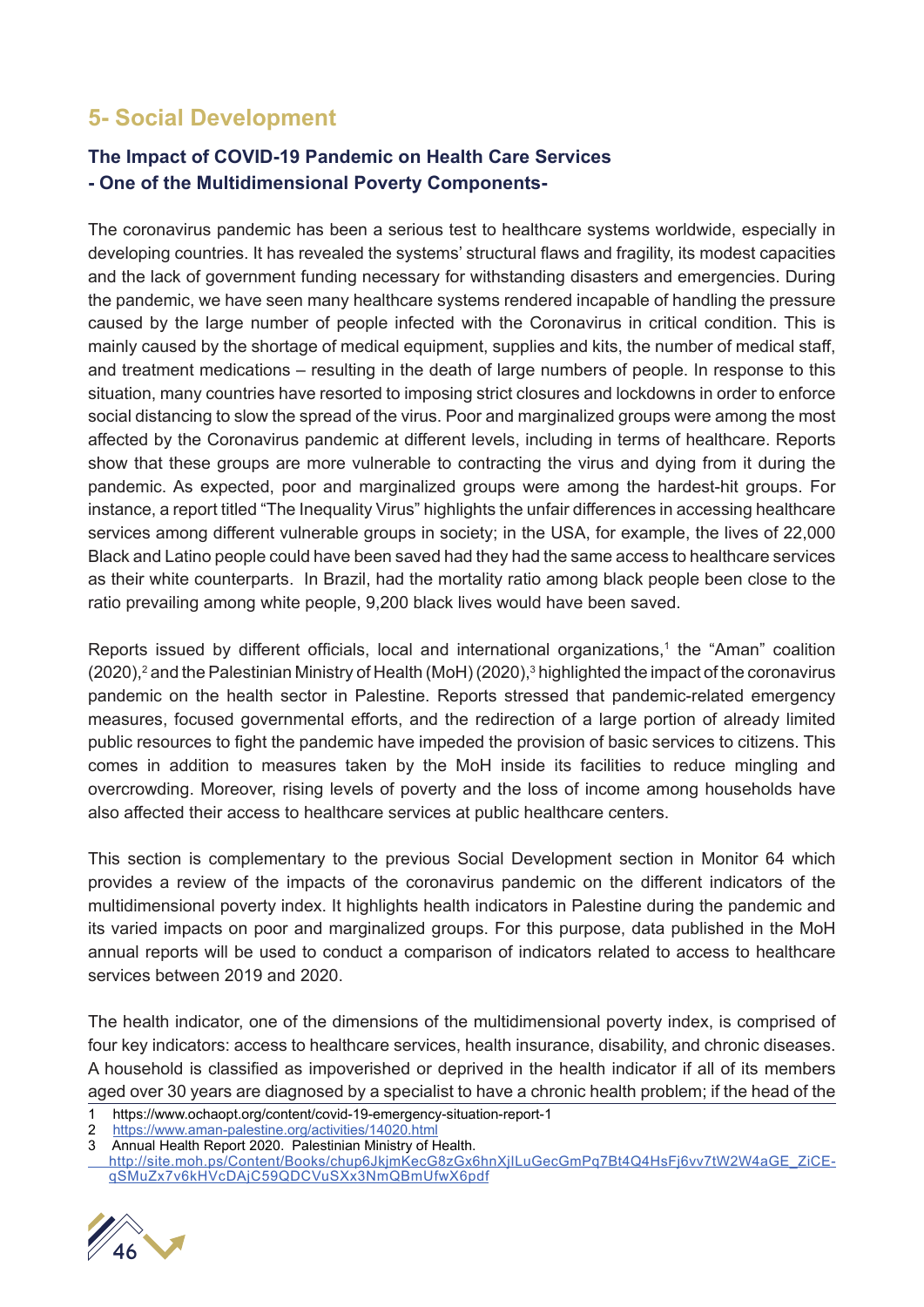household or any of its members do not have health insurance coverage; if one of its members suffers from severe hearing, visionary, mobility or hand-using, communication, memory, or focusing problems; or if the distance to the nearest hospital or primary healthcare clinic is more than 5 km from the household's location. These four indicators hold the same weight in the health index, which constitutes 13.3% of the overall multidimensional poverty index.4

#### **5-1 Access to Health Services**

Geographical accessibility is one of the indicators of accessibility to healthcare services. It is measured by the distance or travel time from a household's place of residence to a healthcare facility or to a city centers. Ease of access to health services, in terms of its distance from the household's residence, is an important factor determining whether members of a household receive suitable treatment at the right time. In Palestine, the restrictive measures taken by the government to curb the spread of the virus (like closures and restricted movement of individuals and vehicles) have adversely affected citizens' ability to access the different healthcare services and exacerbated the suffering of poor households, especially given the additional transportation costs incurred to reach these services as well as the costs of services themselves.

There are five entities responsible for the provision of healthcare services in Palestine: MoH healthcare centers, NGOs, the private sector, the United Nations Relief and Works Agency (UNRWA), and the Military Medical Services. In 2020, there were 475 MoH primary healthcare centers in Palestine – the same as in 2019. These centers are involved in providing a wide array of healthcare services like preventive care services for mothers and children, immunization and health education, and curative services like first aid primary health care, medical consultation visits to General Practitioners' clinics, and medical consultation visits to specialists like laboratories and dental clinics.

In 2020, around 2,012,524 visits were made to primary healthcare centers compared with 2,149,468 visits in 2019, representing a decrease of 6%. The number of medical staff visits to clinics decreased from 54,105 in 2019 to 44,610 in 2020, as well as the average number of patients' visits to healthcare centers or clinics which dropped from 39.5 in 2019 to 36.9 in 2020, while patients' visits to specialized clinics dropped from 402,132 in 2019 to 368,574 in 2020. All these figures and data clearly show how primary health care services have been negatively affected by the pandemic in light of the lack of access or the absence of medical staff relative to their pre-pandemic levels.<sup>5</sup>

Women, especially pregnant women, were among the groups most affected by the coronavirus pandemic, the subsequent restrictions on movement, the reduction in the number of doctors' visits to clinics in MoH health centers, and the fear of contracting the virus. In 2020, the total number of visits made by pregnant women to healthcare centers reached 97,360 compared with 151,830 visits in 2019. The total number of pregnant women registered in MoH centers also decreased to 28,547, compared with 36,048 in 2019. Similarly, the total number of visits made by mothers to maternal and child centers in 2020 was only 10,252 compared with 17,918 in 2019.

Despite the challenging circumstances and the surge in the number of infections and fatalities, MoH was able to implement its regular comprehensive and free vaccination program during 2020, prioritizing children's health and ensuring control of diseases transmission among them. During 2020, the coverage rate of the vaccination program against communicable diseases in children under the age of two was fully complete.



<sup>4</sup> PCBS, 2020 Multidimensional Poverty Report, 2017. Ramallah, Palestine.

<sup>5</sup> Annual Health Statistical Report 2019 and 2020. Palestinian Ministry of Health.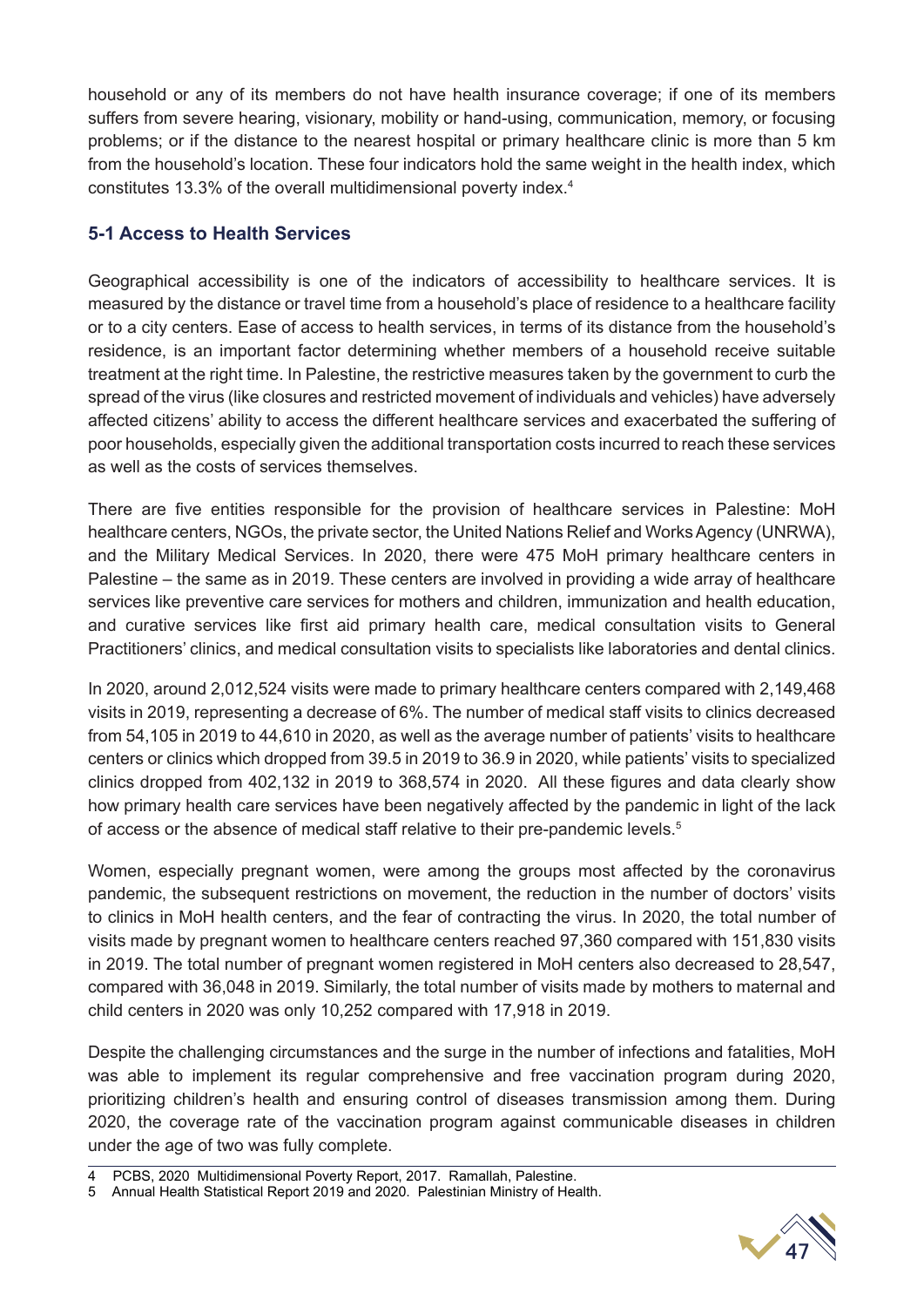#### **5-2 Chronic or Noncommunicable Diseases**

During 2020, the percentage of cancer cases reported in Palestine increased by 0.5% compared with 2019. Deaths from complications associated with diabetes saw a significant increase of 27% compared with 2019, with a mortality rate of 41.4 death per 100,000 people in the West Bank. Despite the rise in chronic disease patients during 2020, services for this group have been reduced and a large portion of these program's financial resources was redirected towards the treatment of Coronavirus cases. For example, during the lockdown, around 7,000 planned surgeries in the West Bank were postponed. The services of the private healthcare centers were reduced to allow only the treatment of emergency cases, and the wards of private hospitals were closed so that they could be used as alternative coronavirus treatment centers.<sup>6</sup> In other words, lockdowns and restrictive measures have further compounded the suffering of patients with chronic diseases such as cancer, diabetes, kidney failure, etc., because of the poor healthcare services provided to this patient group. This is confirmed by MoH statistics in 2020, indicating a decrease in the total number of referrals outside MoH centers by 23.7% from 104,881 in 2019 to 80,020.

#### **5-3 Health Insurance**

Health insurance is one of the social protection pillars, especially for groups who cannot afford the cost of medical treatment. The coronavirus pandemic has amply demonstrated the importance of ensuring that all citizens have access to affordable health insurance and healthcare services. The ministry's data shows a slight increase in the number of households (less than 1,000 households) who have joined the Governmental Health Insurance program during 2020. Meanwhile, health insurance revenues have risen significantly (exceeding last year's revenues by more than NIS 3 million). However, the PCBS Labor Force Survey 2020, shows an increase in the percentage of wage workers who have free/partially free health insurance from 11.8% in 2019 to 15.2% in 2020. Similarly, the percentage of wage workers who have free public health insurance increased from 33.3% in 2019 to 33.8% in 2020 all over Palestine. This applies also to wage workers who have insurance against work injuries; a rise from 28.4% in 2019 to 33.8% in 2020. This can be explained by the higher demand for healthcare services induced by people's fear of complications resulting from the virus, and the related high costs incurred by patients requiring hospitalization. This is especially true because of the large number of critical cases that have been treated in private hospitals when public hospitals could not absorb more patients who needed medical attention or ventilators, especially during the second half of 2020 which witnessed surges case infections. Notably, in the Gaza Strip, the number of wage workers who have private health insurance dropped from 18.7% in 2019 to 14.8% in 2020. This has undermined their ability to access healthcare services and further compounded multidimensional poverty in the Gaza Strip as compared to the West Bank.

#### **5-4 Disability**

The pandemic has exacerbated the suffering of people with disabilities (PwD) because of the disruption in health care services and support services provided to them through NGO associations and healthcare centers. Also, those with physical disabilities faced difficulties in adhering to the imposed precautionary measures, such as the recommended personal hygiene routines and the repeated cleaning of surfaces and houses. Additionally, social distancing has posed a new challenge for PwD given their need for regular assistance and support from others, sometimes on a daily basis.

<sup>6</sup> Palestine Economic Policy Research Institute (MAS) Comprehensive Response To Socio-Economic Impacts Of The Covid-19 Pandemic In Palestine Under Occupation: Pillar Three: Resilient Communities and Access to Key Services, Ramallah -Palestine http://www.mas.ps/files/server/2021/main%20services%203%20a.pdf

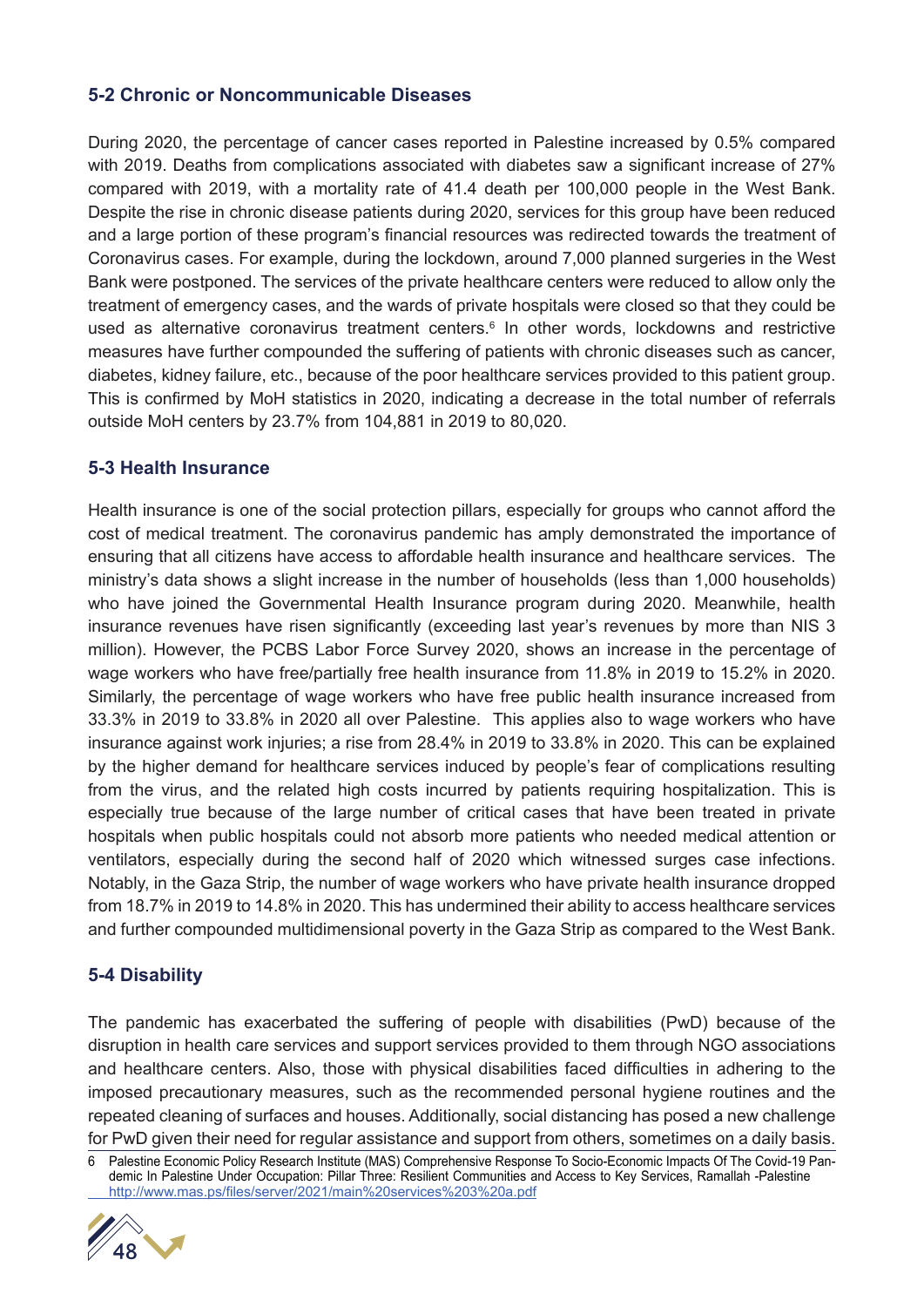All these factors stress the importance of creating a disability-friendly and supporting environment, in addition to establishing a social security system that safeguards the rights of PwD in all circumstances, including the right to enjoy a decent life. PwD in Palestine is at the center of the MoSD's focus, which runs several assistance programs for the benefit of this socially marginalized group, especially for disabilities that are usually linked to poverty.

#### **5-5 Summary**

The MoH health care services were noticeably affected by the pandemic in 2020, which is mainly ascribed to the redirection of a large portion of its human and financial resources towards combating the pandemic. This necessitated a reduction in programs and services delivered to different patient groups like people with chronic diseases, PwD, and maternity programs targeting women, especially pregnant women. Consequently, these groups had to seek treatment at private health facilities and bear the expensive medical bill under difficult economic conditions, or seek the services of NGO medical associations and institutions that provide services free of charge. The pandemic has revealed the fragility of the healthcare system due to modest governmental resources and the inability of the system to handle sudden surges in demand for healthcare services in times of emergencies. Additionally, a large percentage of poor and marginalized groups were deprived of access to necessary healthcare services, especially for those who cannot afford private medical services. All of this has exacerbated the difficult conditions faced by this large segment of society, thereby negatively affecting the multidimensional poverty index.

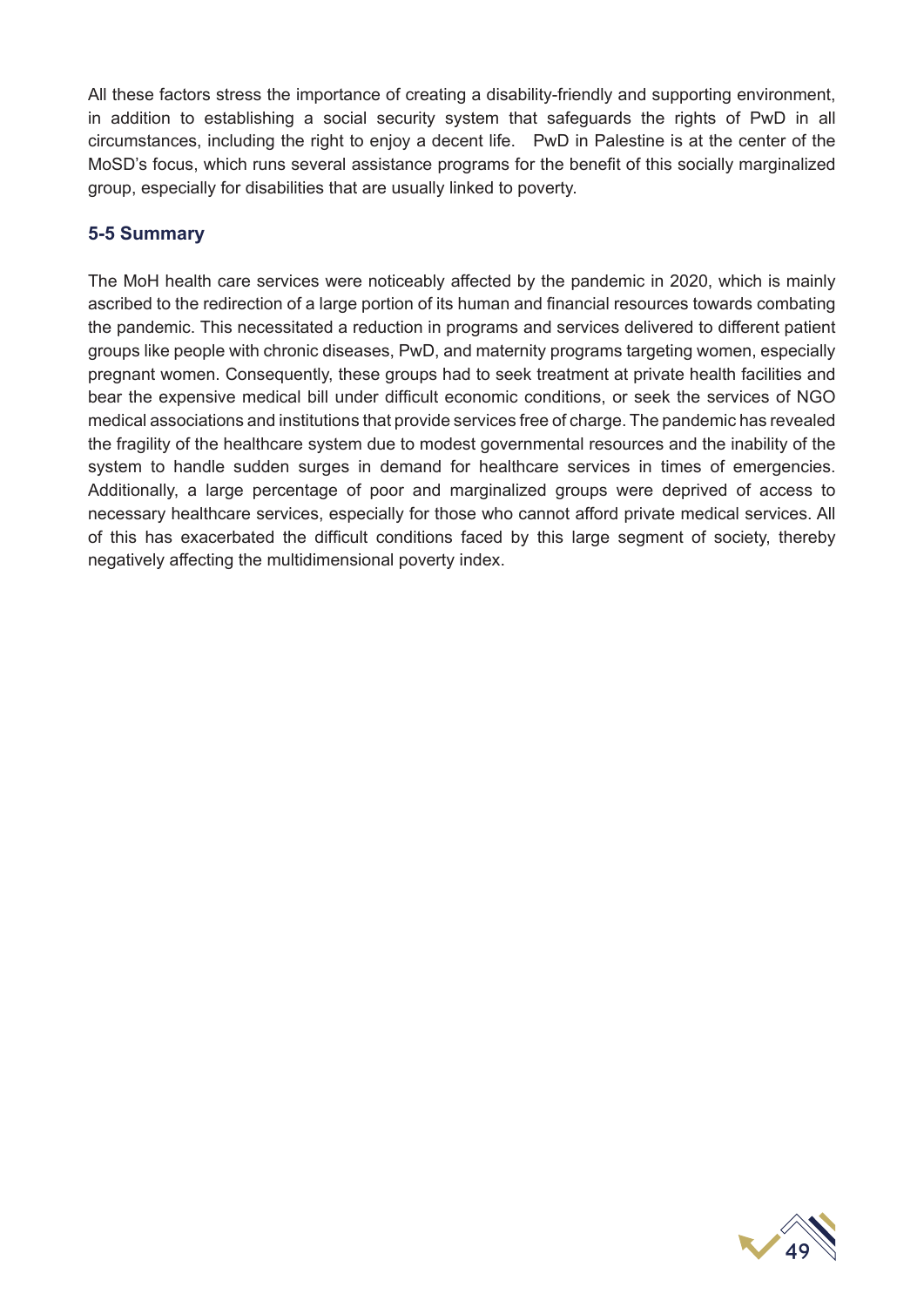## **6- Recent Publications**

#### **Prospects for Economic Development in Palestine for 2019-2025**

The United Nations Conference on Trade and Development (UNCTAD) released a report presenting the prospects for the development of the Palestinian economy between 2019-2025.<sup>1</sup> The projection was made by simulating the macroeconomic model of the Palestinian economy that was developed by UNCTAD in 2006 and updated and modified in 2018.<sup>2</sup> The simulation model assumes the continuation of current economic arrangements between Israel and Palestine under the 1994 Paris Economic Protocol,<sup>3</sup> without any major changes in the current political scene or to the Israeli blockade of Gaza that has been ongoing since 2006.

The results of the simulation did not signal favorable prospects for the Palestinian economy during 2020. It forecasted a sharp contraction of 15.5% in real GDP caused by the Coronavirus pandemic, which struck at the lifeline of the local, regional, and world economy. According to the simulation, this decline in GDP, accompanied by population growth, will result in a decrease of 17.5% in GDP per capita during 2020.

The results also show that it will take the Palestinian economy two years to recover from the impacts of the pandemic. GDP is projected to grow by 11% and 6% in 2021 and 2022, respectively. Subsequently, while the Palestinian economy is projected to sustain a steady growth rate of 3.7% between 2023-2025. This increase will result in a 1.2% annual increase in GDP per capita during the same period given annual population growth.

These growth rates are not expected to have a significant impact on the structure of the economy, with the sectoral shares in GDP forecasted to remain the same between 2018-2025. On the other hand, these growth rates are expected to significantly contribute to reducing the ratio of the trade deficit to GDP, from 35% in 2018 to 30% in 2025.

Regarding unemployment forecasts, the model results show that the unemployment rate will reach 30% in 2020 due to the impact of the Coronavirus pandemic and will continue to rise steadily to around 31% by 2025. The major cause of the unemployment rate forecasted for 2025 is the Palestinian economy's inability to generate enough jobs to diminish the persistently high unemployment rates given the persistence of the current political and economic situation. Forecasts of domestic employment (workers in the local market or in Israel and its settlements) do not show a significant increase, with the number of workers expected to rise to 919,250 by the end of 2025 compared with 834,000 in 2019 (a growth rate of about 10%, between the beginning and the end of the period).

Employment in Israel is projected to increase to 145,000 jobs by 2025 from 115,000 jobs in 2018. However, UNCTAD sees that the rise in the number of workers regardless of where they work (whether in the Palestinian market or in Israel) is not sufficient to drive the unemployment rate below 30%.

<sup>3</sup> It should be noted that the successive Israeli governments did not abide by all the provisions of the Paris Protocol, and that they suspended the work of some of those provisions to serve their political positions.



<sup>1</sup> UNCTAD (2021): Integrated Simulation Framework - II Model for Palestinian Economic Policy: https://unctad.org/system/files/official-document/gdsapp2021d1\_en.pdf

<sup>2</sup> The model used is essentially a Keynesian model that focuses on the demand side, but differs from traditional Keynesian models in that it includes the supply side as well. It uses an integrated simulation framework.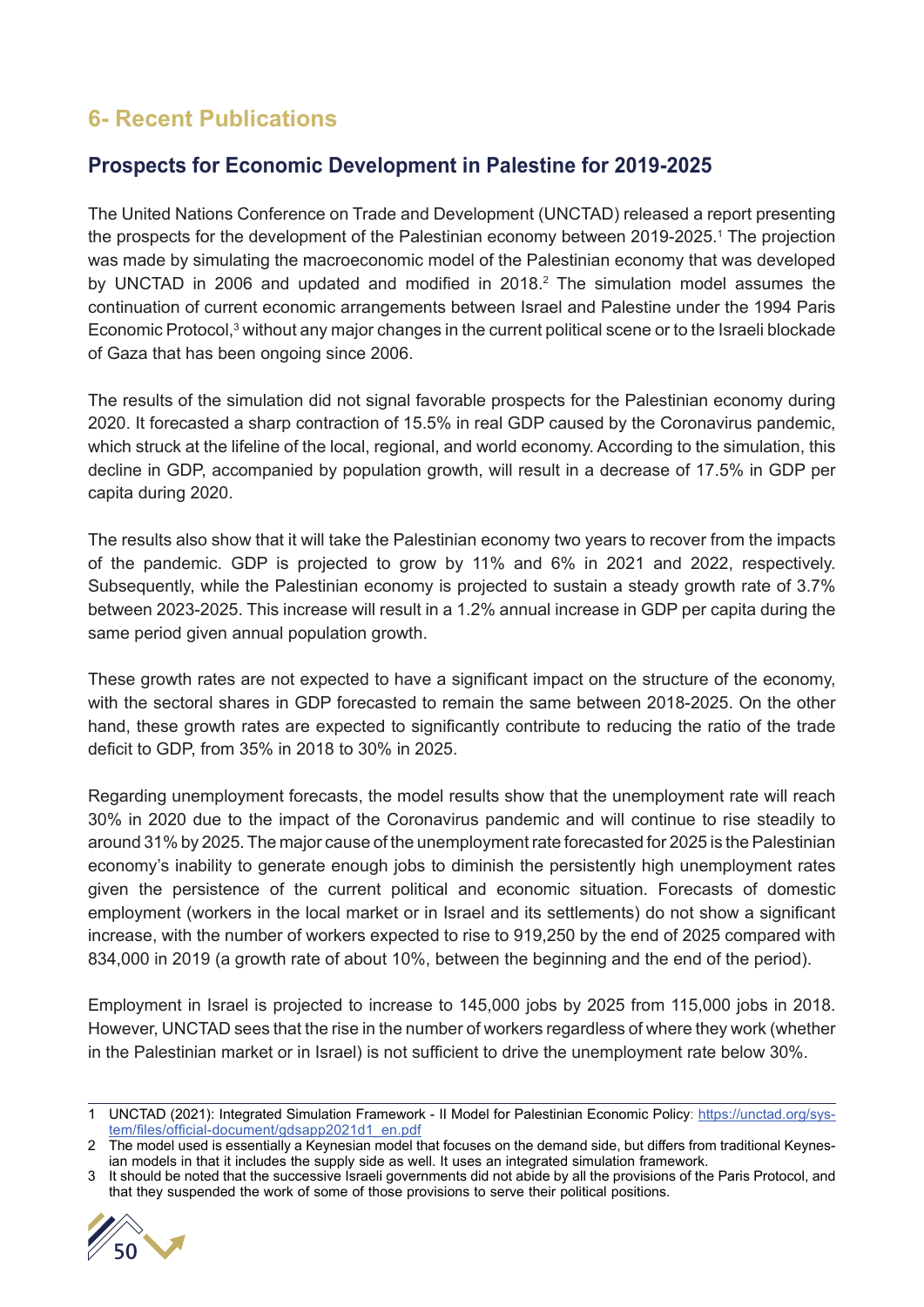With regards to public finance, the simulation assumes that the public budget will continue to run a deficit (as shown in Figure 1) between 2019-2025. This deficit is attributed to a more rapid growth of consumption than revenues, with the latter expected to fall further behind given the continued administrative separation of the Gaza Strip from the West Bank; and the expected reduction in imports and customs and other taxes collected on these imports, which constitute a large portion of the PA's revenues (half of its revenues on average during the last decade)<sup>4</sup>. The simulation has forecasted a decrease in the share of imports to GDP<sup>5</sup>, mainly from Israel and the rest of the world (ROW).



**Figure 1: Total Public Revenues and Expenditures, 1996-2025**

Based on these results, the UNCTAD report concludes that achieving sustainable economic growth in Palestine and reducing the high unemployment rate require the following:

- 1. Easing restrictions on the Palestinian economy imposed by the Israeli occupation.
- 2. Lifting the blockade on the Gaza Strip
- 3. Increasing donor support
- 4. Providing a greater policy space for Palestinian policymakers so that they can develop effective monetary, fiscal, and trade policies capable of responding to the evolving needs of the Palestinian economy.

<sup>5</sup> For more information on the relationship between the budget deficit and the trade balance deficit, refer to the Economic Monitor Issue 49, Box titled "Palestine: Twin deficit or an imposed resource gap?"



<sup>4</sup> Ministry of Finance (MoF), Monthly Financial Reports for the Years 2011-2020: Financial Operations - Revenues, Expenditures and Funding Sources.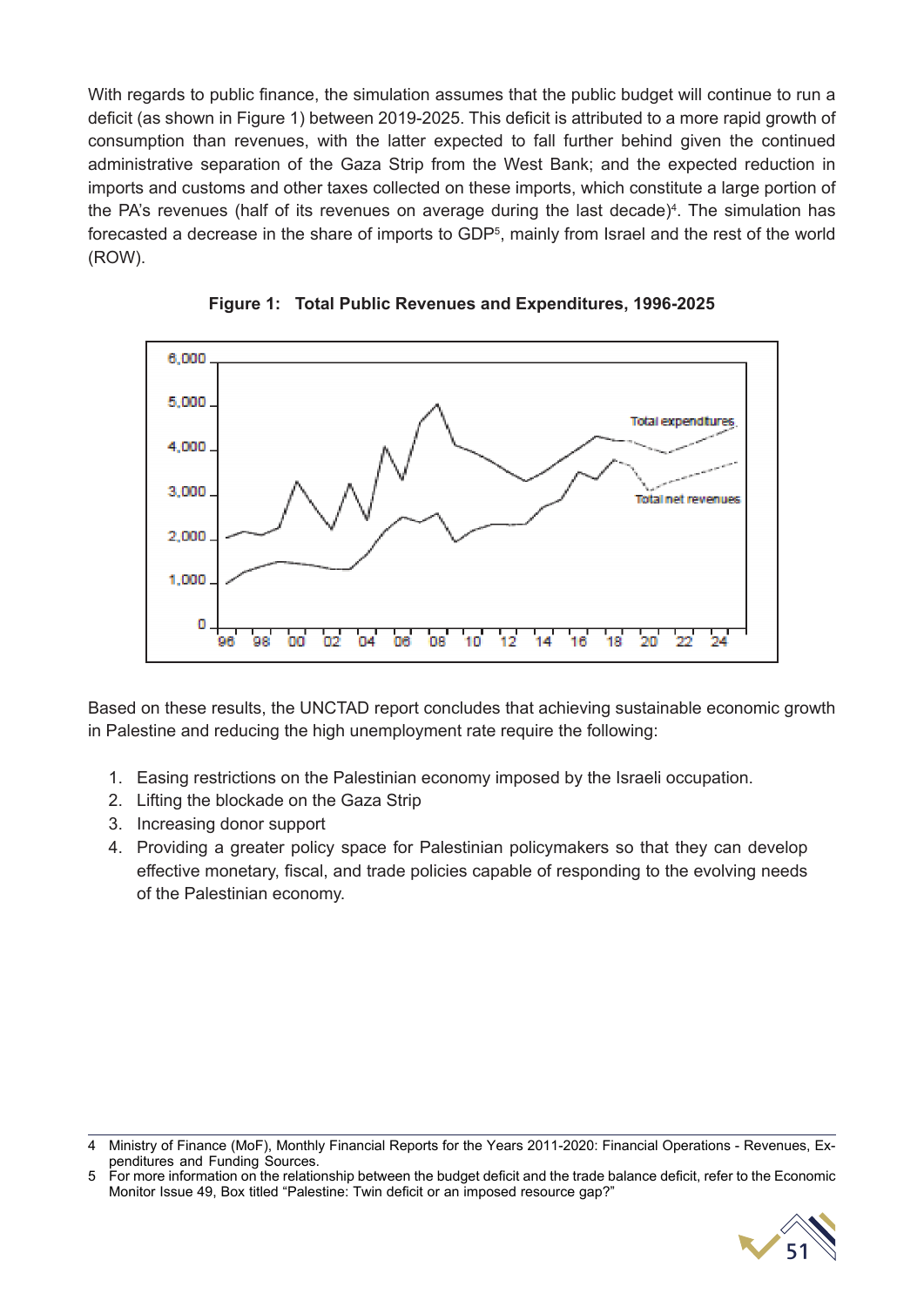### **7- Economic Concepts and Definitions**

#### **Sovereign Rent (Seigniorage)**

Ever since man began making coins from precious metals (around 600 BC), using these as a medium of exchange and wealth preservation, princes who issued these coins earned a commission which became known as the "Prince's Right" (Seigniorage). To understand how this revenue was obtained, we must note that at the time the coins were made of gold or silver, and their value was supposed to match the value/weight of the precious metals from which they were made. However, the princes who issued these coins diluted precious metals with cheaper ones to improve the consistency and durability of the coins on the one hand, and to increase their weight on the other. For example, a 100g silver coin actually contained only 80g of silver. In other words, the prince earned the value of 20g of silver from every coin he issued and circulated in the market. This difference was a form of compensation for the costs of issuing the currency. It represented the profits that the prince made, in return for users' confidence in the value of his currency. The princes (or kings, caliphs) were obliged to maintain a delicate balance between their desire to increase profits (by increasing the quantity of cheap metals that they used in the minting process) and the need to maintain the confidence of users, ensuring that they continued to accept and use these coins.

By the start of the seventeenth century, the wealthy could deposit their wealth at banks and conduct their transactions by writing "pledge receipts for payment". This allowed a pledge holder to visit the bank and exchange the pledge for its value in precious metals. Receipts for payment eventually led to the emergence of banknotes (the paper currency that we know and use today, which may also be on its way to disappearing at the expense of electronic cash accounts).

#### **7-1 From Pledge Receipts to Paper Currency**

It only required two developments to shift from the system described above to the contemporary monetary system. The first development was that governments (represented by central banks) monopolized the right to issue pledge receipts, rather than individuals or banks. The second was the curtailment of the right of individuals to exchange these pledges for precious metals. With the gradual reduction of this right, and then its outright abolition, central banks came to monopolize the issuing of pledge receipts (i.e. banknotes), without necessarily having to keep equivalent quantities of precious metals. With this new system, the new concept of sovereign rent (Seigniorge) emerged. 1

#### **7-2 Sovereign Rent**

Sovereign rent is the income generated by the entity that monopolizes the right to issue currency. It is equivalent to the difference between the nominal recorded value of bank notes/coins, and the costs of "printing" banknotes (paper currency) and minting coins. For example, when the central bank issues a 10 Dinar banknote, the government receives an income equivalent to 10 Dinars, which it uses to purchase goods and services from the market at that value. Assuming that the cost of printing this banknote is equivalent to 0.5 Dinar, then the government's net income (sovereign rent) from this issue is 9.5 dinars. This simplified presentation allows us to conclude the following: first, the value of annual sovereign rent is directly proportional to the increase in individuals' need for paper money and coins in an economy. Second, since the need for money in an economy increases exponentially with the growth of that economy, with the passage of time, the monopoly on the issuance of currency is accompanied by the generation of increased income.

<sup>1</sup> Of course, the individual can buy precious metals from the market in exchange for his banknotes, i.e. exchange his currency for metals. However, government does not guarantee the individual that the value of the precious metal remains fixed, relative to the nominal value of the currency that he/she initially carried.

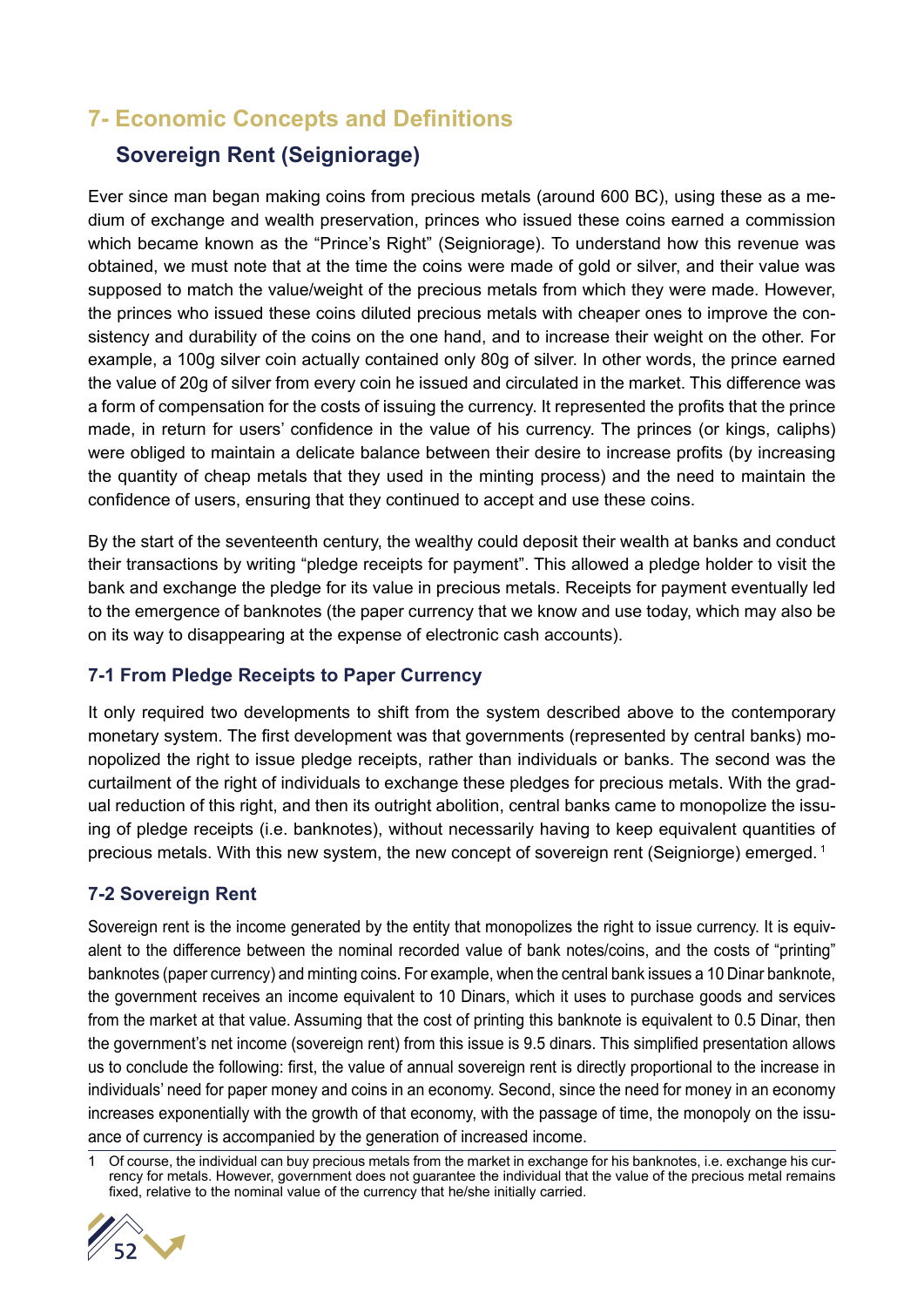#### **7-3 Trust and Need**

It is natural to wonder why individuals accept pieces of paper, which are worthless in themselves, in exchange for their efforts and produce, with the full knowledge that there are no reserves of precious metals in exchange for them, and no actual guarantee of their value. The simple answer is trust and need: confidence in the central bank's pledge to maintain the purchasing value of "paper" currency, and confidence that others will always accept these papers as a means of payment. In cases where this confidence collapses (as in the case of runaway inflation), the government's imposition of the currency as the only tool of exchange in the economy forces individuals to use it, even though it becomes their habit to dispose of currency speedily. They exchange it for goods and necessities or buy foreign currencies in which they have confidence (hard currency or rare coins).

#### **7-4 The Paradox between Sovereign Rent and Inflation**

Some may ask why, then, does the central bank not print unlimited amounts of currency notes so that the government can have as much funding it needs, thus dispensing with the hassle and costs of taxation. This is, of course, not an option because the amount of annual sovereign rent that the government receives is equal to the amount of growth in the demand for money in the economy. If the government prints banknotes in quantities that exceed the increase in the public's demand for these notes (or money), this will directly lead to an increase in inflation. The high rate of inflation, in turn, leads to a decrease in the public's demand for money, which, in turn, means a decrease in the collection of sovereign rent. Herein lies the paradox: when the government increases the money supply by more than the increase in the demand for money, proceeds from sovereign rent may be less than what was collected before the additional issuance of notes.

#### **7-5 Sovereign Rent in Palestine**

Palestine, as is well known, does not have its own national currency. This means that the proceeds of sovereign rent realized from the issue of cash return to the issuers of the three currencies in circulation (New Israeli Shekel, Jordanian Dinar, U.S. Dollar). Studies on sovereign rent in Palestine have focused on two of its aspects: the losses incurred by the Palestinian party from not securing sovereign rent, and the possible revenue from sovereign rent in the event that Palestine issues its own currency. In both cases, estimating the amount of sovereign rent requires knowing the amount of money in circulation (i.e. demand for money) in the Palestinian territories, and the annual rate of its (demand) increase.

Initial studies that sought to estimate the amount of lost revenues from sovereign rent in the West Bank and the Gaza Strip, which Israel withheld during 1970-87, ranged from 1.6% to 4.2% of annual GNP. It is important to note that the Shekel witnessed high inflation during this period, reflected in a relative increase in lost sovereign rent. The same study measured the amount of lost sovereign rent for the immediate period after the Oslo Accords (1994-98), and found it to range from 0.31% to 1.68% of annual GNP. 2

Another study (1996) sought to estimate the value of potential sovereign rent for a Palestinian state in the event that it issued its own national currency. It found that, with a growth rate of 5% annually and an annual inflation rate of 5%, revenue from sovereign rent would amount to 4.5% of annual GDP across the first five years. This high rate is mainly due to the replacement of other currencies by the new currency. After the first five years have elapsed, it is assumed that the process of replacing other currencies with the national cur-

<sup>2</sup> Hamed & Shaban (1993), and Hamed (1999). "Current monetary arranangments between Isreal and the West Bank and Gaza Strip and possible alternatives." Paper commissioned by the E.U.

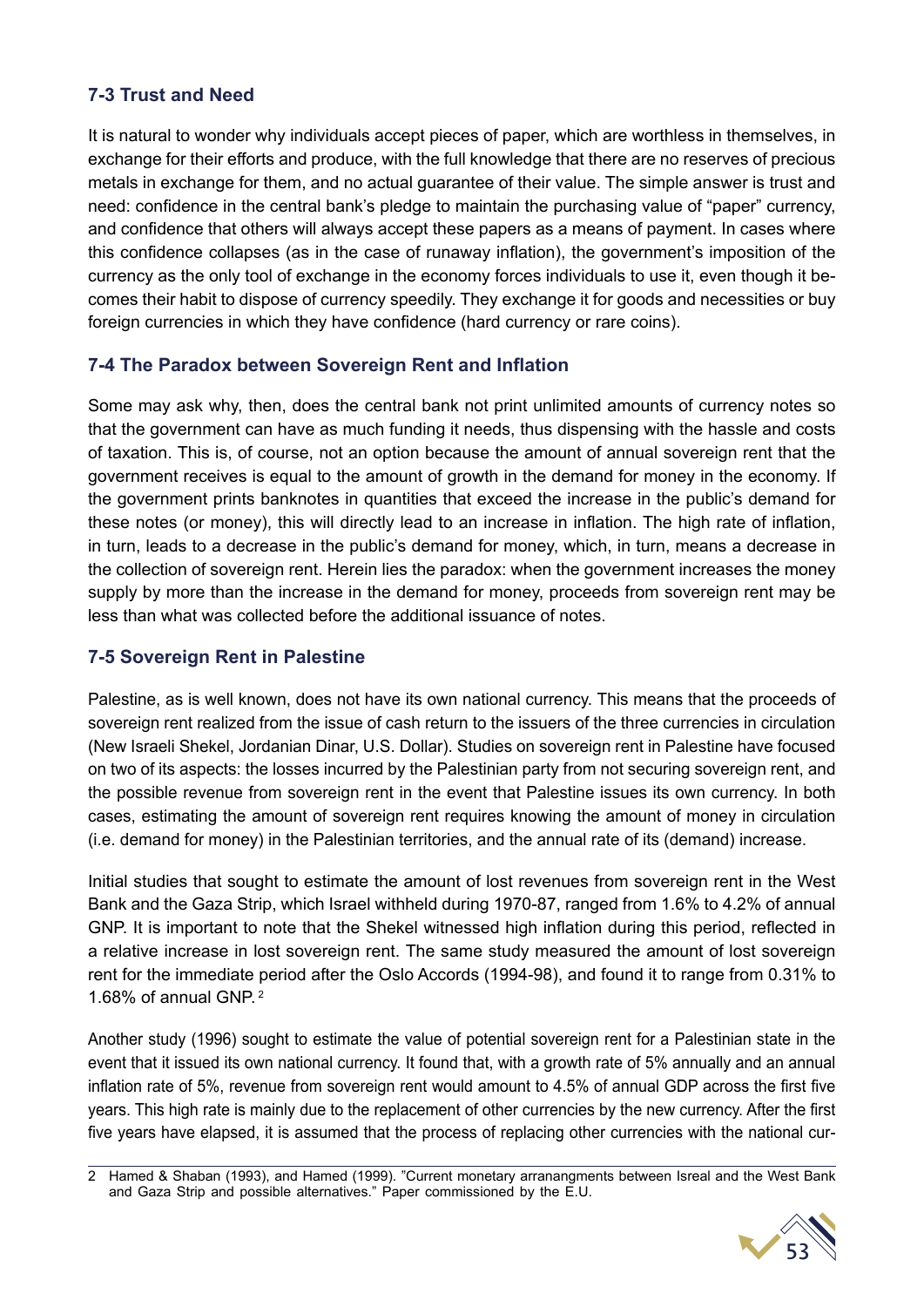rency would have been completed. Thereafter, revenues from annual sovereign rent would not exceed 1.9% of  $GDP<sup>3</sup>$ 

A study conducted in 2004 argued that previous estimates of sovereign rent in Palestine were exaggerated. It was based on a survey conducted by the Bank of England on the value of sovereign rent in 44 countries during three periods from 1979 to 1993. The study found that, in light of a stagnant inflation rate and a relatively independent central bank, the value of sovereign rent ranged, on average, from only 0.5% to 1% of GDP in those countries. 4

It is clear that discrepancies in estimates of sovereign rent in Palestine are caused by the lack of accurate estimates of the quantity of demand for money in the Palestinian territories, and of the annual rate of growth in this demand. Among the reasons that complicate the estimation process are the presence of three currencies in circulation and the absence of accurate information regarding the market share of each of these currencies.

What can be inferred from the value of both lost and possible sovereign rents in the Palestinian territories? Two points can be noted: first, the amounts of sovereign rent that have been lost (and are being lost) on the Palestinian side, as a result of the primary use of the Shekel in the Palestinian economy, are not insignificant. The Palestinian side has to claim them, and the Israeli side has a duty to return them to the Palestine Monetary Authority (PMA). Second, revenues from sovereign rent that can be realized in the event of issuing a national currency for Palestine are relatively small. Under the present conditions, they do not, in themselves, justify exposure to the serious risks associated with the issuance of a Palestinian currency.

<sup>4</sup> Cobham (2004). "*Alternative currency arrangement*" in "The Economics of Palestine". David Cobham & Numan Kanafani (eds.) Routledge, London.



<sup>3</sup> Arnon & Spivak (1996). "*On the introduction of a Palestinian currency*." Middle East Business and Economic Review, 8 (1): 1-14.